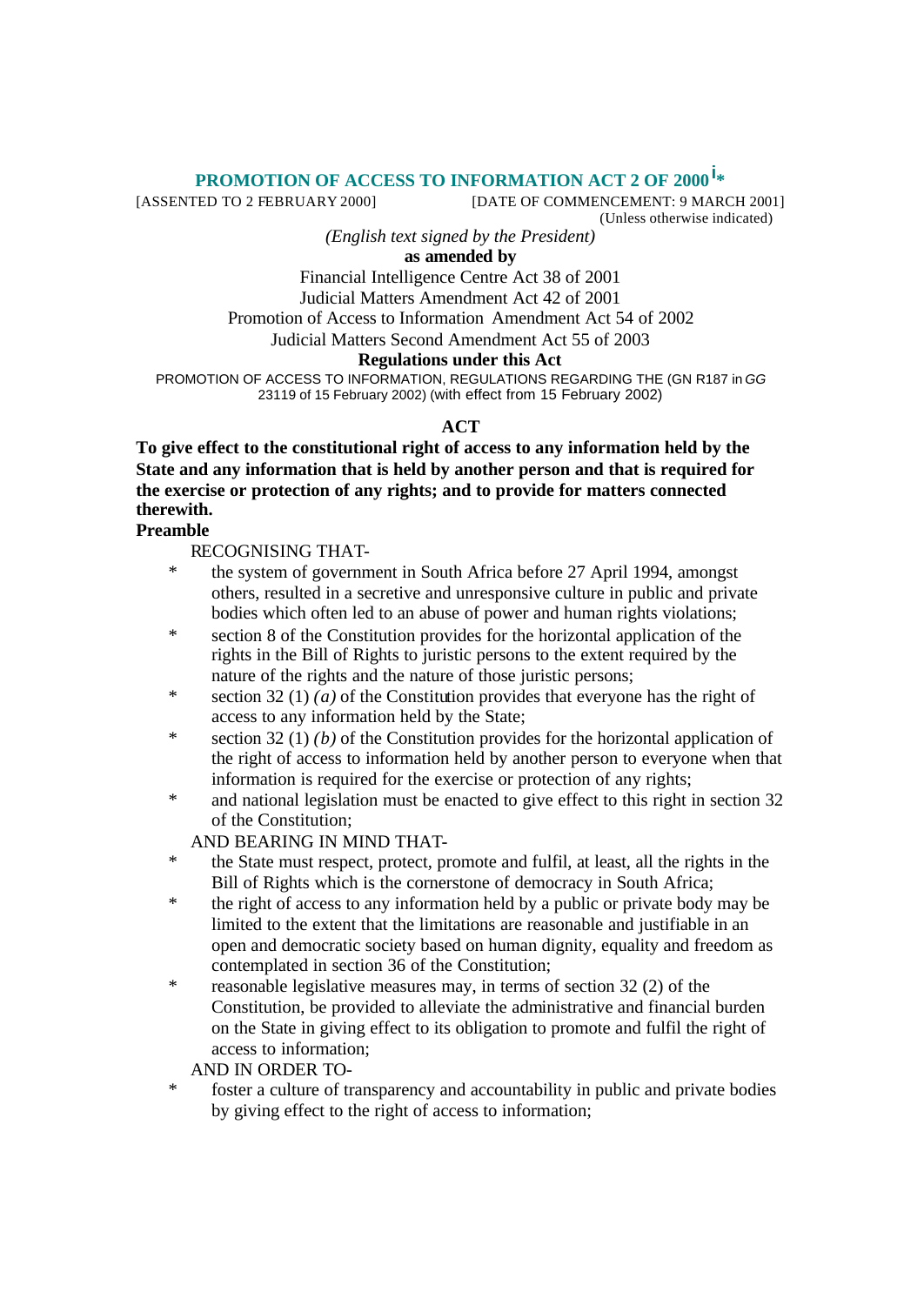\* actively promote a society in which the people of South Africa have effective access to information to enable them to more fully exercise and protect all of their rights,

BE IT THEREFORE ENACTED by the Parliament of the Republic of South Africa, as follows:-

## **CONTENTS OF ACT**

*Section*

# PART 1 INTRODUCTORY PROVISIONS CHAPTER 1

#### DEFINITIONS AND INTERPRETATION

- 1 Definitions
- 2 Interpretation of Act

#### CHAPTER 2

#### GENERAL APPLICATION PROVISIONS

- 3 Act applies to record whenever it came into existence
- 4 Records held by official or independent contractor of public or private body<br>5 Application of other legislation prohibiting or restricting disclosure
- 5 Application of other legislation prohibiting or restricting disclosure
- 6 Application of other legislation providing for access
- 7 Act not applying to records requested for criminal or civil proceedings after commencement of proceedings
	- [S. 7 amended by s. 20 of Act 42 of 2001.]
- 8 Part applicable when performing functions as public or private body

# CHAPTER 3

# GENERAL INTRODUCTORY PROVISIONS

- 9 Objects of Act
- 10 Guide on how to use Act

#### PART 2

# ACCESS TO RECORDS OF PUBLIC BODIES

#### CHAPTER 1

#### RIGHT OF ACCESS, AND SPECIFIC APPLICATION PROVISIONS

- 11 Right of access to records of public bodies
- 12 Act not applying to certain public bodies or officials thereof
- 13 Body determined to be part of another public body

#### CHAPTER<sub>2</sub>

#### PUBLICATION AND AVAILABILITY OF CERTAIN RECORDS

- 14 Manual on functions of, and index of records held by, public body
- 15 Voluntary disclosure and automatic availability of certain records
- 16 Information in telephone directory

# CHAPTER 3

# MANNER OF ACCESS

- 17 Designation of deputy information officers, and delegation
- 18 Form of requests
- 19 Duty to assist requesters
- 20 Transfer of requests
- 21 Preservation of records until final decision on request
- 22 Fees
- 23 Records that cannot be found or do not exist
- 24 Deferral of access
- 25 Decision on request and notice thereof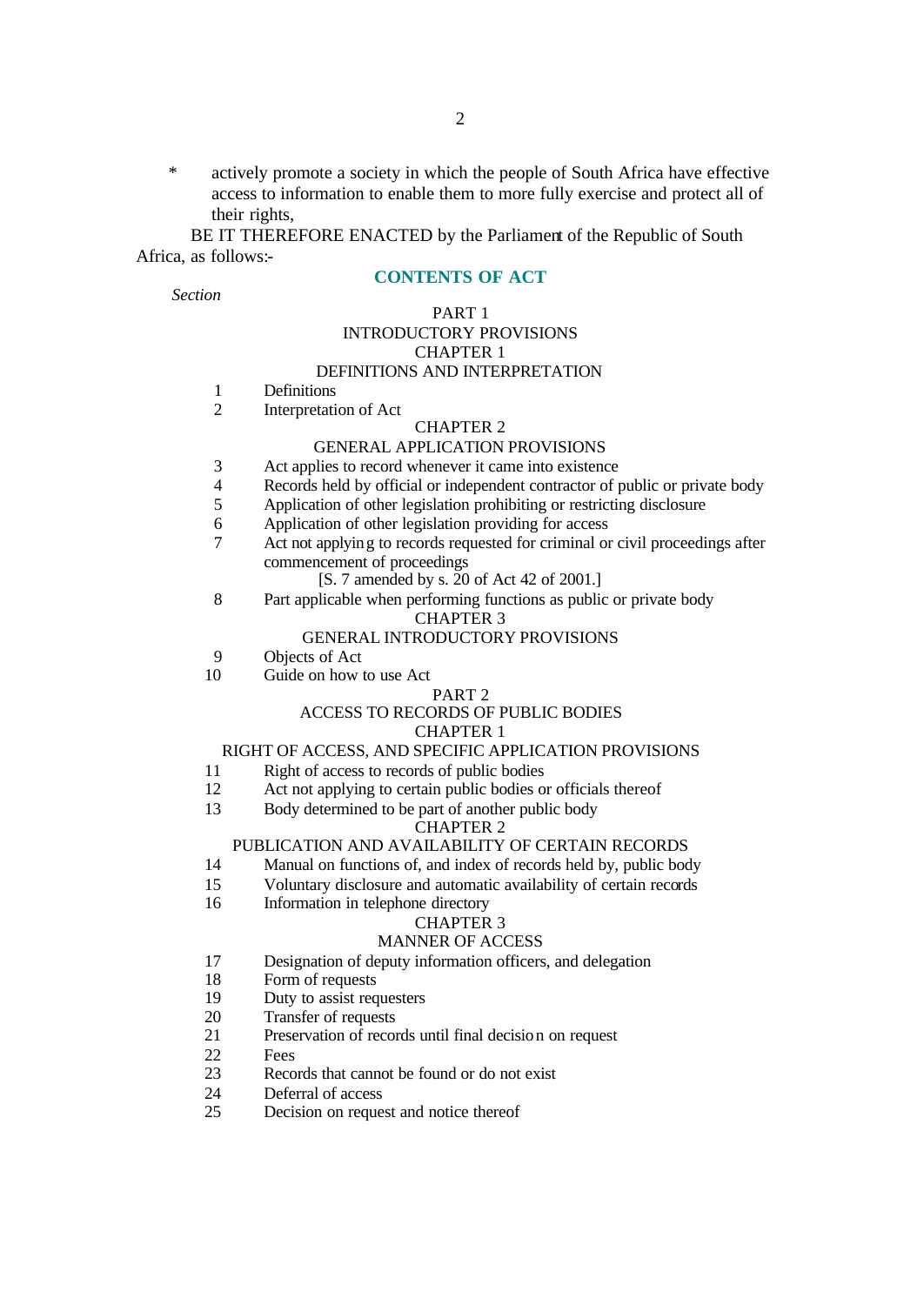- Extension of period to deal with request
- Deemed refusal of request
- Severability
- 29 Access and forms of access<br>30 Access to health or other rec
- Access to health or other records
- Language of access
- Reports to Human Rights Commission

#### CHAPTER 4

# GROUNDS FOR REFUSAL OF ACCESS TO RECORDS

- Interpretation
- Mandatory protection of privacy of third party who is natural person
- Mandatory protection of certain records of South African Revenue Service
- Mandatory protection of commercial information of third party
- Mandatory protection of certain confidential information, and protection of certain other confidential information, of third party
- Mandatory protection of safety of individuals, and protection of property
- Mandatory protection of police dockets in bail proceedings, and protection of law enforcement and legal proceedings
- Mandatory protection of records priv ileged from production in legal proceedings
- Defence, security and international relations of Republic
- Economic interests and financial welfare of Republic and commercial activities of public bodies
- Mandatory protection of research information of third party, and protection of research information of public body
- Operations of public bodies
- Manifestly frivolous or vexatious requests, or substantial and unreasonable diversion of resources
- Mandatory disclosure in public interest

#### CHAPTER 5

#### THIRD PARTY NOTIFICATION AND INTERVENTION

- Notice to third parties
- Representations and consent by third parties
- Decision on representations for refusal and notice thereof

#### PART 3

#### ACCESS TO RECORDS OF PRIVATE BODIES

#### CHAPTER 1

#### RIGHT OF ACCESS

Right of access to records of private bodies

#### CHAPTER 2

# PUBLICATION AND AVAILABILITY OF CERTAIN RECORDS

- Manual
- Voluntary disclosure and automatic availability of certain records

#### CHAPTER 3

#### MANNER OF ACCESS

- Form of request
- Fees
- Records that cannot be found or do not exist
- Decision on request and notice thereof
- Extension of period to deal with request
- Deemed refusal of request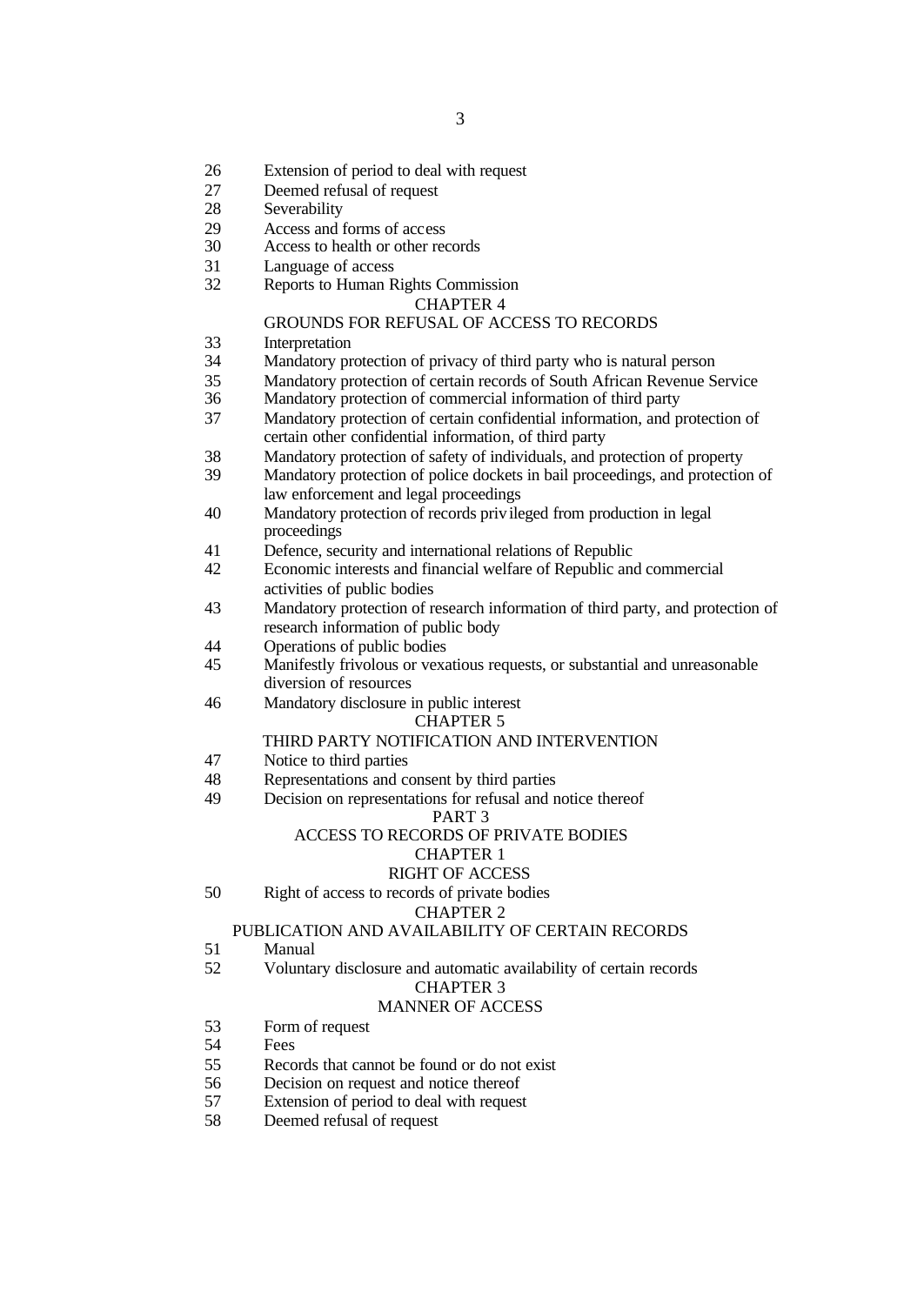- 
- Severability
- Form of access
- Access to health or other records

#### CHAPTER 4

# GROUNDS FOR REFUSAL OF ACCESS TO RECORDS

- Interpretation
- Mandatory protection of privacy of third party who is natural person
- Mandatory protection of commercial information of third party
- Mandatory protection of certain confidential information of third party
- Mandatory protection of safety of individuals, and protection of property
- Mandatory protection of records privileged from production in legal proceedings
- Commercial information of private body
- Mandatory protection of research information of third party, and protection of research information of private body
- Mandatory disclosure in public interest CHAPTER 5

#### THIRD PARTY NOTIFICATION AND INTERVENTION

- Notice to third parties
- Representations and consent by third parties
- Decision on representations for refusal and notice thereof

#### PART 4

# APPEALS AGAINST DECISIONS

# CHAPTER 1

### INTERNAL APPEALS AGAINST DECISIONS OF INFORMATION OFFICERS OF

#### CERTAIN PUBLIC BODIES

- Right of internal appeal to relevant authority
- Manner of internal appeal, and appeal fees
- Notice to and representations by other interested parties
- Decision on internal appeal and notice thereof

#### CHAPTER 2

#### APPLICATIONS TO COURT

Applications regarding decisions of information officers or relevant

authorities of public bodies or heads of private bodies

- Procedure
- Disclosure of records to, and non-disclosure by, court
- Proceedings are civil
- Decision on application

#### PART 5

## HUMAN RIGHTS COMMISSION

- Additional functions of Human Rights Commission
- Report to National Assembly by Human Rights Commission
- Expenditure of Human Rights Commission in terms of Act

#### PART 6

# TRANSITIONAL ARRANGEMENTS

- Application of other legislation providing for access
- Extended periods for dealing with requests during first two years
- Correction of personal information

# PART 7

### GENERAL PROVISIONS

Liability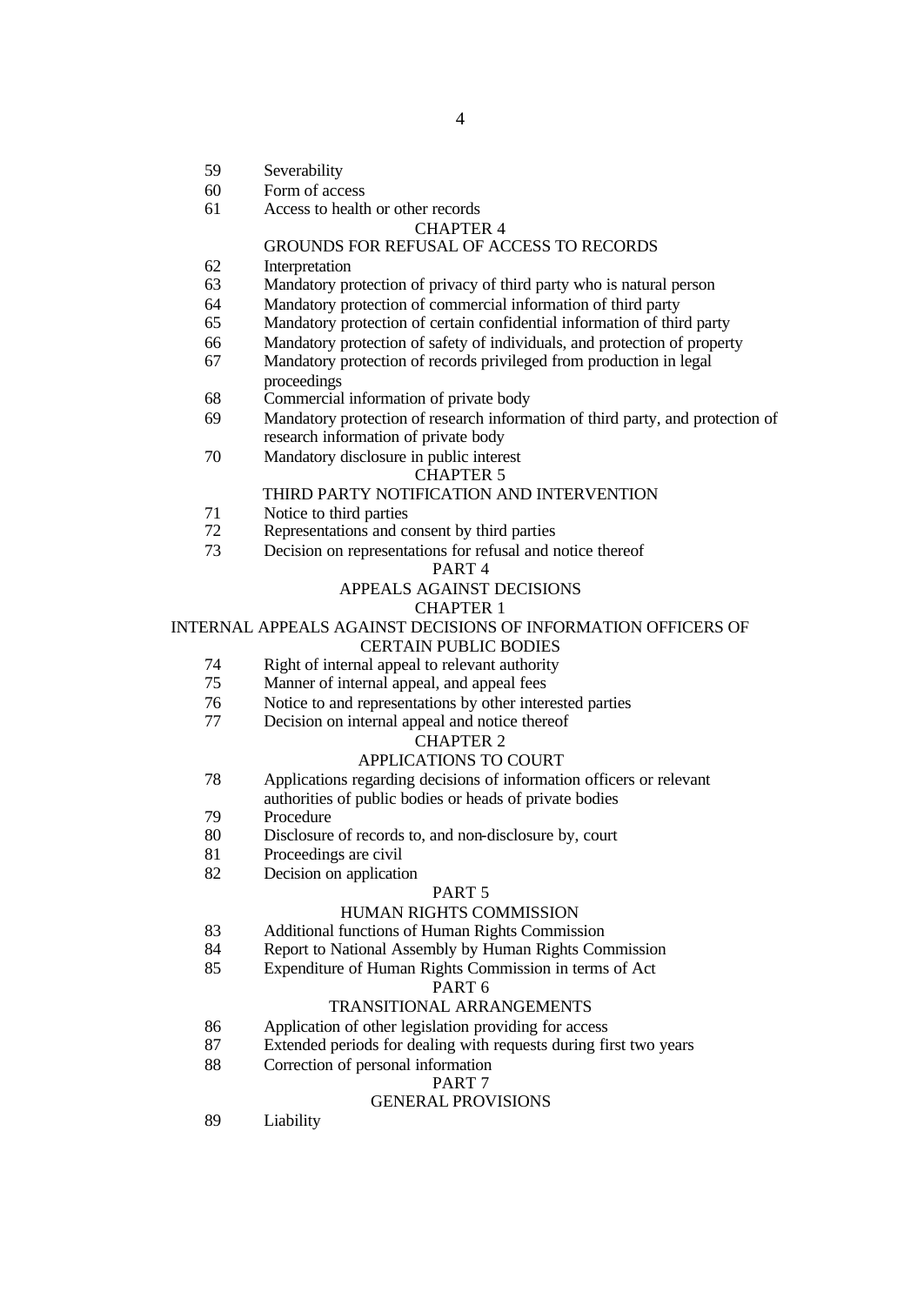- 90 Offences
- 91 Amendment of Public Protector Act 23 of 1994
- 91A Designation and training of presiding officers
	- [S. 91A inserted by s. 2 of Act 54 of 2002.]
- 92 Regulations
- 93 Short title and commencement

#### SCHEDULE

#### **PART 1**

#### **INTRODUCTORY PROVISIONS (ss 1-10)**

#### **CHAPTER 1**

#### **DEFINITIONS AND INTERPRETATION (ss 1-2)**

#### **1 Definitions**

In this Act, unless the context otherwise indicates-

**'access fee'** means a fee prescribed for the purposes of section 22 (6) or 54 (6), as the case may be;

**'application'** means an application to a court in terms of section 78;

**'Constitution'** means the Constitution of the Republic of South Africa, 1996 (Act 108 of 1996);

**'court'** means-

- *(a)* the Constitutional Court acting in terms of section 167 (6) *(a)* of the Constitution; or
- *(b)* (i) a High Court or another court of similar status; or
	- (ii) a Magistrate's Court, either generally or in respect of a specified class of decisions in terms of this Act, designated by the Minister by notice in the *Gazette* and presided over by a magistrate or an additional magistrate designated in terms of section 91A,

within whose area of jurisdiction-

- *(aa)* the decision of the information officer or relevant authority of the public body or the head of a private body has been taken;
- *(bb)* the public body or private body concerned has its principal place of administration or business; or
- *(cc)* the requester or third party concerned is domiciled or ordinarily resident;

[Definition of 'court' substituted by s. 1 of Act 54 of 2002.]

**'evaluative material'** means an evaluation or opinion prepared for the purpose of determining-

- *(a)* the suitability, eligibility or qualifications of the person to whom or which the evaluation or opinion relates-
	- (i) for employment or for appointment to office;
	- (ii) for promotion in employment or office or for continuance in employment or office;
	- (iii) for removal from employment or office; or
	- $(iv)$  for the awarding of a scholarship, award, bursary, honour or similar benefit; or
- *(b)* whether any scholarship, award, bursary, honour or similar benefit should be continued, modified, cancelled or renewed;

**'head'** of, or in relation to, a private body means-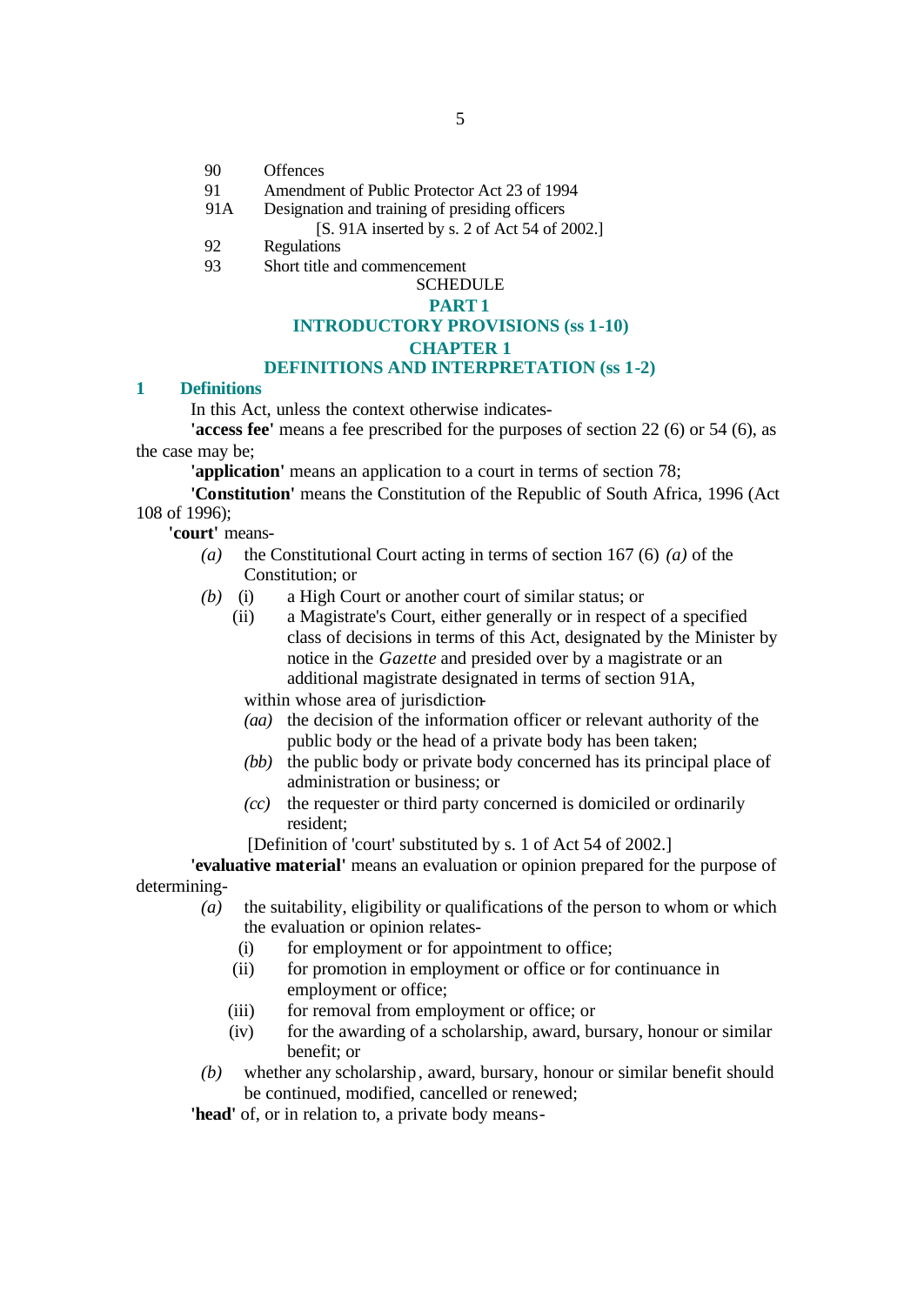- *(a)* in the case of a natural person, that natural person or any person duly authorised by that natural person;
- *(b)* in the case of a partnership, any partner of the partnership or any person duly authorised by the partnership;
- *(c)* in the case of a juristic person-
	- (i) the chief executive officer or equivalent officer of the juristic person or any person duly authorised by that officer; or
	- (ii) the person who is acting as such or any person duly authorised by such acting person;

**'health practitioner'** means an individual who carries on, and is registered in terms of legislation to carry on, an occupation which involves the provision of care or treatment for the physical or mental health or for the well-being of individuals;

**'Human Rights Commission'** means the South African Human Rights Commission referred to in section 181 (1) *(b)* of the Constitution;

#### **'individual's next of kin'** means-

- *(a)* an individual to whom the individual was married immediately before the individual's death;
- *(b)* an individual with whom the individual lived as if they were married immediately before the individual's death;
- *(c)* a parent, child, brother or sister of the individual; or
- *(d)* if-
	- (i) there is no next of kin referred to in paragraphs *(a)*, *(b)* and *(c)*; or
	- (ii) the requester concerned took all reasonable steps to locate such next of kin, but was unsuccessful,

an individual who is related to the individual in the second degree of affinity or consanguinity;

**'information officer'** of, or in relation to, a public body-

- *(a)* in the case of a national department, provincial administration or organisational component-
	- (i) mentioned in Column 1 of Schedule 1 or 3 to the Public Service Act, 1994 (Proclamation 103 of 1994), means the officer who is the incumbent of the post bearing the designation mentioned in Column 2 of the said Schedule 1 or 3 opposite the name of the relevant national department, provincial administration or organisational component or the person who is acting as such; or
	- (ii) not so mentioned, means the Director-General, head, executive director or equivalent officer, respectively, of that national department, provincial administration or organisational component, respectively, or the person who is acting as such;

[Sub-para. (ii) amended by s. 21 of Act 42 of 2001.]

- *(b)* in the case of a municipality, means the municipal manager appointed in terms of section 82 of the Local Government: Municipal Structures Act, 1998 (Act 117 of 1998), or the person who is acting as such; or
- *(c)* in the case of any other public body, means the chief executive officer, or equivalent officer, of that public body or the person who is acting as such; **'internal appeal'** means an internal appeal to the relevant authority in terms of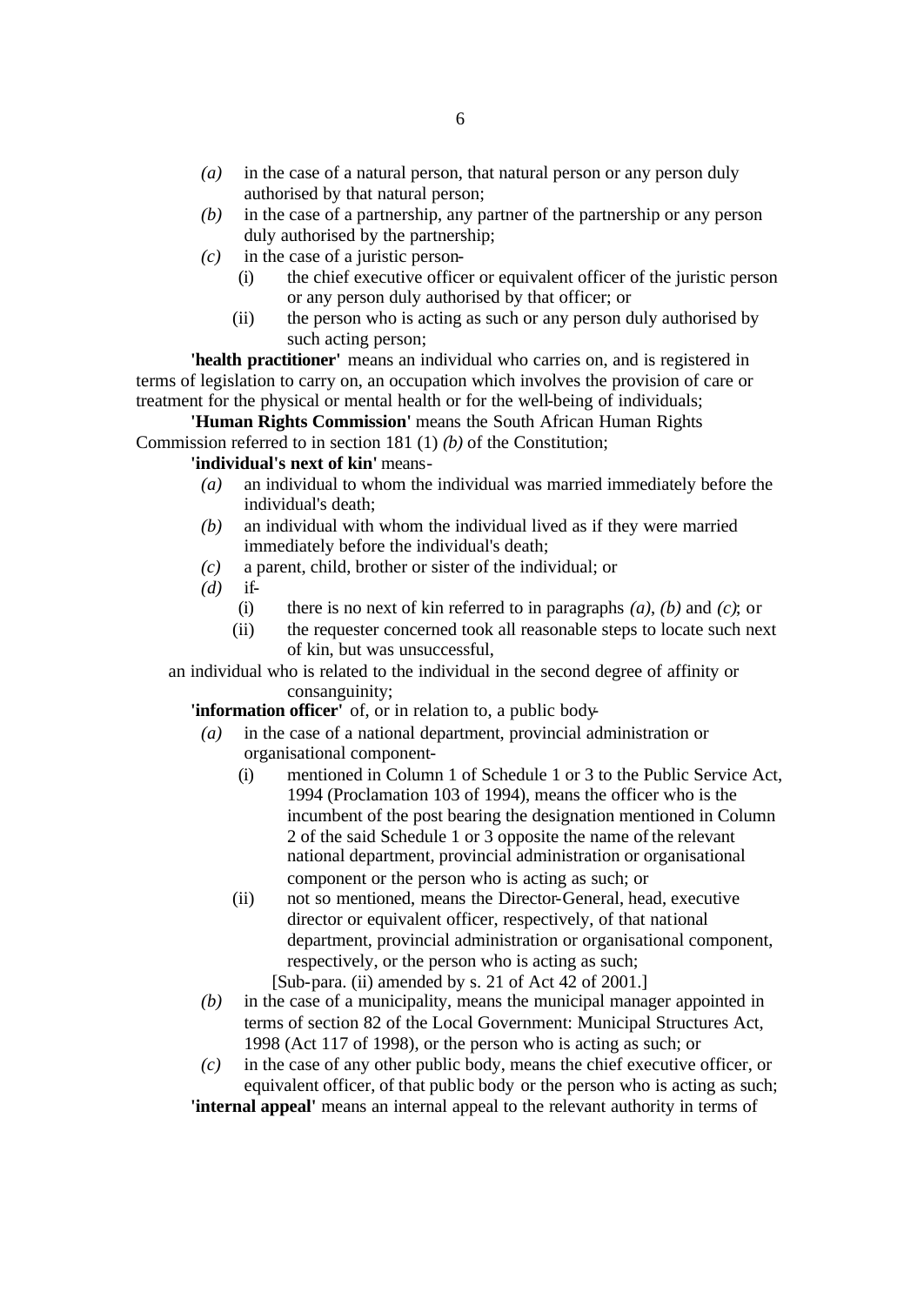section 74;

**'international organisation'** means an international organisation-

- *(a)* of states; or
- *(b)* established by the governments of states;
- **'Minister'** means the Cabinet member responsible for the administration of justice;

**'notice'** means notice in writing, and 'notify' and 'notified' have corresponding meanings;

**'objects of this Act'** means the objec ts of this Act referred to in section 9; **'official'**, in relation to a public or private body, means-

- *(a)* any person in the employ (permanently or temporarily and full-time or part-time) of the public or private body, as the case may be, including the head of the body, in his or her capacity as such; or
- *(b)* a member of the public or private body, in his or her capacity as such; **'person'** means a natural person or a juristic person;

**'personal information'** means information about an identifiable individual, including, but not limited to-

- *(a)* information relating to the race, gender, sex, pregnancy, marital status, national, ethnic or social origin, colour, sexual orientation, age, physical or mental health, well-being, disability, religion, conscience, belief, culture, language and birth of the individual;
- *(b)* information relating to the education or the medical, criminal or employment history of the individual or information relating to financial transactions in which the individual has been involved;
- *(c)* any identifying number, symbol or other particular assigned to the individual;
- *(d)* the address, fingerprints or blood type of the individual;
- *(e)* the personal opinions, views or preferences of the individual, except where they are about another individual or about a proposal for a grant, an award or a prize to be made to another individual;
- *(f)* correspondence sent by the individual that is implicitly or explicitly of a private or confidential nature or further correspondence that would reveal the contents of the original correspondence;
- *(g)* the views or opinions of another individual about the individual;
- *(h)* the views or opinions of another individual about a proposal for a grant, an award or a prize to be made to the individual, but excluding the name of the other individual where it appears with the views or opinions of the other individual; and
- *(i)* the name of the individual where it appears with other personal information relating to the individual or where the disclosure of the name itself would reveal information about the individual,

but excludes information about an individual who has been dead for more than 20 years;

**'personal reque ster'** means a requester seeking access to a record containing personal information about the requester;

**'prescribed'** means prescribed by regulation in terms of section 92; **'private body'** means-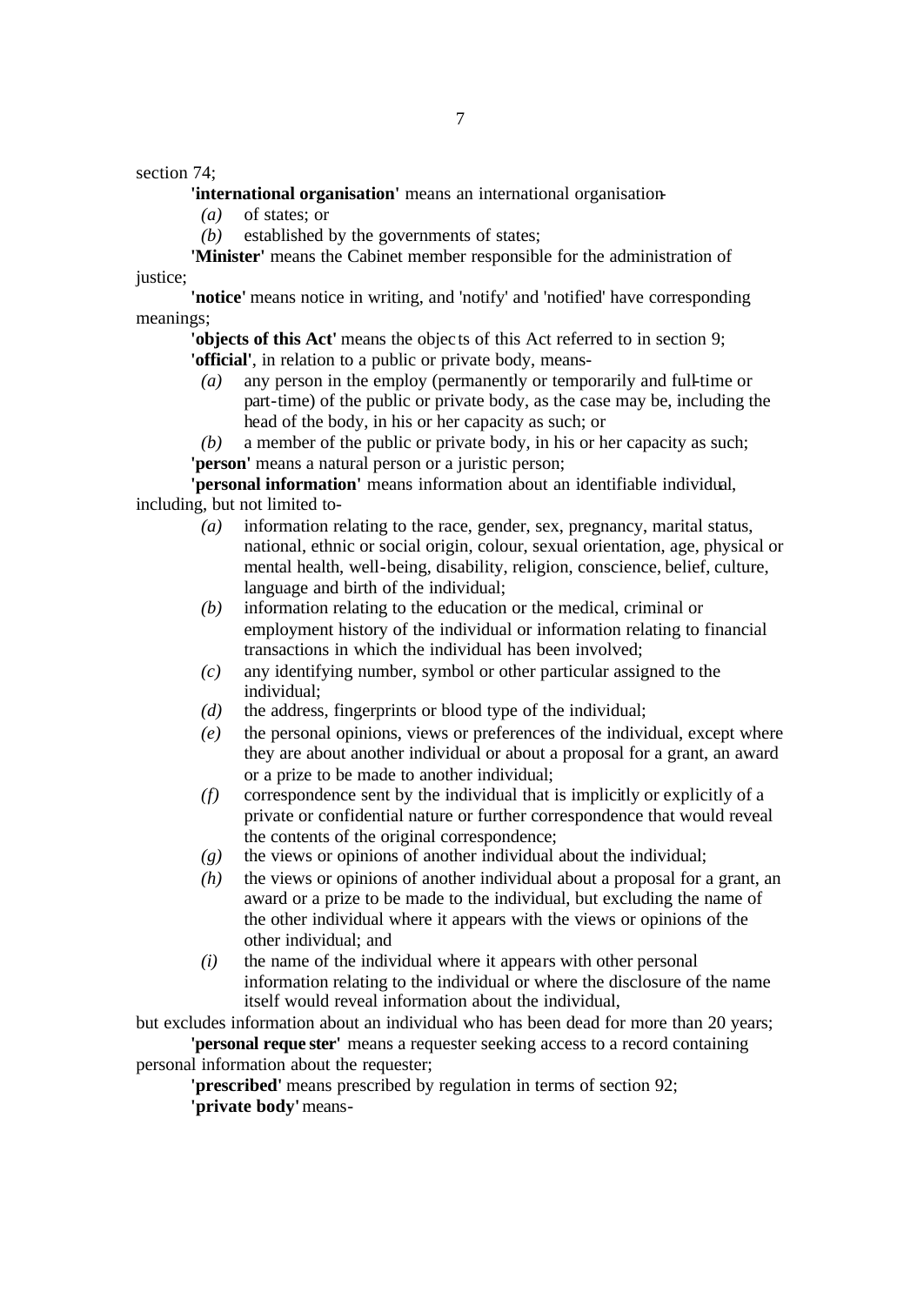- *(a)* a natural person who carries or has carried on any trade, business or profession, but only in such capacity;
- *(b)* a partnership which carries or has carried on any trade, business or profession; or
- *(c)* any former or existing juristic person,

but excludes a public body;

**'public safety or environmental risk'** means harm or risk to the environment or the public (including individuals in their workplace) associated with-

- *(a)* a product or service which is available to the public;
- *(b)* a substance released into the environment, including, but not limited to, the workplace;
- *(c)* a substance intended for human or animal consumption;
- *(d)* a means of public transport; or
- *(e)* an installation or manufacturing process or substance which is used in that installation or process;

# **'public body'** means-

- *(a)* any department of state or administration in the national or provincial sphere of government or any municipality in the local sphere of government; or
- *(b)* any other functionary or institution when-
	- (i) exercising a power or performing a duty in terms of the Constitution or a provincial constitution; or
	- (ii) exercising a public power or performing a public function in terms of any legislation;

**'record'** of, or in relation to, a public or private body, means any recorded information-

- *(a)* regardless of form or medium;
- *(b)* in the possession or under the control of that public or private body, respectively; and
- *(c)* whether or not it was created by that public or private body, respectively; **'relevant authority'**, in relation to-
- *(a)* a public body referred to in paragraph *(a)* of the definition of 'public body' in the national sphere of government, means-
	- (i) in the case of the Office of the Presidency, the person designated in writing by the President; or
	- (ii) in any other case, the Minister responsible for that public body or the person designated in writing by that Minister;
- *(b)* a public body referred to in paragraph *(a)* of the definition of 'public body' in the provincial sphere of government, means-
	- (i) in the case of the Office of a Premier, the person designated in writing by the Premier; or
	- (ii) in any other case, the member of the Executive Council responsible for that public body or the person designated in writing by that member; or
- *(c)* a municipality, means-
	- (i) the mayor;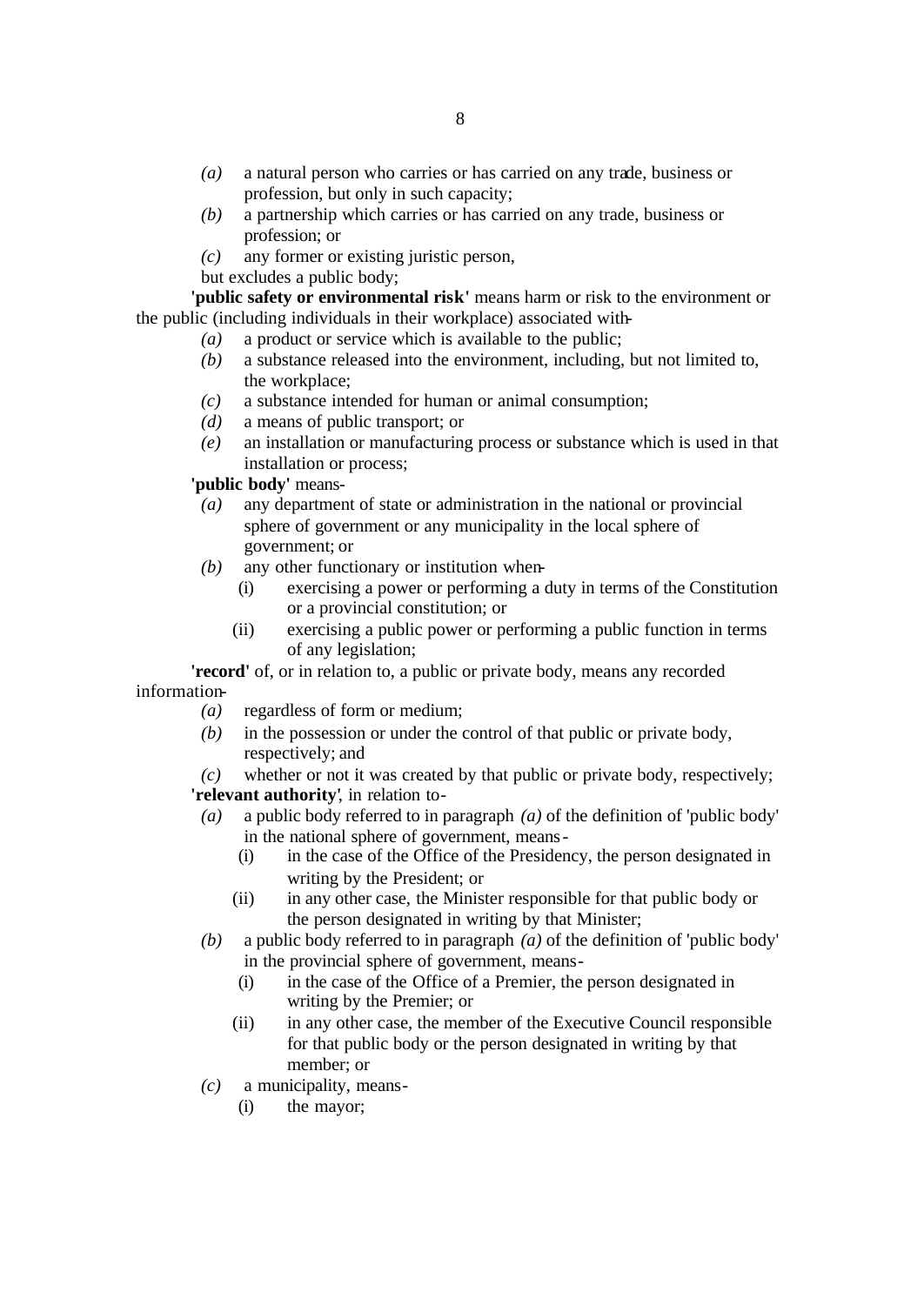- (ii) the speaker; or
- (iii) any other person,

designated in writing by the Municipal Council of that municipality;

**'request for access'**, in relation to-

- *(a)* a public body, means a request for access to a record of a public body in terms of section 11; or
- *(b)* a private body, means a request for access to a record of a private body in terms of section 50;

**'requester'**, in relation to-

- *(a)* a public body, means-
	- (i) any person (other than a public body contemplated in paragraph *(a)* or *(b)* (i) of the definition of 'public body', or an official thereof) making a request for access to a record of that public body; or
	- (ii) a person acting on behalf of the person referred to in subparagraph (i);
- *(b)* a private body, means-
	- (i) any person, including, but not limited to, a public body or an official thereof, making a request for access to a record of that private body; or
	- (ii) a person acting on behalf of the person contemplated in subparagraph (i);

# **'subversive or hostile activities'** means-

- *(a)* aggression against the Republic;
- *(b)* sabotage or terrorism aimed at the people of the Republic or a strategic asset of the Republic, whether inside or outside the Republic;
- *(c)* an activity aimed at changing the constitutional order of the Republic by the use of force or violence; or
- *(d)* a foreign or hostile intelligence operation;

**'third party'**, in relation to a request for access to-

- *(a)* a record of a public body, means any person (including, but not limited to, the government of a foreign state, an international organisation or an organ of that government or organisation) other than-
	- (i) the requester concerned; and
	- (ii) a public body; or
- *(b)* a record of a private body, means any person (including, but not limited to, a public body) other than the requester,
- but, for the purposes of sections 34 and 63, the reference to 'person' in paragraphs *(a)* and *(b)* must be construed as a reference to 'natural person';

**'this Act'** includes any regulation made and in force in terms of section 92;

**'transfer'**, in relation to a record, means transfer in terms of section 20 (1) or (2), and 'transferred' has a corresponding meaning;

**'working days'** means any days other than Saturdays, Sundays or public holidays, as defined in section 1 of the Public Holidays Act, 1994 (Act 36 of 1994).

#### **2 Interpretation of Act**

(1) When interpreting a provision of this Act, every court must prefer any reasonable interpretation of the provision that is consistent with the objects of this Act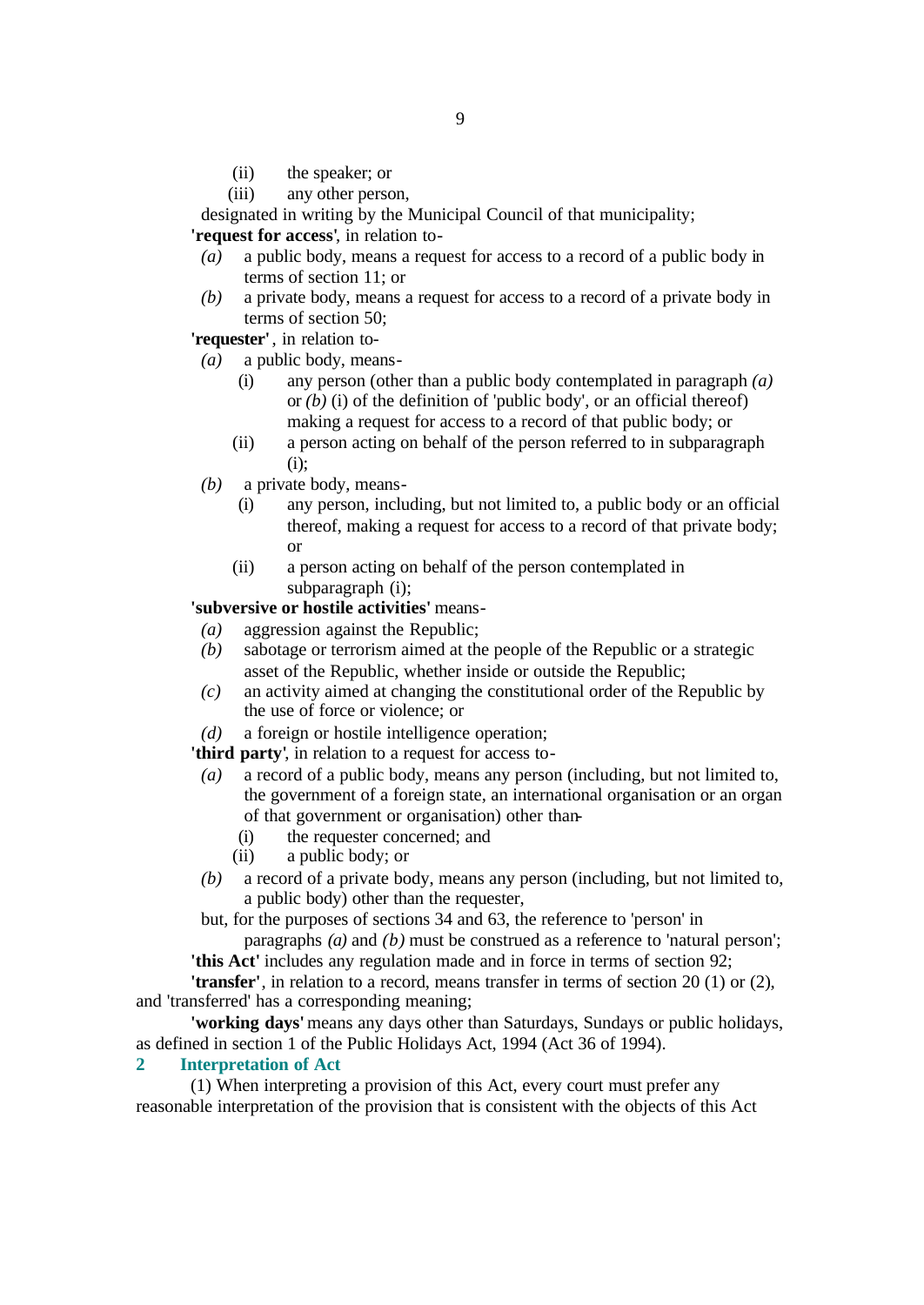over any alternative interpretation that is inconsistent with those objects.

- (2) Section 12 must not be construed as excluding-
	- *(a)* the Cabinet and its committees; or
- *(b)* an individual member of Parliament or of a provincial legislature,

from the operation of the definition of 'requester' in relation to a private body in section 1, section 50 and all other provisions of this Act related thereto.

[Sub-s. (2) amended by s. 22 of Act 42 of 2001.]

(3) For the purposes of this Act, the South African Revenue Service, established by section 2 of the South African Revenue Service Act, 1997 (Act 34 of 1997), and referred to in section 35 (1), is a public body.

# **CHAPTER 2**

# **GENERAL APPLICATION PROVISIONS (ss 3-8)**

# **3 Act applies to record whenever it came into existence**

This Act applies to-

- *(a)* a record of a public body; and
- *(b)* a record of a private body,
- regardless of when the record came into existence.

# **4 Records held by official or independent contractor of public or private body**

For the purposes of this Act, but subject to section 12, a record in the possession or under the control of-

- *(a)* an official of a public body or private body in his or her capacity as such; or
- *(b)* an independent contractor engaged by a public body or private body in the capacity as such contractor,

is regarded as being a record of that public body or private body, respectively.

**5 Application of other legislation prohibiting or restricting disclosure**

This Act applies to the exclusion of any provision of other legislation that-

- *(a)* prohibits or restricts the disclosure of a record of a public body or private body; and
- *(b)* is materially inconsistent with an object, or a specific provision, of this Act.

#### **6 Application of other legislation providing for access**

- Nothing in this Act prevents the giving of access to-
	- *(a)* a record of a public body in terms of any legislation referred to in Part 1 of the Schedule; or
	- *(b)* a record of a private body in terms of any legislation referred to in Part 2 of the Schedule.

# **7 Act not applying to records requested for criminal or civil proceedings after commencement of proceedings**

(1) This Act does not apply to a record of a public body or a private body if-

- *(a)* that record is requested for the purpose of criminal or civil proceedings;
- *(b)* so requested after the commencement of such criminal or civil
- proceedings, as the case may be; and *(c)* the production of or access to that record for the purpose referred to in
- paragraph *(a)* is provided for in any other law.
- (2) Any record obtained in a manner that contravenes subsection (1) is not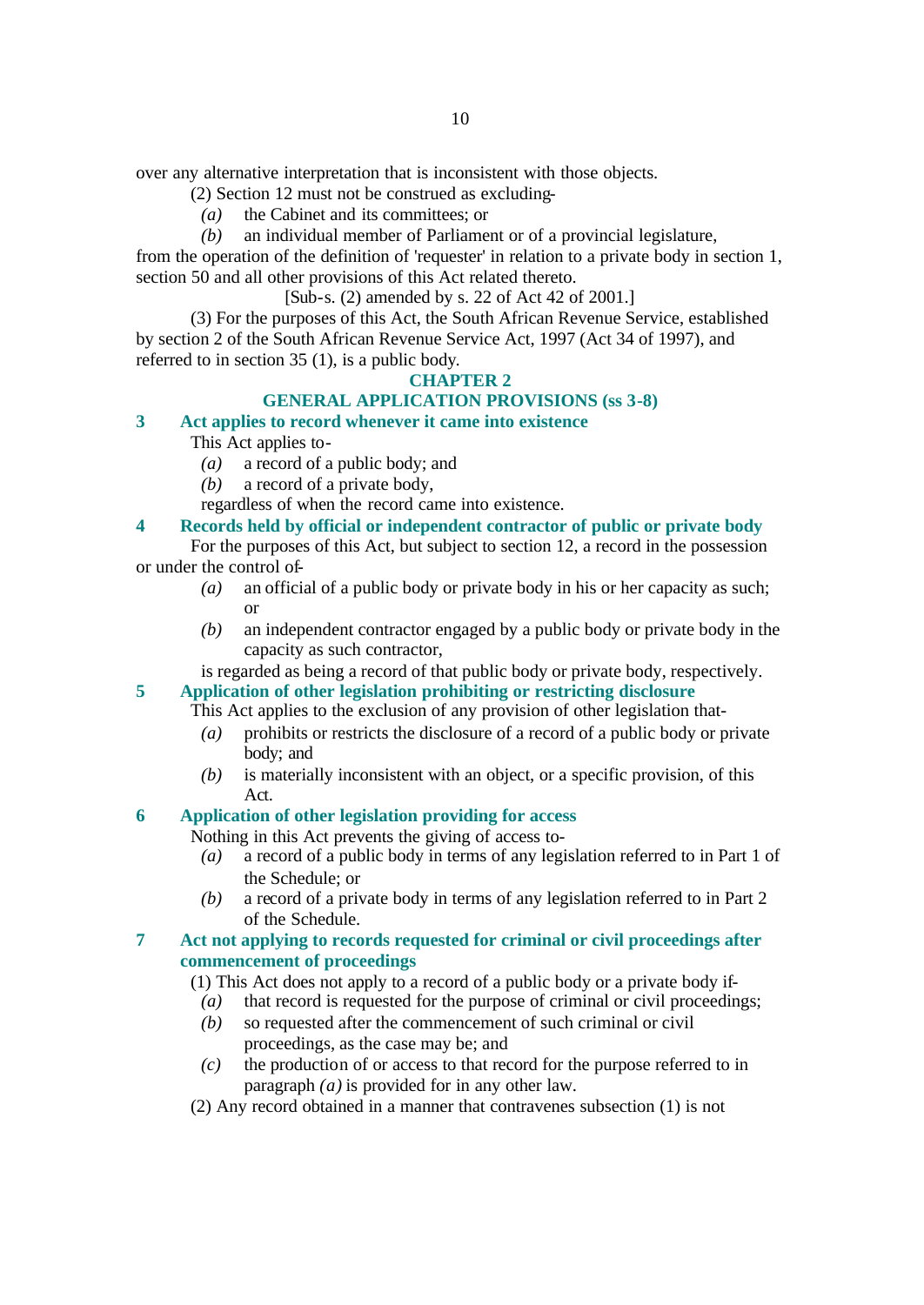admissible as evidence in the criminal or civil proceedings referred to in that subsection unless the exclusion of such record by the court in question would, in its opinion, be detrimental to the interests of justice.

# [S. 7 amended by s. 23 of Act 42 of 2001.]

# **8 Part applicable when performing functions as public or private body**

(1) For the purposes of this Act, a public body referred to in paragraph *(b)* (ii) of the definition of 'public body' in section 1, or a private body-

- *(a)* may be either a public body or a private body in relation to a record of that body; and
- *(b)* may in one instance be a public body and in another instance be a private body, depending on whether that record relates to the exercise of a power or performance of a function as a public body or as a private body.

(2) A request for access to a record held for the purpose or with regard to the exercise of a power or the performance of a function-

- *(a)* as a public body, must be made in terms of section 11; or
- *(b)* as a private body, must be made in terms of section 50.

(3) The provisions of Parts 1, 2, 4, 5, 6 and 7 apply to a request for access to a record that relates to a power or function exercised or performed as a public body.

(4) The provisions of Parts 1, 3, 4, 5, 6 and 7 apply to a request for access to a record tha t relates to a power or function exercised or performed as a private body.

#### **CHAPTER 3**

## **GENERAL INTRODUCTORY PROVISIONS (ss 9-10)**

#### **9 Objects of Act**

The objects of this Act are-

- *(a)* to give effect to the constitutional right of access to-
	- (i) any information held by the State; and
	- (ii) any information that is held by another person and that is required for the exercise or protection of any rights;
- *(b)* to give effect to that right-
	- (i) subject to justifiable limitations, including, but not limited to, limitations aimed at the reasonable protection of privacy, commercial confidentiality and effective, efficient and good governance; and
	- (ii) in a manner which balances that right with any other rights, including the rights in the Bill of Rights in Chapter 2 of the Constitution;
- *(c)* to give effect to the constitutional obligations of the State of promoting a human rights culture and social justice, by including public bodies in the definition of 'requester', allowing them, amongst others, to access information from private bodies upon compliance with the four requirements in this Act, including an additional obligation for certain public bodies in certain instances to act in the public interest;
- *(d)* to establish voluntary and mandatory mechanisms or procedures to give effect to that right in a manner which enables persons to obtain access to records of public and private bodies as swiftly, inexpensively and effortlessly as reasonably possible; and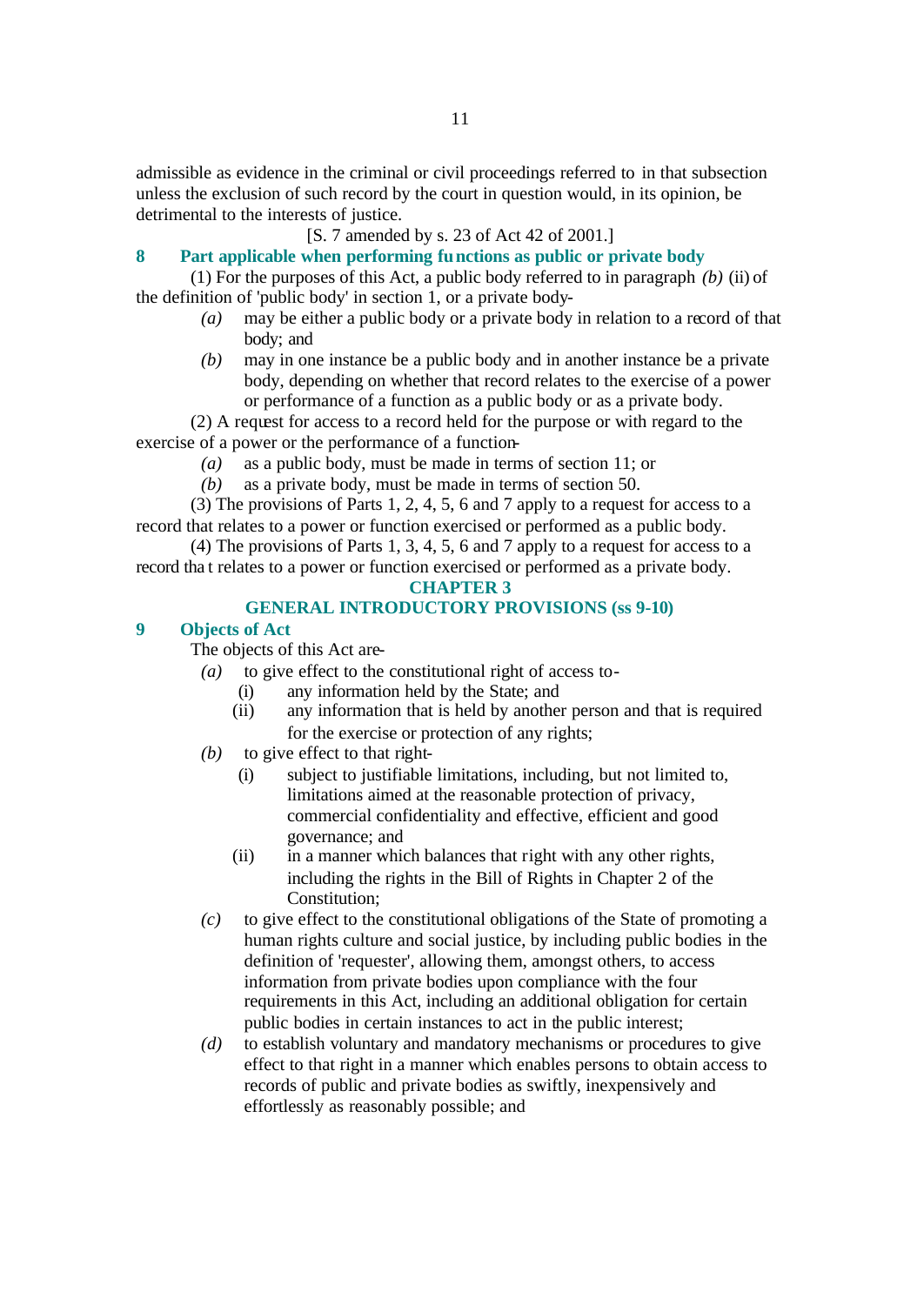- *(e)* generally, to promote transparency, accountability and effective governance of all public and private bodies by, including, but not limited to, empowering and educating everyone -
	- (i) to understand their rights in terms of this Act in order to exercise their rights in relation to public and private bodies;
	- (ii) to understand the functions and operation of public bodies; and
	- (iii) to effectively scrutinise, and participate in, decision-making by public bodies that affects their rights.

#### **10 Guide on how to use Act**

(1) The Human Rights Commission must, within three years after the commencement of this section, compile in each official language a guide containing such information, in an easily comprehensible form and manner, as may reasonably be required by a person who wishes to exercise any right contemplated in this Act.

[Sub-s. (1) substituted by s. 20 of Act 55 of 2003.]

(2) The guide must, without limiting the generality of subsection (1), include a description of-

- *(a)* the objects of this Act;
- *(b)* the postal and street address, phone and fax number and, if available, electronic mail address of-
	- (i) the information officer of every public body, and
	- (ii) every deputy information officer of every public body designated in terms of section 17 (1);
		- [Sub-para. (ii) amended by s. 24 of Act 42 of 2001.]
- *(c)* such particulars of every private body as are practicable:
- *(d)* the manner and form of a request for-
	- (i) access to a record of a public body contemplated in section 11; and (ii) access to a record of a private body contemplated in section 50;
- *(e)* the assistance available from the information officer of a public body in terms of this Act;
- *(f)* the assistance available from the Human Rights Commission in terms of this Act;
- *(g)* all remedies in law available regarding an act or failure to act in respect of a right or duty conferred or imposed by this Act, including the manner of lodging-
	- (i) an internal appeal; and
	- (ii) an application with a court against a decision by the information officer of a public body, a decision on internal appeal or a decision of the head of a private body;
- *(h)* the provisions of sections 14 and 51 requiring a public body and private body, respectively, to compile a manual, and how to obtain access to a manual;
- *(i)* the provisions of sections 15 and 52 providing for the voluntary disclosure of categories of records by a public body and private body, respectively;
- *(j)* the notices issued in terms of sections 22 and 54 regarding fees to be paid in relation to requests for access; and
- *(k)* the regulations made in terms of section 92.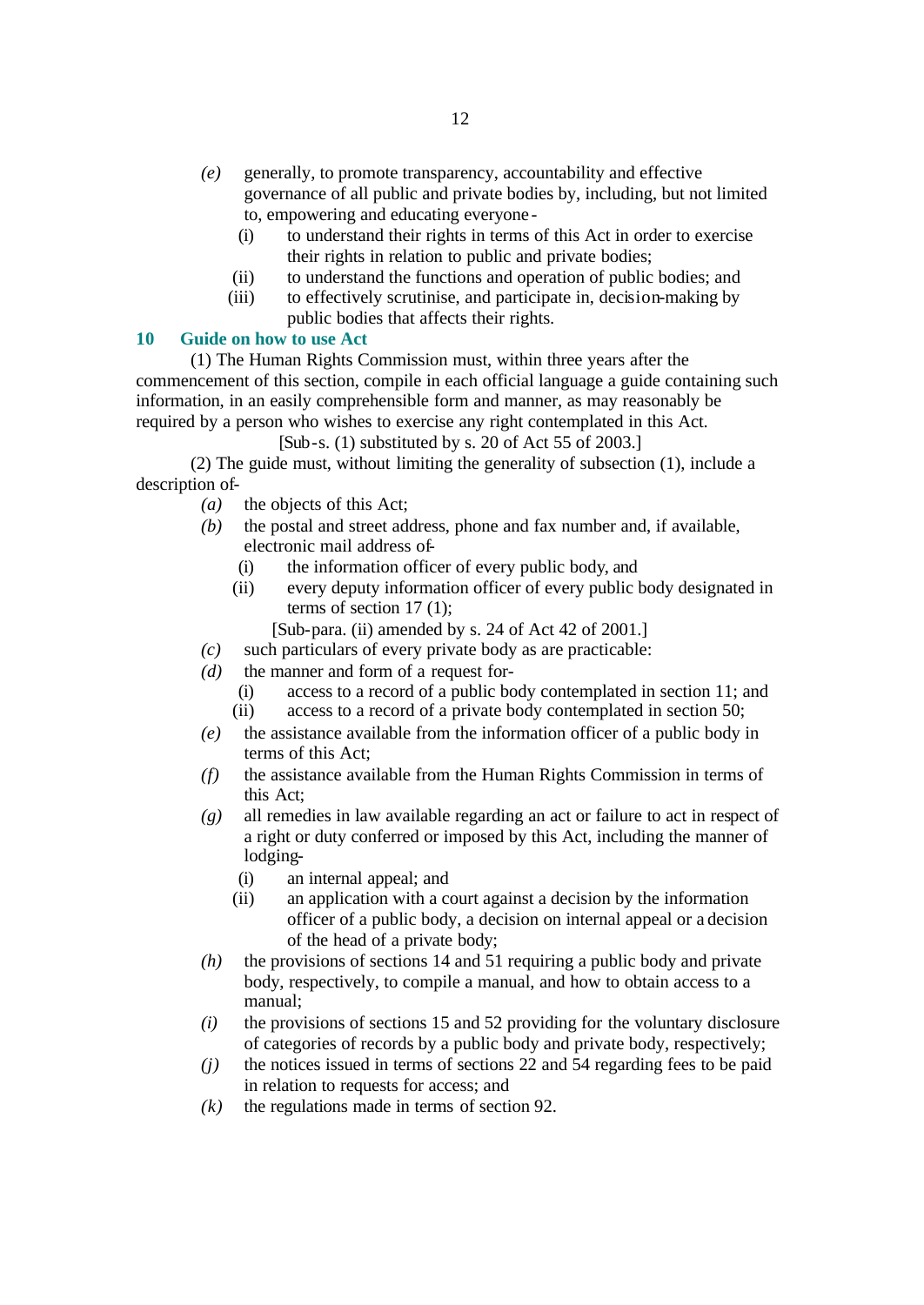(3) The Human Rights Commission must, if necessary, update and publish the guide at intervals of not more than two years.

(4) The guide must be made available as prescribed.

[Date of commencement of s. 10: 15 February 2002.]

#### **PART 2**

#### **ACCESS TO RECORDS OF PUBLIC BODIES (ss 11-49) CHAPTER 1**

# **RIGHT OF ACCESS, AND SPECIFIC APPLICATION PROVISIONS (ss 11-13) 11 Right of access to records of public bodies**

(1) A requester must be given access to a record of a public body if-

- *(a)* that requester complies with all the procedural requirements in this Act relating to a request for access to that record; and
- *(b)* access to that record is not refused in terms of any ground for refusal contemplated in Chapter 4 of this Part.

(2) A request contemplated in subsection (1) includes a request for access to a record containing personal information about the requester.

(3) A requester's right of access contemplated in subsection (1) is, subject to this Act, not affected by-

- *(a)* any reasons the requester gives for requesting access; or
- *(b)* the information officer's belief as to what the requester's reasons are for requesting access.

# **12 Act not applying to certain public bodies or officials thereof**

This Act does not apply to a record-

- *(a)* of the Cabinet and its committees;
- *(b)* relating to the judicial functions of-
	- (i) a court referred to in section 166 of the Constitution;
	- (ii) a Special Tribunal established in terms of section 2 of the Special Investigating Units and Special Tribunals Act, 1996 (Act 74 of 1996); or
	- (iii) a judicial officer of such court or Special Tribunal;
- *(c)* of an individual member of Parliament or of a provincial legislature in that capacity; or
- *(d)* relating to a decision referred to in paragraph *(gg)* of the definition of 'administrative action' in section 1 of the Promotion of Administrative Justice Act, 2000 (Act 3 of 2000), regarding the nomination, selection or appointment of a judicial officer or any other person by the Judicial Service Commission in terms of any law.

[S. 12 substituted by s. 25 of Act 42 of 2001 and by s. 21 of Act 55 of 2003.]

# **13 Body determined to be part of another public body**

For the purpose of this Act, the Minister may, on his or her own accord or on the request of the relevant public body or bodies or a body referred to in paragraph *(c)*, by notice in the *Gazette*-

- *(a)* determine that a public body is to be regarded as part of another public body;
- *(b)* determine that a category of public bodies is to be regarded as one public body with such information officer as the Minister designates; and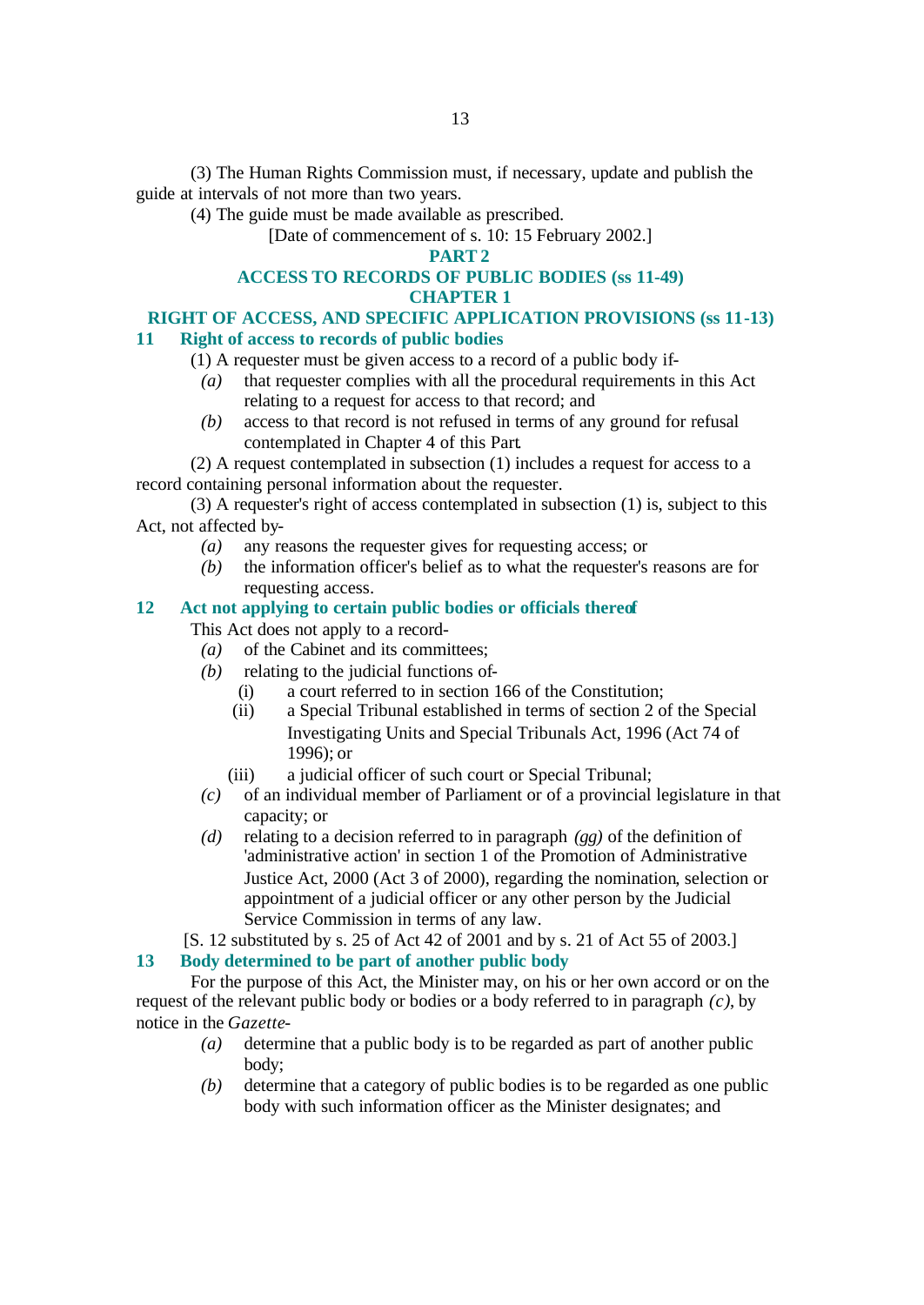- *(c)* if there is doubt as to whether a body is a separate public body or forms part of a public body, determine that the body-
	- (i) is a separate public body; or
	- (ii) forms part of a public body.
		- [S. 13 amended by s. 26 of Act 42 of 2001.]

#### **CHAPTER 2**

# **PUBLICATION AND AVAILABILITY OF CERTAIN RECORDS (ss 14-16)**

#### **14 Manual on functions of, and index of records held by, public body**

(1) Within six months after the commencement of this section or the coming into existence of a public body, the information officer of the public body concerned must compile in at least three official languages a manual containing-

- *(a)* a description of its structure and functions;
- *(b)* the postal and street address, phone and fax number and, if available, electronic mail address of the informatio n officer of the body and of every deputy information officer of the body designated in terms of section 17  $(1)$ :

[Para. *(b)* amended by s. 27 of Act 42 of 2001.]

- *(c)* a description of the guide referred to in section 10, if available, and how to obtain access to it;
- *(d)* sufficient detail to facilitate a request for access to a record of the body, a description of the subjects on which the body holds records and the categories of records held on each subject;
- *(e)* the latest notice, in terms of section 15 (2), if any, regarding the categories of records of the body which are available without a person having to request access in terms of this Act;
- *(f)* a description of the services available to members of the public from the body and how to gain access to those services;
- *(g)* a description of any arrangement or provision for a person (other than a public body referred to in paragraph *(a)* or *(b)* (i) of the definition of 'public body' in section 1) by consultation, making representations or otherwise, to participate in or influence-
	- (i) the formulation of policy; or
	- (ii) the exercise of powers or performance of duties,

by the body;

- *(h)* a description of all remedies available in respect of an act or a failure to act by the body; and
- *(i)* such other information as may be prescribed.

(2) A public body must, if necessary, update and publish its manual referred to in subsection (1) at intervals of not more than one year.

(3) Each manual must be made available as prescribed.

(4) *(a)* If the functions of two or more public bodies are closely connected, the Minister may on request or of his or her own accord determine that the two or more bodies compile one manual only.

*(b)* The public bodies in question must share the cost of the compilation and making available of such manual as the Minister determines.

(5) For security, administrative or financial reasons, the Minister may, on request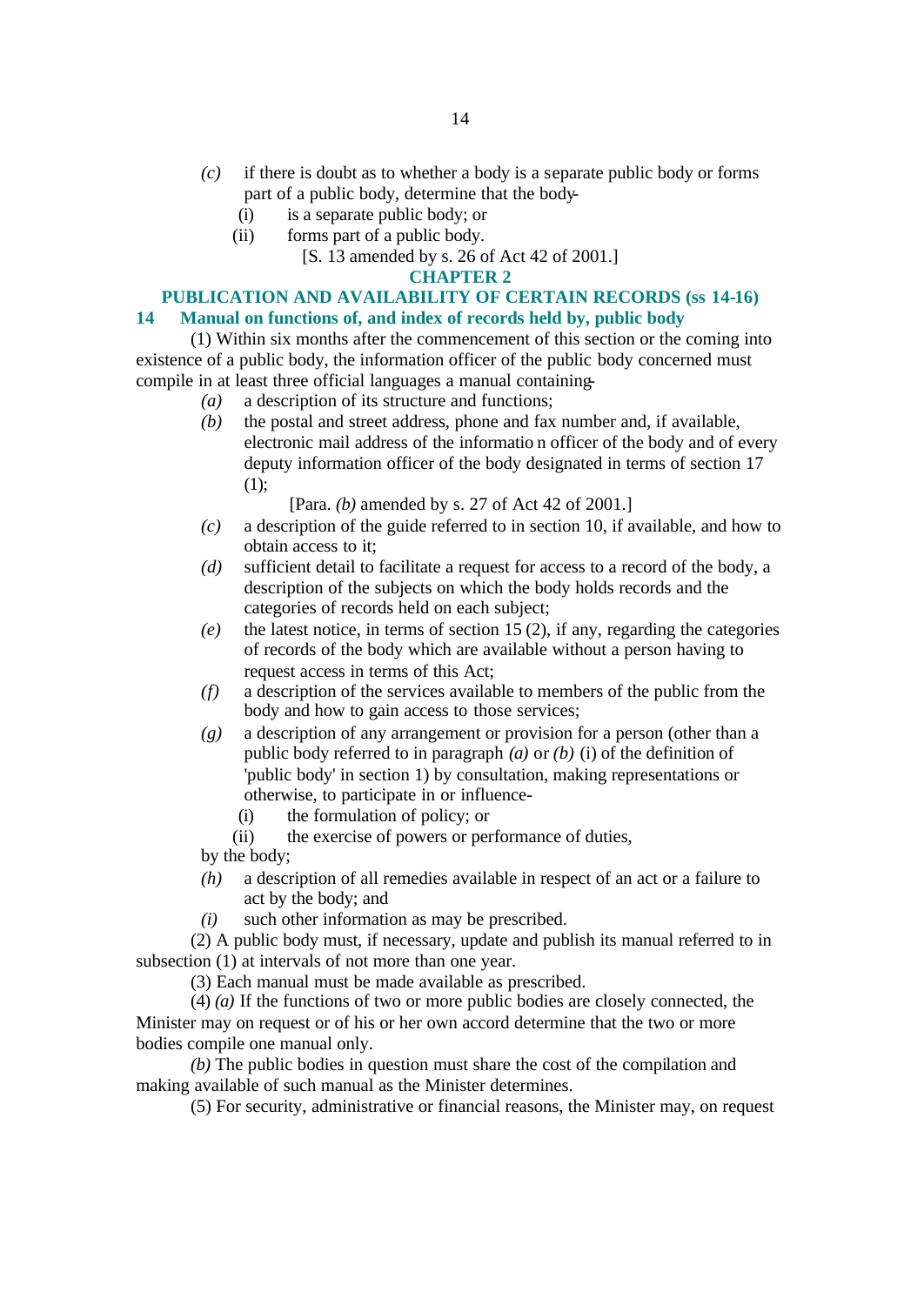or of his or her own accord by notice in the *Gazette*, exempt any public body or category of public bodies from any provision of this section for such period as the Minister thinks fit.

[Date of commencement of s. 14: 15 February 2002.]

## **15 Voluntary disclosure and automatic availability of certain records**

(1) The information officer of a public body, referred to in paragraph *(a)* or *(b)* (i) of the definition of 'public body' in section 1, must, on a periodic basis not less frequently than once each year, submit to the Minister a description of-

- *(a)* the categories of records of the public body that are automatically available without a person having to request access in terms of this Act, including such categories available-
	- (i) for inspection in terms of legislation other than this Act;
	- (ii) for purchase or copying from the body; and
	- (iii) from the body free of charge; and
- *(b)* how to obtain access to such records.

(2) On a periodic basis not less frequently than once each year and at the cost of the relevant public body, the Minister must, by notice in the *Gazette*-

- *(a)* publish every description submitted in terms of subsection (1); or
- *(b)* update every description so published,

as the case may be.

(3) The only fee payable (if any) for access to a record included in a notice in terms of subsection (2) is a prescribed fee for reproduction.

(4) The information officer of a public body may delete any part of a record contemplated in subsection (1) *(a)* which, on a request for access, may or must be refused in terms of Chapter 4 of this Part.

(5) Section 11 and any other provisions in this Act related to that section do not apply to any category of records included in a notice in terms of subsection (2).

## **16 Information in telephone directory**

The Director-General of the national department responsible for government communications and information services must at that department's cost ensure the publication of the postal and street address, phone and fax number and, if available, electronic mail address of the information officer of every public body in every telephone directory issued for general use by the public as are prescribed.

[Date of commencement of s. 16: 15 February 2002.]

# **CHAPTER 3**

# **MANNER OF ACCESS (ss 17-32)**

#### **17 Designation of deputy information officers, and delegation**

(1) For the purposes of this Act, each public body must, subject to legislation governing the employment of personnel of the public body concerned, designate such number of persons as deputy information officers as are necessary to render the public body as accessible as reasonably possible for requesters of its records.

(2) The information officer of a public body has direction and control over every deputy information officer of that body.

(3) The information officer of a public body may delegate a power or duty conferred or imposed on that information officer by this Act to a deputy information officer of that public body.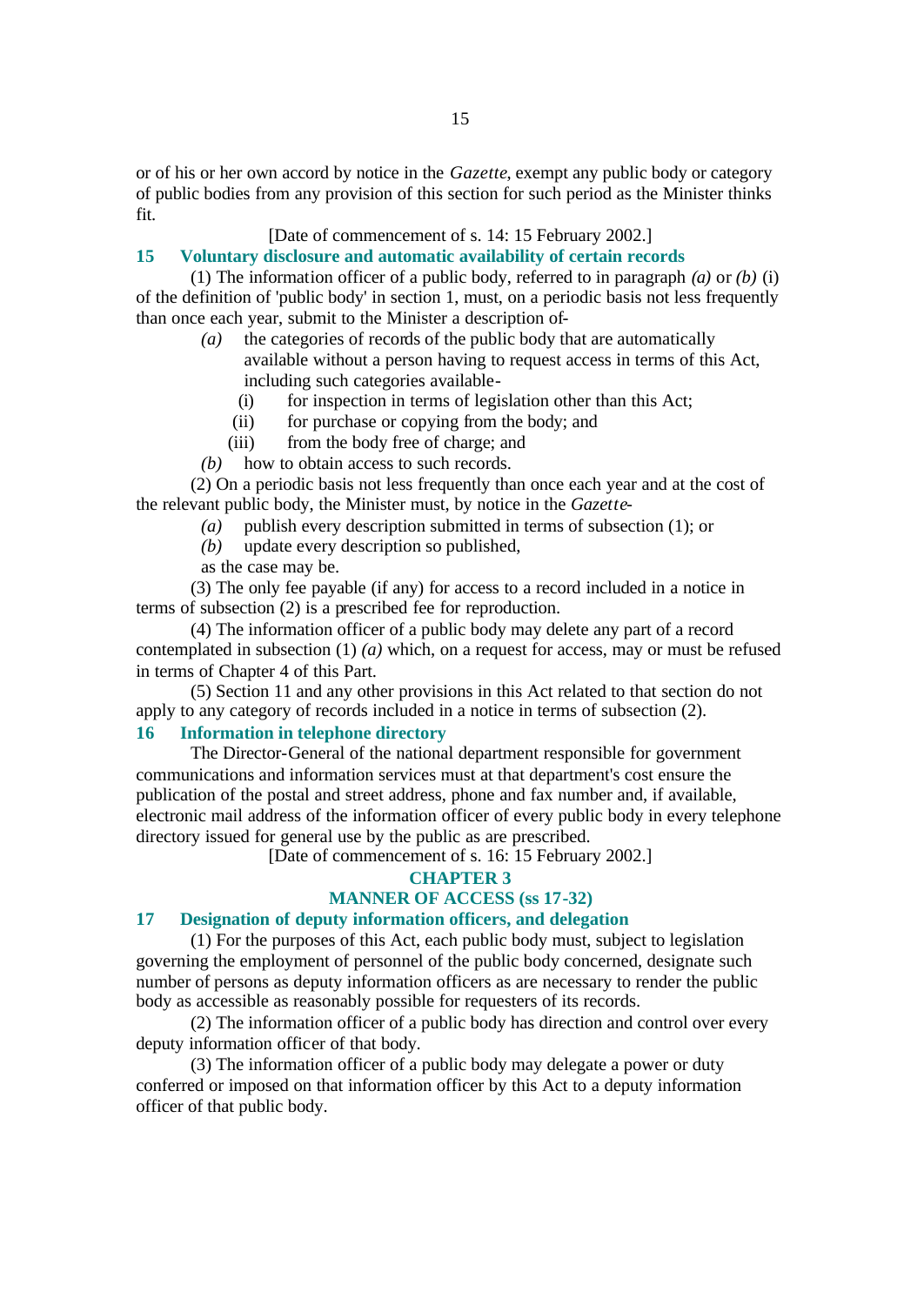(4) In deciding whether to delegate a power or duty in terms of subsection (3), the information officer must give due consideration to the need to render the public body as accessible as reasonably possible for requesters of its records.

(5) Any power or duty delegated in terms of subsection (3) must be exercised or performed subject to such conditions as the person who made the delegation considers necessary.

(6) Any delegation in terms of subsection (3)-

- *(a)* must be in writing;
- *(b)* does not prohibit the person who made the delegation from exercising the power concerned or performing the duty concerned himself or herself; and

*(c)* may at any time be withdrawn or amended in writing by that person.

(7) Any right or privilege acquired, or any obligation or liability incurred, as a result of a decision in terms of a delegation in terms of subsection (3) is not affected by any subsequent withdrawal or amendment of that decision.

#### **18 Form of requests**

(1) A request for access must be made in the prescribed form to the information officer of the public body concerned at his or her address or fax number or electronic mail address.

(2) The form for a request of access prescribed for the purposes of subsection (1) must at least require the requester concerned-

- *(a)* to provide sufficient particulars to enable an official of the public body concerned to identify-
	- (i) the record or records requested; and
	- (ii) the requester;
- *(b)* to indicate which applicable form of access referred to in section 29 (2) is required:
- *(c)* to state whether the record concerned is preferred in a particular language;
- *(d)* to specify a postal address or fax number of the requester in the Republic;
- *(e)* if, in addition to a written reply, the requester wishes to be informed of the decision on the request in any other manner, to state that manner and the necessary particulars to be so informed; and
- *(f)* if the request is made on behalf of a person, to submit proof of the capacity in which the requester is making the request, to the reasonable satisfaction of the information officer.

(3) *(a)* An individual who because of illiteracy or a disability is unable to make a request for access to a record of a public body in accordance with subsection (1), may make that request orally.

*(b)* The information officer of that body must reduce that oral request to writing in the prescribed form and provide a copy thereof to the requester.

# **19 Duty to assist requesters**

(1) If a requester informs the information officer of-

- *(a)* a public body that he or she wishes to make a request for access to a record of that public body; or
- *(b)* a public body (other than a public body referred to in paragraph *(a)* or *(b)*  (i) of the definition of 'public body' in section 1) that he or she wishes to make a request for access to a record of another public body,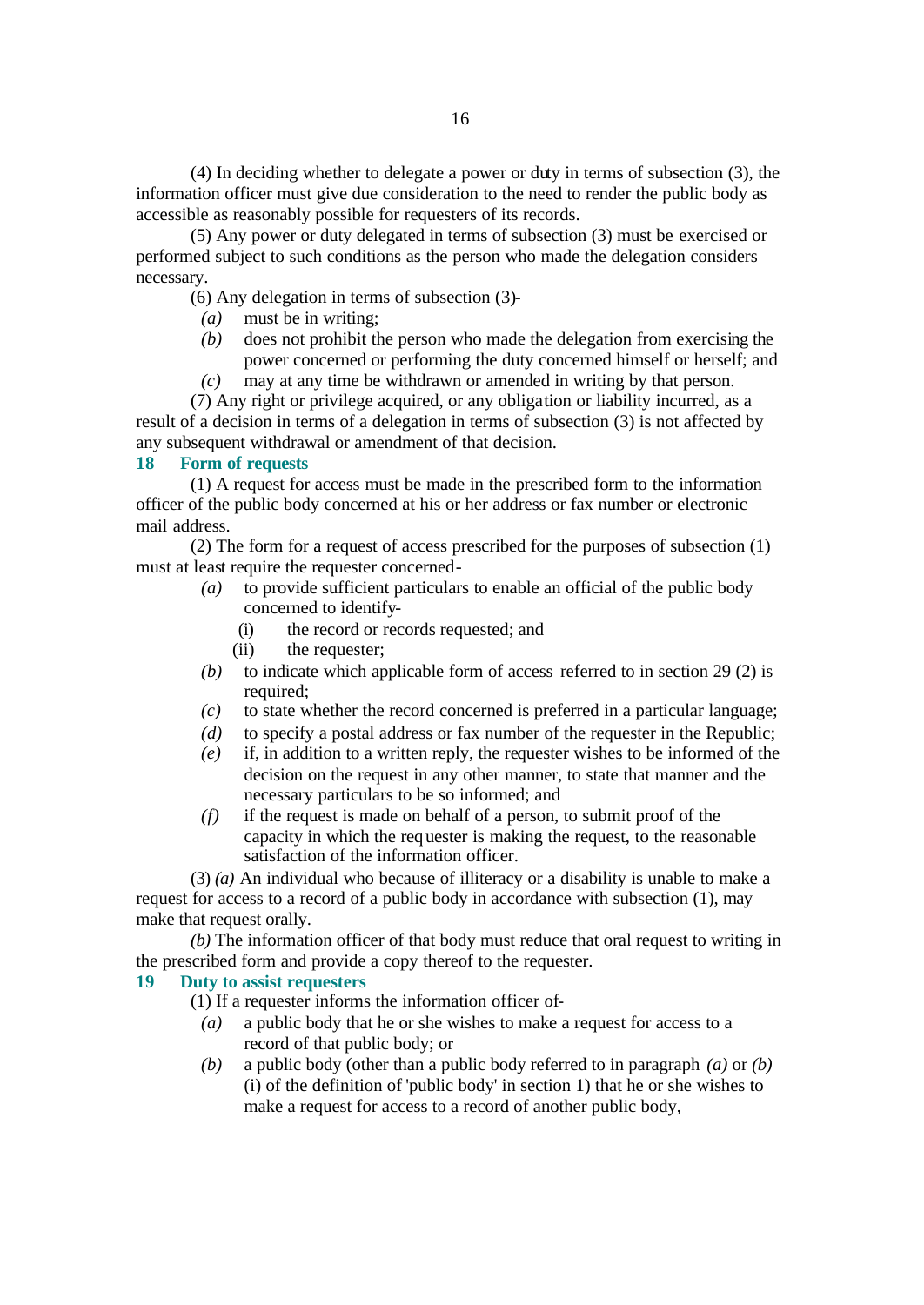the information officer must render such reasonable assistance, free of charge, as is necessary to enable that requester to comply with section 18 (1).

(2) If a requester has made a request for access that does not comply with section 18 (1), the information officer concerned may not refuse the request because of that noncompliance unless the information officer has-

- *(a)* notified that requester of an intention to refuse the request and stated in the notice-
	- (i) the reasons for the contemplated refusal; and
	- (ii) that the information officer or another official identified by the information officer would assist that requester in order to make the request in a form that would remove the grounds for refusal;
- *(b)* given the requester a reasonable opportunity to seek such assistance;
- *(c)* as far as reasonably possible, furnished the requester with any information (including information about the records, other than information on the basis of which a request for access may or must be refused in terms of any provision of Chapter 4 of this Part, held by the body which are relevant to the request) that would assist the making of the request in that form; and
- *(d)* given the requester a reasonable opportunity to confirm the request or alter it to comply with section 18 (1).

(3) When computing any period referred to in section 25 (1), the period commencing on the date on which notice is given in terms of subsection (2) and ending on the date on which the person confirms or alters the request for access concerned must be disregarded.

(4) If it is apparent on receipt of a request for access that it should have been made to another public body, the information officer of the public body concerned must-

- *(a)* render such assistance as is necessary to enable the person to make the request, to the information officer of the appropriate public body; or
- *(b)* transfer the request in accordance with section 20 to the last-mentioned information officer,

whichever will result in the request being dealt with earlier.

#### **20 Transfer of requests**

(1) If a request for access is made to the information officer of a public body in respect of which-

- *(a)* the record is not in the possession or under the control of that body but is in the possession of another public body;
- *(b)* the record's subject matter is more closely connected with the functions of another public body than those of the public body of the information officer to whom the request is made; or
- *(c)* the record contains commercial information contemplated in section 42 in which any other public body has a greater commercial interest,

the information officer to whom the request is made must as soon as reasonably possible, but in any event within 14 days after the request is received-

(i) transfer the request to the information officer of the other public body or, if there is in the case of paragraph  $(c)$  more than one other public body having a commercial interest, the other public body with the greatest commercial interest; and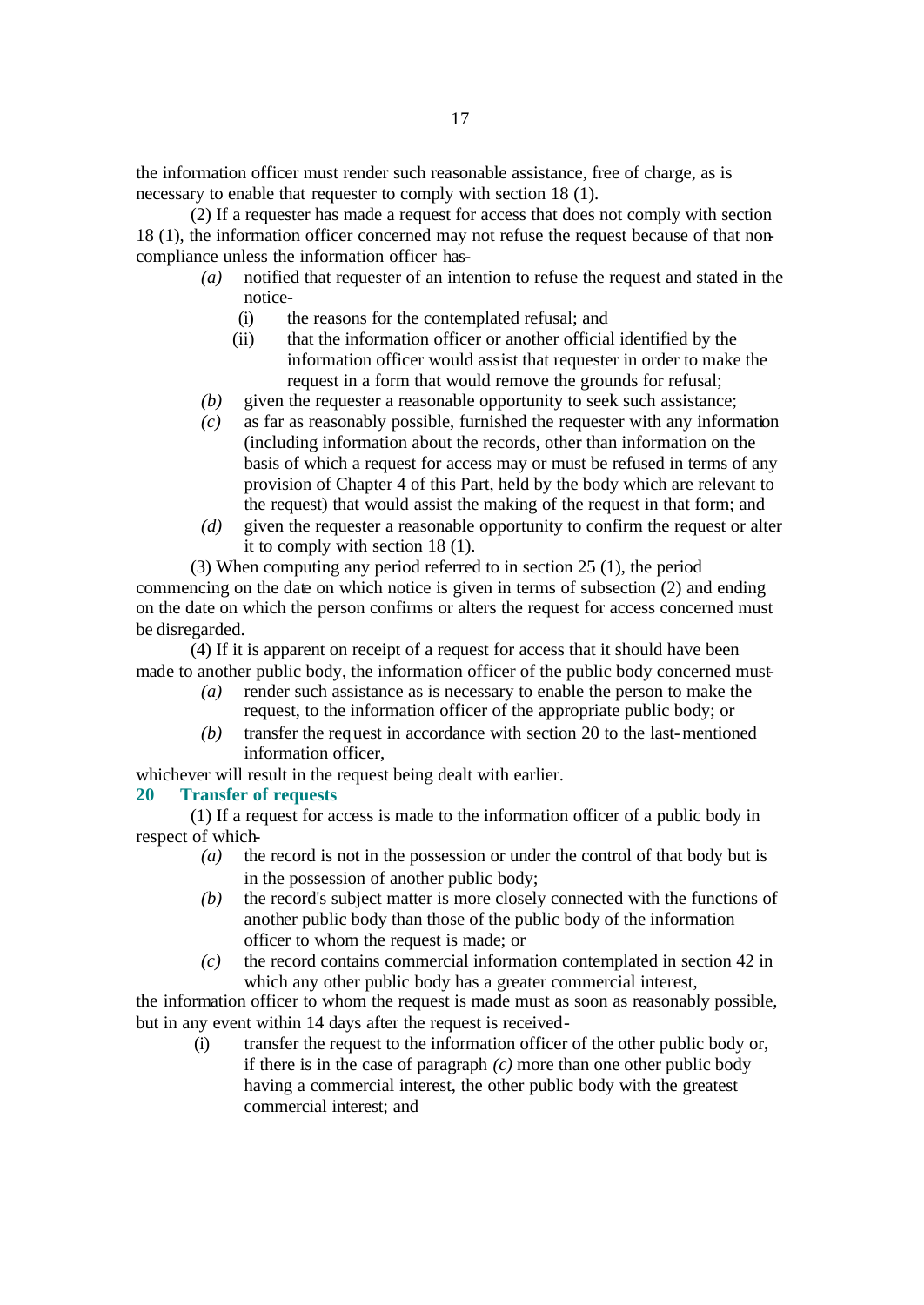(ii) if the public body of the information officer to whom the request is made is in possession of the record and considers it helpful to do so to enable the information officer of the other public body to deal with the request, send the record or a copy of the record to that information officer.

(2) If a request for access is made to the information officer of a public body in respect of which-

- *(a)* the record is not in the possession or under the control of the public body of that information officer and the information officer does not know which public body has possession or control of the record:
- *(b)* the record's subject matter is not closely connected to the functions of the public body of that information officer and the information officer does not know whether the record is more closely connected with the functions of another public body than those of the public body of the information officer to whom the request is made; and
- *(c)* the record-
	- (i) was created by or for another public body; or
	- (ii) was not so created by or for any public body, but was received first by another public body,

the information officer to whom the request is made, must as soon as reasonably possible, but in any event within 14 days after the request is received, transfer the request to the information officer of the public body by or for which the record was created or which received it first, as the case may be.

(3) Subject to subsection (4), the information officer to whom a request for access is transferred, must give priority to that request in relation to other requests as if it were received by him or her on the date it was received by the information officer who transferred the request.

(4) If a request for access is transferred, any period referred to in section 25 (1) must be computed from the date the request is received by the information officer to whom the request is transferred.

(5) Upon the transfer of a request for access, the information officer making the transfer must immediately notify the requester of-

- *(a)* the transfer;
- *(b)* the reasons for the transfer; and
- *(c)* the period within which the request must be dealt with.

# **21 Preservation of records until final decision on request**

If the information officer of a public body has received a request for access to a record of the body, that information officer must take the steps that are reasonably necessary to preserve the record, without deleting any information contained in it, until the information officer has notified the requester concerned of his or her decision in terms of section 25 and-

- *(a)* the periods for lodging an internal appeal, an application with a court or an appeal against a decision of that court have expired; or
- *(b)* that internal appeal, application or appeal against a decision of that court or other legal proceedings in connection with the request has been finally determined,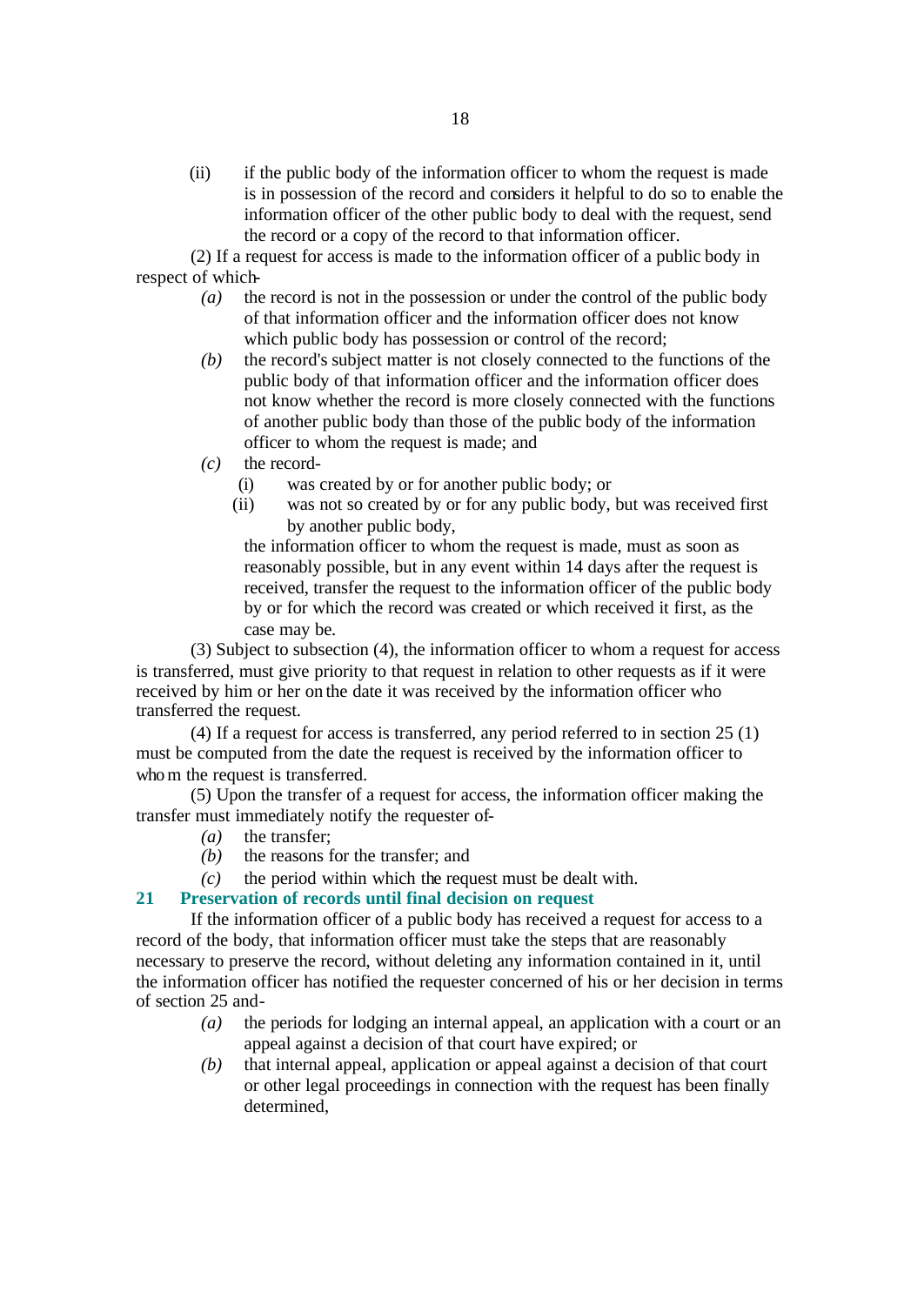whichever is the later.

**22 Fees**

(1) The information officer of a public body to whom a request for access is made, must by notice require the requester, other than a personal requester, to pay the prescribed request fee (if any), before further processing the request.

 $(2)$  If-

- *(a)* the search for a record of a public body in respect of which a request for access by a requester, other than a personal requester, has been made; and
- *(b)* the preparation of the record for disclosure (including any arrangements contemplated in section 29 (2) *(a)* and *(b)* (i) and (ii) *(aa),*

would, in the opinion of the information officer of the body, require more than the hours prescribed for this purpose for requesters, the information officer must by notice require the requester, other than a personal requester, to pay as a deposit the prescribed portion (being not more than one third) of the access fee which would be payable if the request is granted.

(3) The notice referred to in subsection (1) or (2) must state-

- *(a)* the amount of the deposit payable in terms of subsection (2), if applicable;
- *(b)* that the requester may lodge an internal appeal or an application with a court, as the case may be, against the tender or payment of the request fee in terms of subsection (1), or the tender or payment of a deposit in terms of subsection (2), as the case may be; and
- *(c)* the procedure (including the period) for lodging the internal appeal or application, as the case may be.

(4) If a deposit has been paid in respect of a request for access which is refused, the information officer concerned must repay the deposit to the requester.

(5) The information officer of a public body must withhold a record until the requester concerned has paid the applicable fees (if any).

(6) A requester whose request for access to a record of a public body has been granted must pay an access fee for reproduction and for search and preparation contemplated in subsection (7) *(a)* and *(b)*, respectively, for any time reasonably required in excess of the prescribed hours to search for and prepare (including making any arrangements contemplated in section 29 (2) *(a)* and *(b)* (i) and (ii) *(aa)*) the record for disclosure.

(7) Access fees prescribed for the purposes of subsection (6) must provide for a reasonable access fee for-

- *(a)* the cost of making a copy of a record, or of a transcription of the content of a record, as contemplated in section 29 (2)  $(a)$  and  $(b)$  (i), (ii)  $(bb)$ , (iii) and (v) and, if applicable, the postal fee; and
- *(b)* the time reasonably required to search for the record and prepare (including making any arrangements contemplated in section 29 (2) *(a)* and *(b)* (i) and (ii) *(aa)*) the record for disclosure to the requester.

(8) The Minister may, by notice in the *Gazette*-

- *(a)* exempt any person or category of persons from paying any fee referred to in this section;
- *(b)* determine that any fee referred to in this section is not to exceed a certain maximum amount;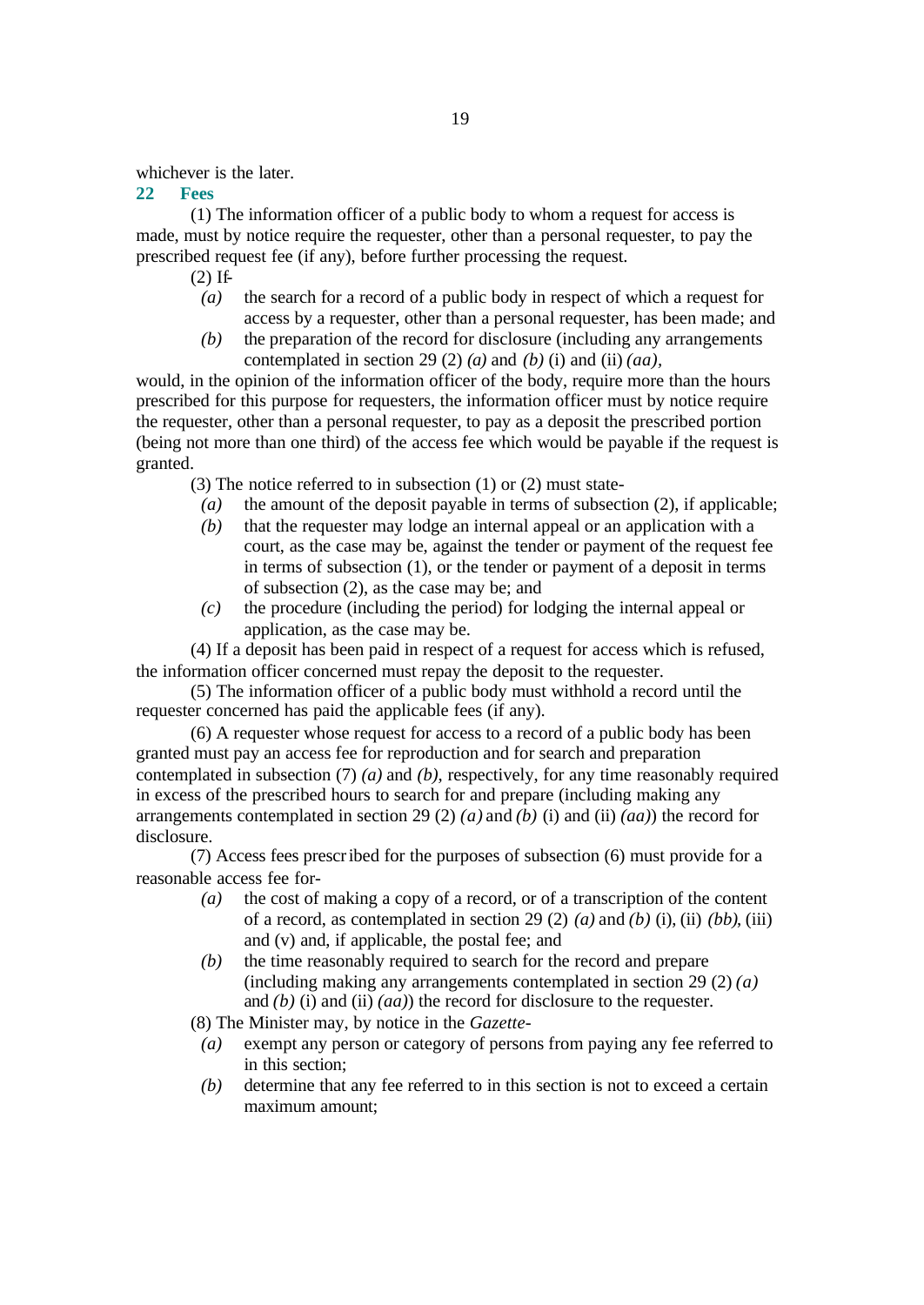- *(c)* determine the manner in which any fee referred to in this section is to be calculated;
- *(d)* determine that any fee referred to in this section does not apply to a category of records;
- *(e)* exempt any person or record or category of persons or records for a stipulated period from any fee referred to in subsection (6); and
- *(f)* determine that where the cost of collecting any fee referred to in this section exceeds the amount charged, such fee does not apply.

## **23 Records that cannot be found or do not exist**

- $(1)$  If-
	- *(a)* all reasonable steps have been taken to find a record requested; and
	- *(b)* there are reasonable grounds for believing that the record-
		- (i) is in the public body's possession but cannot be found; or
		- (ii) does not exist,

the information officer of a public body must, by way of affidavit or affirmation, notify the requester that it is not possible to give access to that record.

(2) The affidavit or affirmation referred to in subsection (1) must give a full account of all steps taken to find the record in question or to determine whether the record exists, as the case may be, including all communications with every person who conducted the search on behalf of the information officer.

(3) For the purposes of this Act, the notice in terms of subsection (1) is to be regarded as a decision to refuse a request for access to the record.

(4) If, after notice is given in terms of subsection (1), the record in question is found, the requester concerned must be given access to the record unless access is refused on a ground for refusal contemplated in Chapter 4 of this Part.

#### **24 Deferral of access**

(1) If the information officer of a public body decides to grant a request for access to a record, but that record-

- *(a)* is to be published within 90 days after the receipt or transfer of the request or such further period as is reasonably necessary for printing and translating the record for the purpose of publishing it;
- *(b)* is required by law to be published but is yet to be published; or
- *(c)* has been prepared for submission to any legislature or a particular person but is yet to be submitted,

the information officer may defer giving access to the record for a reasonable period.

(2) If access to a record is deferred in terms of subsection (1), the information officer must notify the requester concerned-

- *(a)* that the requester may, within 30 days after that notice is given, make representations to the information officer why the record is required before such publication or submission; and
- *(b)* of the likely period for which access is to be deferred.

(3) If a requester makes representations in terms of subsection (2) *(a)*, the information officer must, after due consideration of those representations, grant the request for access only if there are reasonable grounds for believing that the requester will suffer substantial prejudice if access to the record is deferred for the likely period referred to in subsection (2) *(b)*.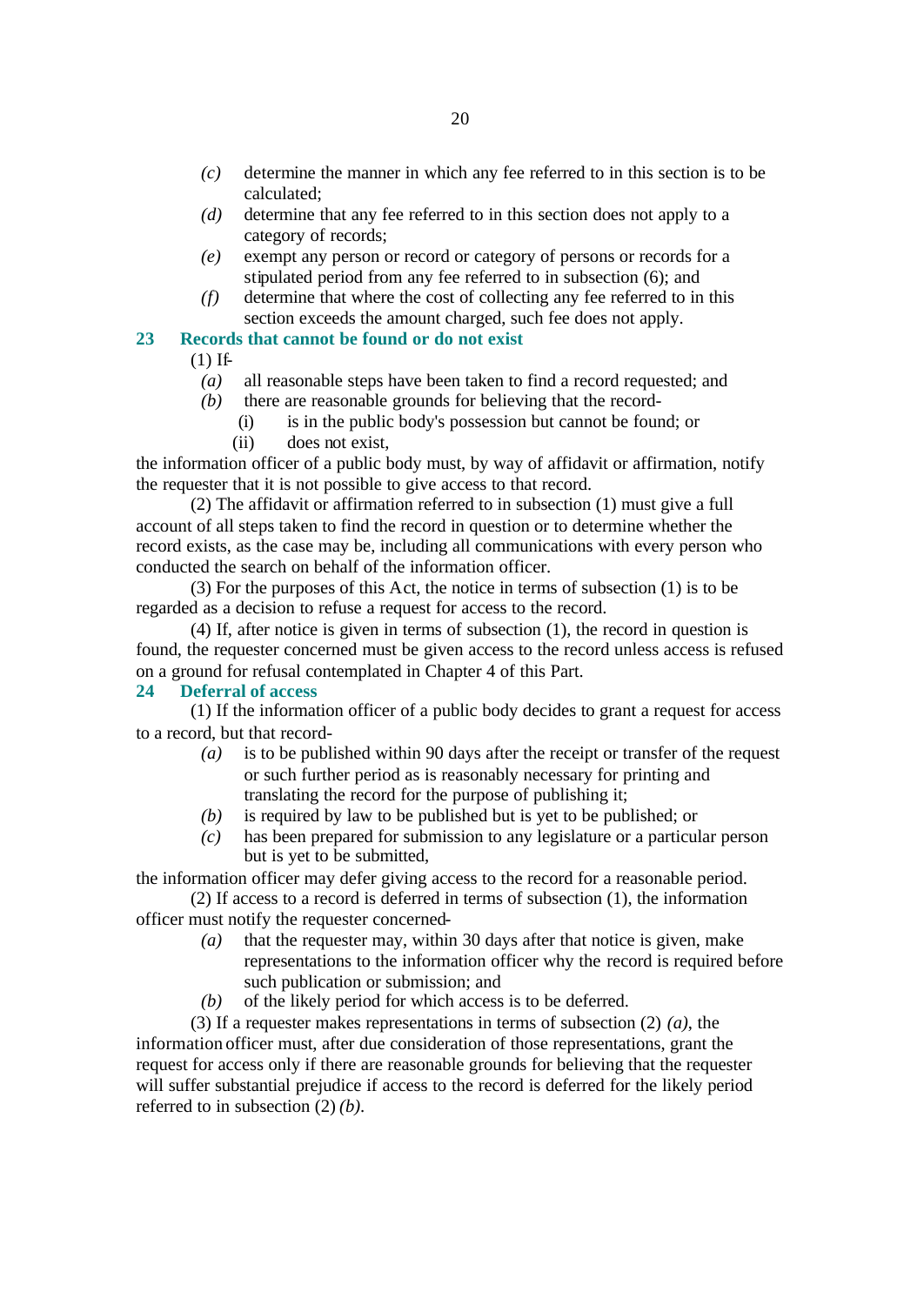#### **25 Decision on request and notice thereof**

(1) Except if the provisions regarding third party notification and intervention contemplated in Chapter 5 of this Part apply, the information officer to whom the request is made or transferred, must, as soon as reasonably possible, but in any event within 30 days, after the request is received-

- *(a)* decide in accordance with this Act whether to grant the request; and
- *(b)* notify the requester of the decision and, if the requester stated, as contemplated in section 18 (2) *(e)*, that he or she wishes to be informed of the decision in any other manner, inform him or her in that manner if it is reasonably possible.
	- [Sub-s. (1) amended by s. 28 of Act 42 of 2001.]

(2) If the request for access is granted, the notice in terms of subsection (1) *(b)* must state-

- *(a)* the access fee (if any) to be paid upon access;
- *(b)* the form in which access will be given; and
- *(c)* that the requester may lodge an internal appeal or an application with a court, as the case may be, against the access fee to be paid or the form of access granted, and the procedure (including the period) for lodging the internal appeal or application, as the case may be.
- (3) If the request for access is refused, the notice in terms of subsection (1) *(b)*

must-

- *(a)* state adequate reasons for the refusal, including the provisions of this Act relied upon;
- *(b)* exclude, from such reasons, any reference to the content of the record; and
- *(c)* state that the requester may lodge an internal appeal or an application with a court, as the case may be, against the refusal of the request, and the procedure (including the period) for lodging the internal appeal or application, as the case may be.

#### **26 Extension of period to deal with request**

(1) The information officer to whom a request for access has been made or transferred, may extend the period of 30 days referred to in section 25 (1) (in this section referred to as the 'original period') once for a further period of not more than 30 days, if-

- *(a)* the request is for a large number of records or requires a search through a large number of records and compliance with the original period would unreasonably interfere with the activities of the public body concerned;
- *(b)* the request requires a search for records in, or collection thereof from, an office of the public body not situated in the same town or city as the office of the information officer that cannot reasonably be completed within the original period;
- *(c)* consultation among divisions of the public body or with another public body is necessary or desirable to decide upon the request that cannot reasonably be completed within the original period;
- *(d)* more than one of the circumstances contemplated in paragraphs *(a)*, *(b)* and *(c)* exist in respect of the request making compliance with the original period not reasonably possible; or
- *(e)* the requester consents in writing to such extension.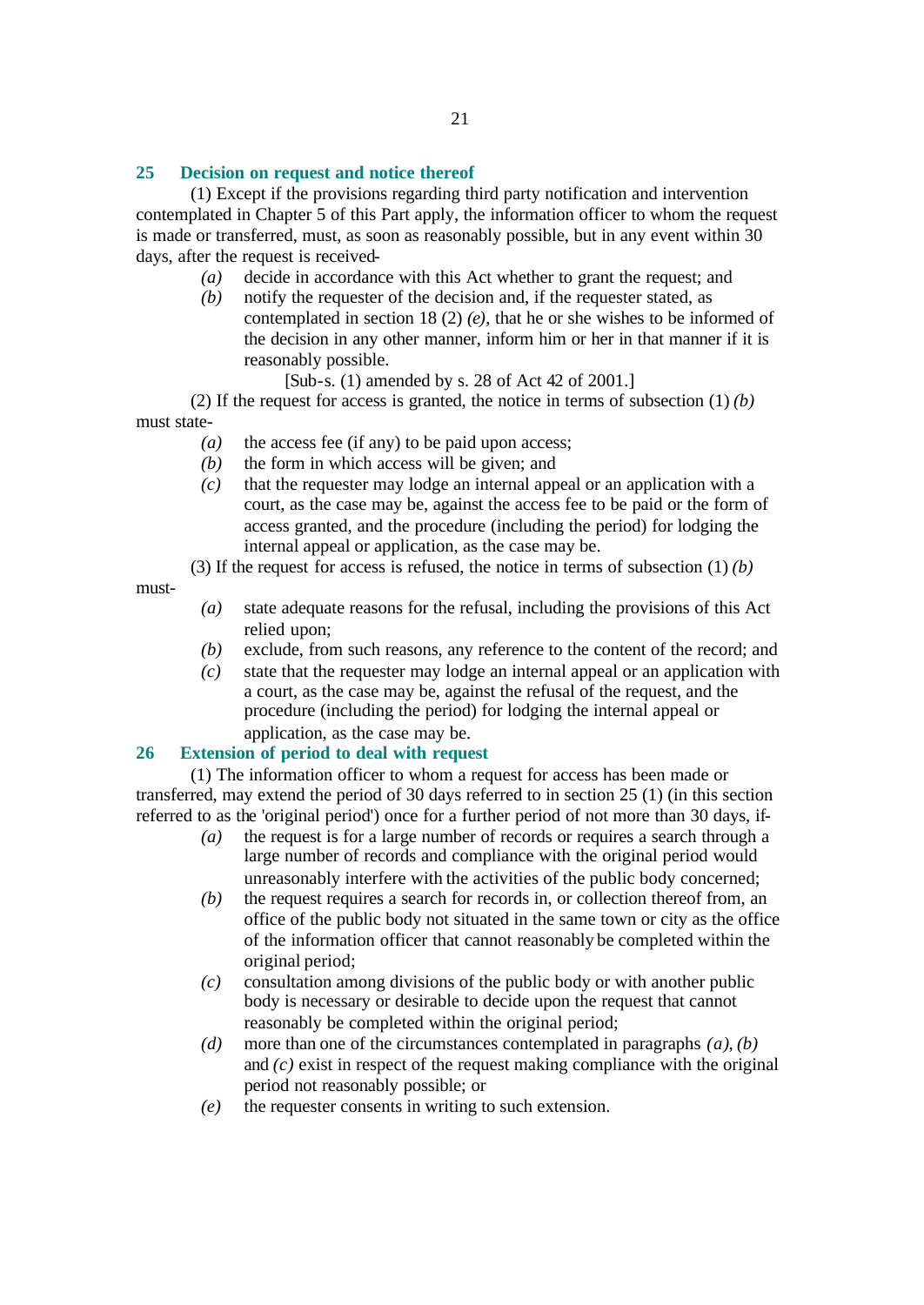(2) If a period is extended in terms of subsection (1), the information officer must, as soon as reasonably possible, but in any event within 30 days, after the request is received or transferred, notify the requester of that extension.

(3) The notice in terms of subsection (2) must state-

- *(a)* the period of the extension;
- *(b)* adequate reasons for the extension, including the provisions of this Act relied upon; and
- *(c)* that the requester may lodge an internal appeal or an application with a court, as the case may be, against the extension, and the procedure (including the period) for lodging the internal appeal or application, as the case may be.

#### **27 Deemed refusal of request**

If an information officer fails to give the decision on a request for access to the requester concerned within the period contemplated in section 25 (1), the information officer is, for the purposes of this Act, regarded as having refused the request.

#### **28 Severability**

(1) If a request for access is made to a record of a public body containing information which may or must be refused in terms of any provision of Chapter 4 of this Part, every part of the record which-

- *(a)* does not contain; and
- *(b)* can reasonably be severed from any part that contains,

any such information must, despite any other provision of this Act, be disclosed.

(2) If a request for access to-

- *(a)* a part of a record is granted; and
- *(b)* the other part of the record is refused,

as contemplated in subsection (1), the provisions of section 25 (2), apply to paragraph *(a)* of this subsection and the provisions of section 25 (3) apply to paragraph *(b)* of this subsection.

#### [Sub-s. (2) substituted by s. 29 of Act 42 of 2001.]

# **29 Access and forms of access**

(1) If a requester has been given notice in terms of section 25 (1) that his or her request for access has been granted, that requester must, subject to subsections (3) and (9) and section 31-

- *(a)* if an access fee is payable, upon payment of that fee; or
- *(b)* if no access fee is payable, immediately,

be given access in the applicable forms referred to in subsection (2) as the requester indicated in the request, and in the language contemplated in section 31.

(2) The forms of access to a record in respect of which a request of access has been granted, are the following:

- *(a)* If the record is in written or printed form, by supplying a copy of the record or by making arrangements for the inspection of the record;
- *(b)* if the record is not in written or printed form-
	- (i) in the case of a record from which visual images or printed transcriptions of those images are capable of being reproduced by means of equipment which is ordinarily available to the public body concerned, by making arrangements to view those images or be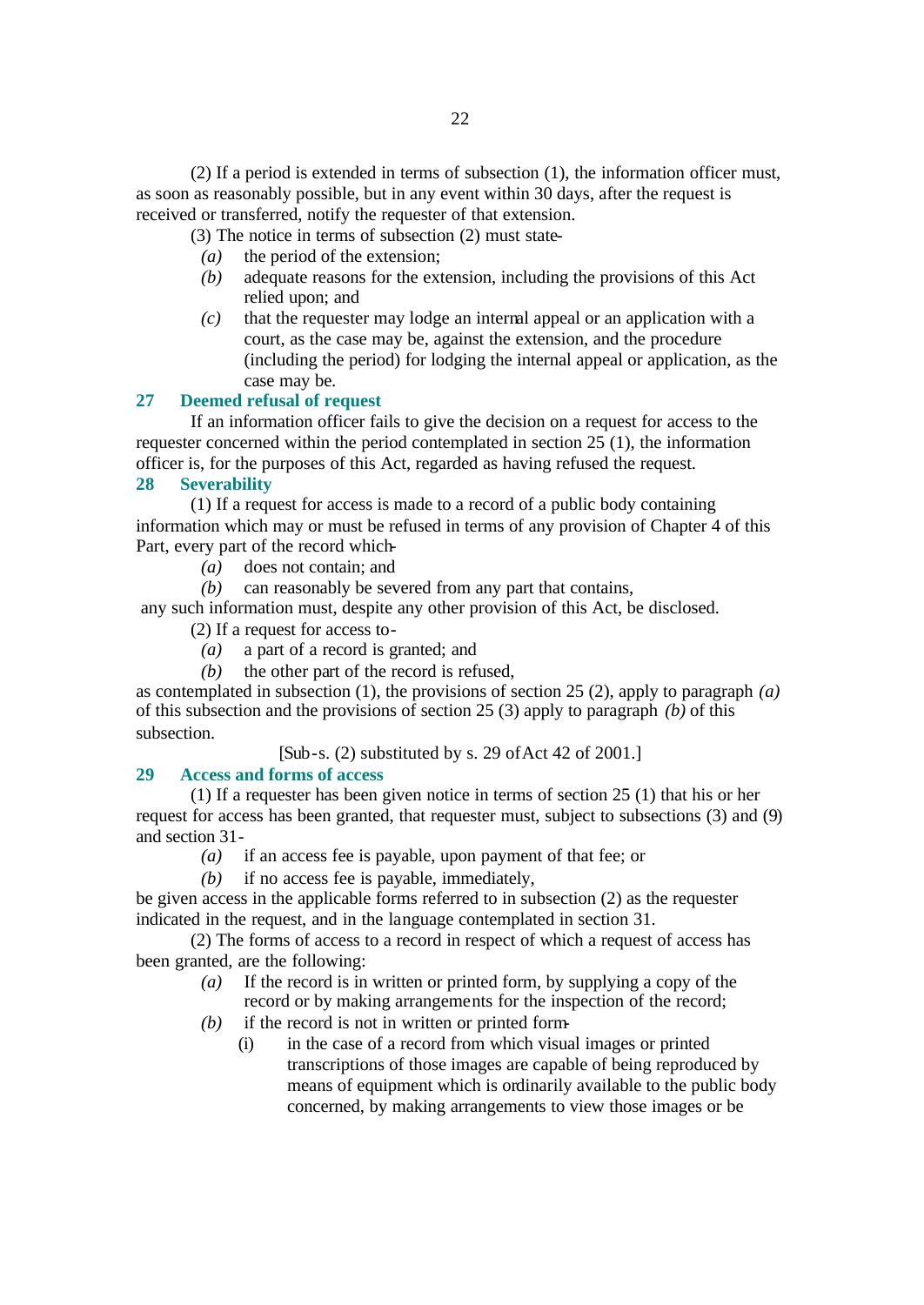supplied with copies or transcriptions of them;

- (ii) in the case of a record in which words or information are recorded in such manner that they are capable of being reproduced in the form of sound by equipment which is ordinarily available to the public body concerned-
	- *(aa)* by making arrangements to hear those sounds; or
	- *(bb)* if the public body is capable of producing a written or printed transcription of those sounds by the use of equipment which is ordinarily available to it, by supplying such a transcription;
- (iii) in the case of a record which is held on computer, or in electronic or machine-readable form, and from which the public body concerned is capable of producing a printed copy of-
	- *(aa)* the record, or a part of it; or
	- *(bb)* information derived from the record,

by using computer equipment and expertise ordinarily available to the public body, by supplying such a copy;

- (iv) in the case of a record available or capable of being made available in computer readable form, by supplying a copy in that form; or
- (v) in any other case, by supplying a copy of the record.

(3) If a requester has requested access in a particular form, access must, subject to section 28, be given in that form, unless to do so would-

- *(a)* interfere unreasonably with the effective administration of the public body concerned;
- *(b)* be detrimental to the preservation of the record; or
- *(c)* amount to an infringement of copyright not owned by the State or the public body concerned.

(4) If a requester has requested access in a particular form and for a reason referred to in subsection (3) access in that form is refused but access is given in another form, the fee charged may not exceed what would have been charged if that requester had been given access in the form requested.

(5) If a requester with a disability is prevented by that disability from reading, viewing or listening to the record concerned in the form in which it is held by the public body concerned, the information officer of the body must, if that requester so requests, take reasonable steps to make the record available in a form in which it is capable of being read, viewed or heard by the requester.

(6) If a record is made available in accordance with subsection (5), the requester may not be required to pay an access fee which is more than the fee which he or she would have been required to pay but for the disability.

(7) If a record is made available in terms of this section to a requester for inspection, viewing or hearing, the requester may make copies of or transcribe the record using the requester's equipment, unless to do so would -

- *(a)* interfere unreasonably with the effective administration of the public body concerned;
- *(b)* be detrimental to the preservation of the record; or
- *(c)* amount to an infringement of copyright not owned by the State or the public body concerned.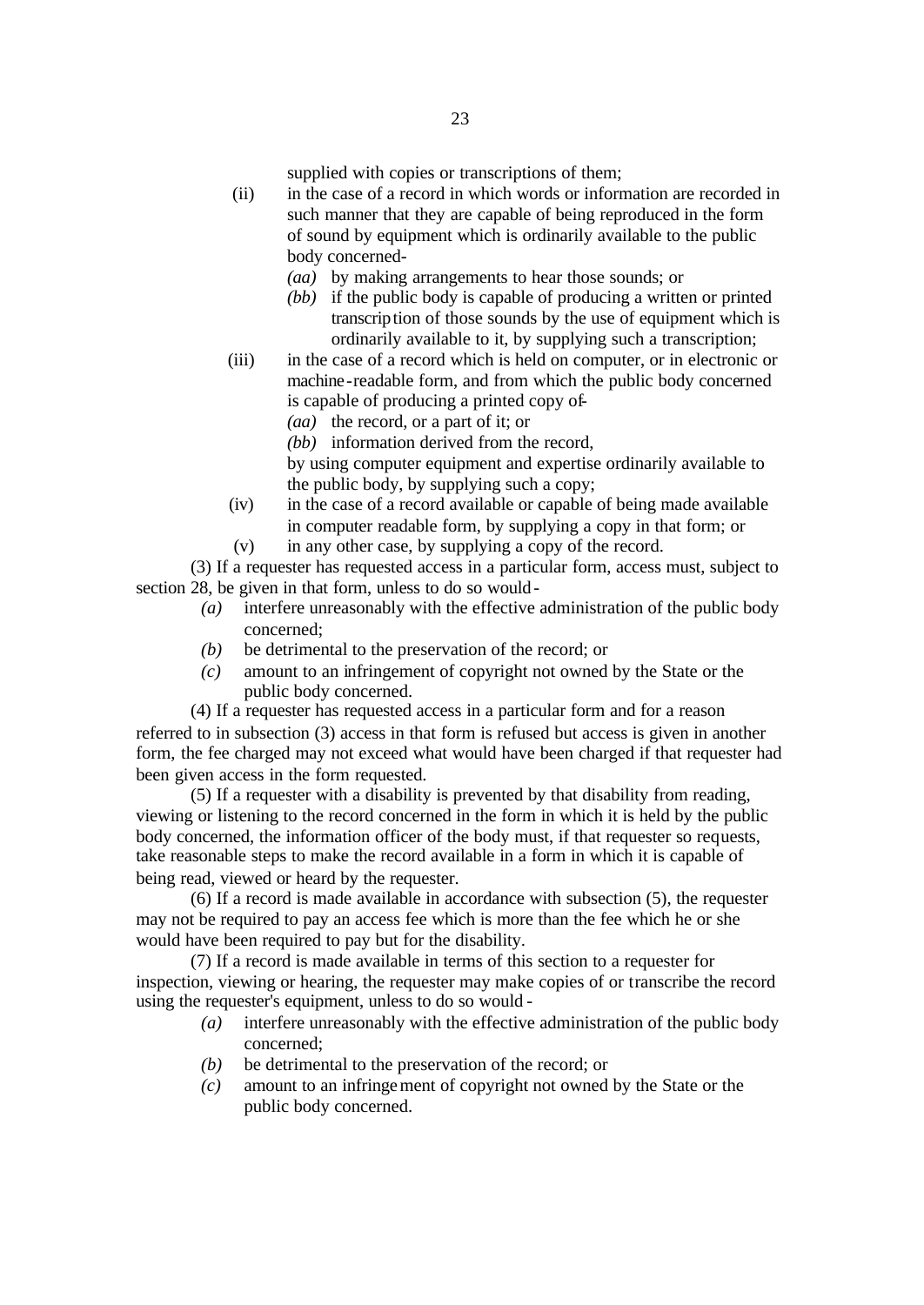(8) If the supply to a requester of a copy of a record is required by this section, the copy must, if so requested, be supplied by posting it to him or her.

(9) If an internal appeal or an application to a court, as the case may be, is lodged against the granting of a request for access to a record, access to the record may be given only when the decision to grant the request is finally confirmed.

# **30 Access to health or other records**

(1) If the information officer who grants, in terms of section 11, a request for access to a record provided by a health practitioner in his or her capacity as such about the physical or mental health, or well-being-

- *(a)* of the requester; or
- *(b)* if the request has been made on behalf of the person to whom the record relates, of that person,

(in this section, the requester and person referred to paragraphs *(a)* and *(b)*, respectively, are referred to as the 'relevant person'), is of the opinion that the disclosure of the record to the relevant person might cause serious harm to his or her physical or mental health, or well-being, the information officer may, before giving access in terms of section 29, consult with a health practitioner who, subject to subsection (2), has been nominated by the relevant person.

(2) If the relevant person is-

- *(a)* under the age of 16 years, a person having parental responsibilities for the relevant person must make the nomination contemplated in subsection (1); or
- *(b)* incapable of managing his or her affairs, a person appointed by the court to manage those affairs must make that nomination.

(3) *(a)* If, after being given access to the record concerned, the health practitioner consulted in terms of subsection (1) is of the opinion that the disclosure of the record to the relevant person would be likely to cause serious harm to his or her physical or mental health, or well-being, the information officer may only give access to the record if the requester proves to the satisfaction of the information officer that adequate provision is made for such counselling or arrangements as are reasonably practicable before, during or after the disclosure of the record to limit, alleviate or avoid such harm to the relevant person.

*(b)* Before access to the record is so given to the requester, the person responsible for such counselling or arrangements must be given access to the record.

#### **31 Language of access**

A requester whose request for access to a record of a public body has been granted must, if the record-

- *(a)* exists in the language that the requester prefers, be given access in that language; or
- *(b)* does not exist in the language so preferred or the requester has no preference or has not indicated a preference, be given access in any language the record exists in.

# **32 Reports to Human Rights Commission**

The information officer of each public body must annually submit to the Human Rights Commission a report stating in relation to the public body-

*(a)* the number of requests for access received;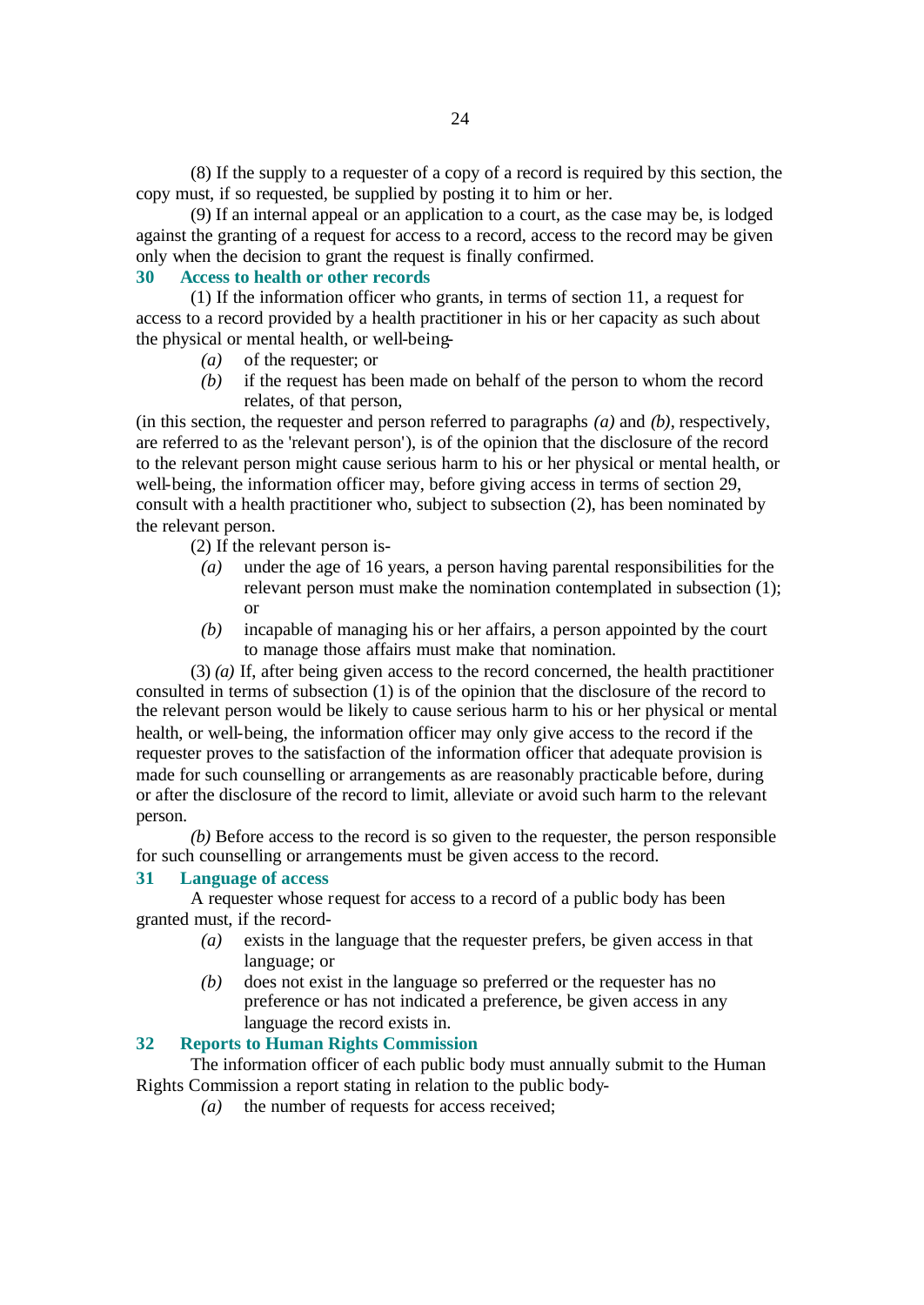- *(b)* the number of requests for access granted in full;
- *(c)* the number of requests for access granted in terms of section 46;
- *(d)* the number of requests for access refused in full and refused partially and the number of times each provision of this Act was relied on to refuse access in full or partial;
- *(e)* the number of cases in which the periods stipulated in section 25 (1) were extended in terms of section 26 (1);
- *(f)* the number of internal appeals lodged with the relevant authority and the number of cases in which, as a result of an internal appeal, access was given to a record;

[Para. *(f)* renumbered by s. 30 of Act 42 of 2001.]

*(g)* the number of internal appeals which were lodged on the ground that a request for access was regarded as having been refused in terms of section 27;

[Para. *(g)* renumbered by s. 30 of Act 42 of 2001.]

- *(h)* the number of applications to a court which were lodged on the ground that an internal appeal was regarded as having been dismissed in terms of section 77 (7); and
	- [Para. *(h)* renumbered by s. 30 of Act 42 of 2001.]
- *(i)* such other matters as may be prescribed. [Para. *(i)* renumbered by s. 30 of Act 42 of 2001.]

#### **CHAPTER 4**

# **GROUNDS FOR REFUSAL OF ACCESS TO RECORDS (ss 33-46)**

# **33 Interpretation**

- (1) The information officer of a public body-
	- *(a)* must refuse a request for access to a record contemplated in section 34 (1), 35 (1), 36 (1), 37 (1) *(a)*, 38 *(a)*, 39 (1) *(a)*, 40 or 43 (1); or
	- *(b)* may refuse a request for access to a record contemplated in section 37 (1) *(b)*, 38 *(b)*, 39 (1) *(b)*, 41 (1) *(a)* or *(b)*, 42 (1) or (3), 43 (2), 44 (1) or (2) or  $45<sub>1</sub>$

unless the provisions of section 46 apply.

(2) A provision of this Chapter in terms of which a request for access to a record must or may or may not be refused, may not be construed as-

- *(a)* limited in its application in any way by any other provision of this Chapter in terms of which a request for access to a record must or may or may not be refused; and
- *(b)* not applying to a particular record by reason that another provision of this Chapter in terms of which a request for access to a record must or may or may not be refused, also applies to that record.

#### **34 Mandatory protection of privacy of third party who is natural person**

(1) Subject to subsection (2), the information officer of a public body must refuse a request for access to a record of the body if its disclosure would involve the unreasonable disclosure of personal information about a third party, including a deceased

individual.

(2) A record may not be refused in terms of subsection (1) insofar as it consists of information-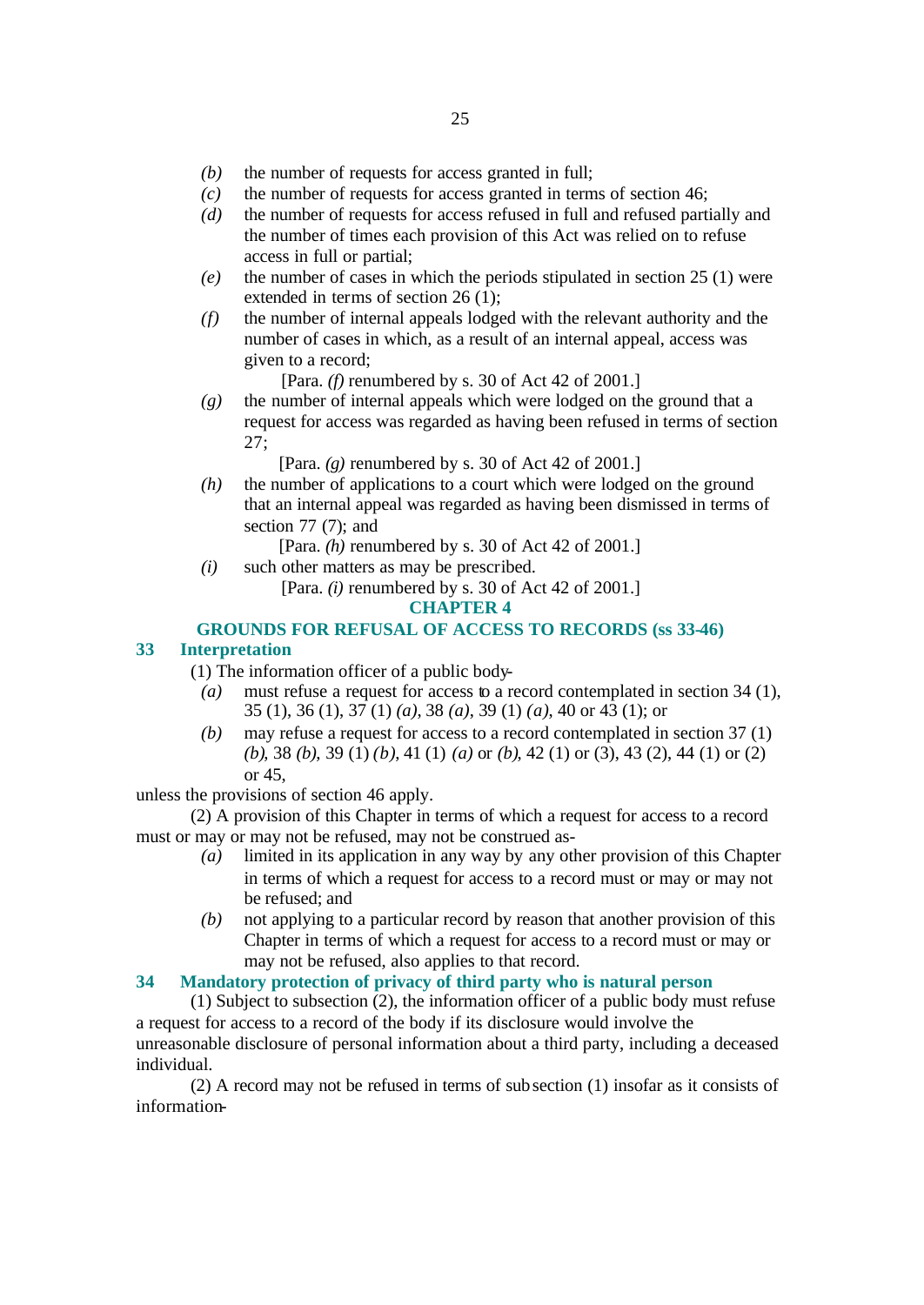- *(a)* about an individual who has consented in terms of section 48 or otherwise in writing to its disclosure to the requester concerned;
- *(b)* that was given to the public body by the individual to whom it relates and the individual was informed by or on behalf of the public body, before it is given, that the information belongs to a class of information that would or might be made available to the public;
- *(c)* already publicly available;
- *(d)* about an individual's physical or mental health, or well-being, who is under the care of the requester and who is-
	- (i) under the age of 18 years; or
	- (ii) incapable of understanding the nature of the request,

and if giving access would be in the individual's best interests;

- *(e)* about an individual who is deceased and the requester is-
	- (i) the individual's next of kin; or
	- (ii) making the request with the written consent of the individual's next of kin; or
- *(f)* about an individual who is or was an official of a public body and which relates to the position or functions of the individual, including, but not limited to-
	- (i) the fact that the individual is or was an official of that public body;
	- (ii) the title, work address, work phone number and other similar particulars of the individual;
	- (iii) the classification, salary scale, remuneration and responsibilities of the position held or services performed by the individual; and [Sub-para. (iii) substituted by s. 31 of Act 42 of 2001.]
		-
	- (iv) the name of the individual on a record prepared by the individual in the course of employment.

# **35 Mandatory protection of certain records of South African Revenue Service**

(1) Subject to subsection (2), the information officer of the South African Revenue Service, referred to in section 2 (3), must refuse a request for access to a record of that Service if it contains information which was obtained or is held by that Service for the purposes of enforcing legislation concerning the collection of revenue as defined in section 1 of the South African Revenue Service Act, 1997 (Act 34 of 1997).

(2) A record may not be refused in terms of subsection (1) insofar as it consists of information about the requester or the person on whose behalf the request is made.

# **36 Mandatory protection of commercial information of third party**

(1) Subject to subsection (2), the information officer of a public body must refuse a request for access to a record of the body if the record contains-

- *(a)* trade secrets of a third party;
- *(b)* financial, commercial, scientific or technical information, other than trade secrets, of a third party, the disclosure of which would be likely to cause harm to the commercial or financial interests of that third party; or
- *(c)* information supplied in confidence by a third party the disclosure of which could reasonably be expected-
	- (i) to put that third party at a disadvantage in contractual or other negotiations; or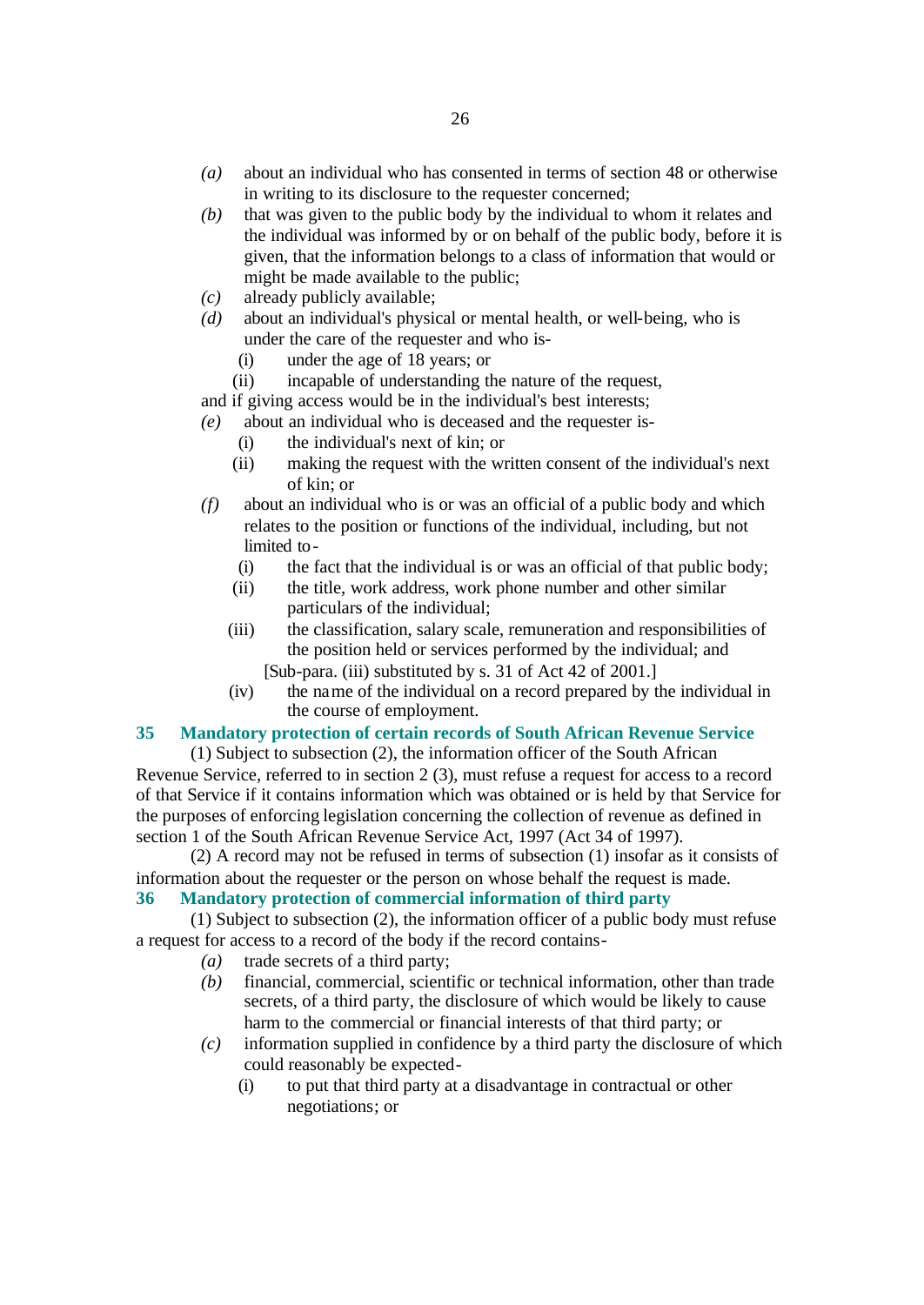(ii) to prejudice that third party in commercial competition.

(2) A record may not be refused in terms of subsection (1) insofar as it consists of information-

- *(a)* already publicly available;
- *(b)* about a third party who has consented in terms of section 48 or otherwise in writing to its disclosure to the requester concerned; or
- *(c)* about the results of any product or environmental testing or other investigation supplied by a third party or the result of any such testing or investigation carried out by or on behalf of a third party and its disclosure would reveal a serious public safety or environmental risk.
	- [Para. *(c)* substituted by s. 32 of Act 42 of 2001.]

(3) For the purposes of subsection (2) *(c)*, the results of any product or environmental testing or other investigation do not include the results of preliminary testing or other investigation conducted for the purpose of developing methods of testing or other investigation.

## **37 Mandatory protection of certain confidential information, and protection of certain other confidential information, of third party**

(1) Subject to subsection (2), the information officer of a public body-

- *(a)* must refuse a request for access to a record of the body if the disclosure of the record would constitute an action for breach of a duty of confidence owed to a third party in terms of an agreement; or
- *(b)* may refuse a request for access to a record of the body if the record consists of information that was supplied in confidence by a third party-
	- (i) the disclosure of which could reasonably be expected to prejudice the future supply of similar information, or information from the same source; and
	- (ii) if it is in the public interest that similar information, or information from the same source, should continue to be supplied.

(2) A record may not be refused in terms of subsection (1) insofar as it consists of information-

- *(a)* already publicly available; or
- *(b)* about the third party concerned that has consented in terms of section 48 or otherwise in writing to its disclosure to the requester concerned.

#### **38 Mandatory protection of safety of individuals, and protection of property** The information officer of a public body-

- *(a)* must refuse a request for access to a record of the body if its disclosure could reasonably be expected to endanger the life or physical safety of an individual; or
- *(b)* may refuse a request for access to a record of the body if its disclosure would be likely to prejudice or impair-
	- (i) the security of-
		- *(aa)* a building, structure or system, including, but not limited to, a computer or communication system;
		- *(bb)* a means of transport; or
		- *(cc)* any other property; or
	- (ii) methods, systems, plans or procedures for the protection of-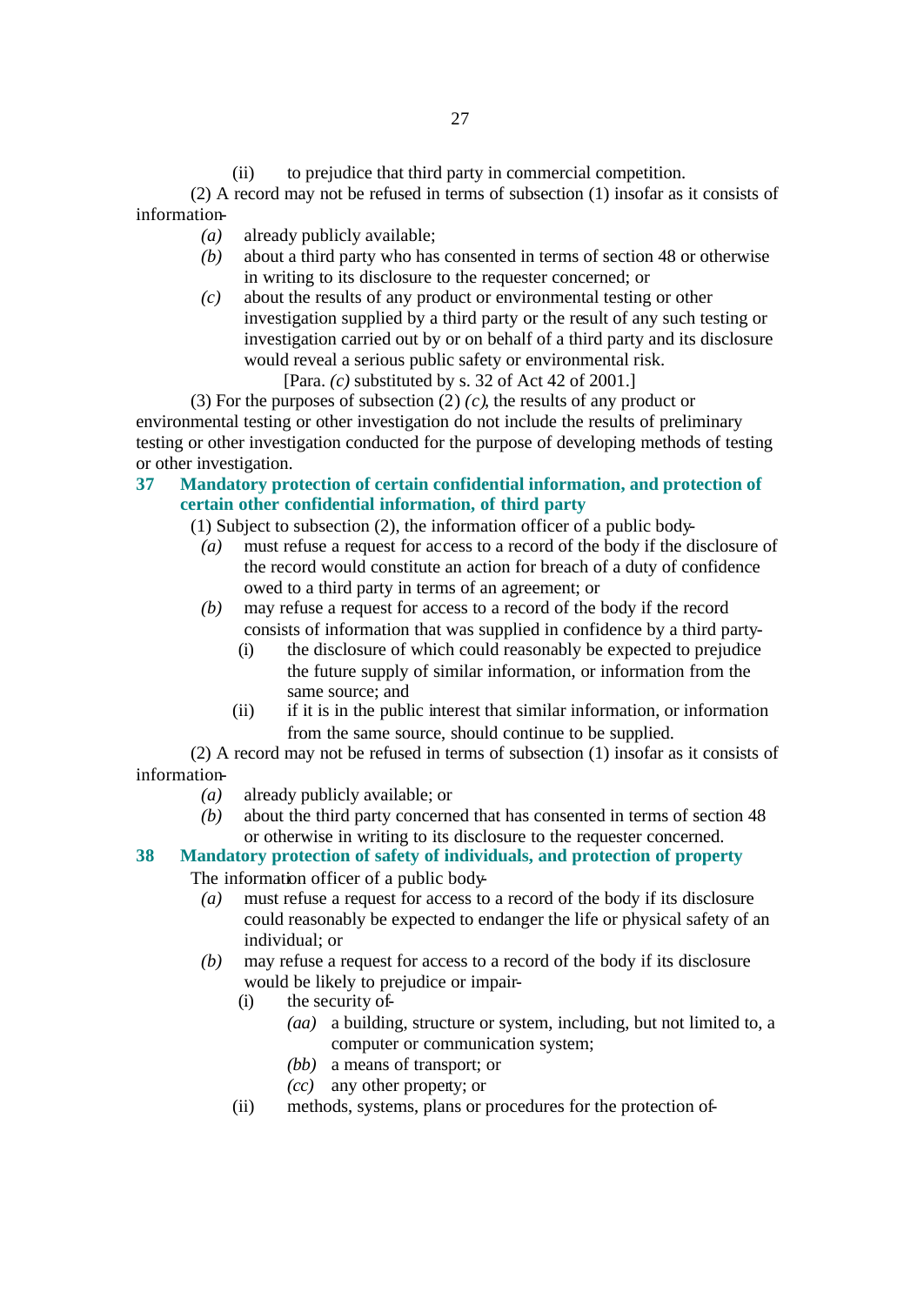- *(bb)* the safety of the public, or any part of the public; or
- *(cc)* the security of property contemplated in subparagraph (i) *(aa)*, *(bb)* or *(cc)*.
- **39 Mandatory protection of police dockets in bail proceedings, and protection of law enforcement and legal proceedings**
	- (1) The information officer of a public body-
		- *(a)* must refuse a request for access to a record of the body if access to that record is prohibited in terms of section 60 (14) of the Criminal Procedure Act, 1977 (Act 51 of 1977); or
		- *(b)* may refuse a request for access to a record of the body if-
			- (i) the record contains methods, techniques, procedures or guidelines for-
				- *(aa)* the prevention, detection, curtailment or investigation of a contravention or possible contravention of the law; or

*(bb)* the prosecution of alleged offenders,

and the disclosure of those methods, techniques, procedures or guidelines could reasonably be expected to prejudice the effectiveness of those methods, techniques, procedures or guidelines or lead to the circumvention of the law or facilitate the commission of an offence;

- (ii) the prosecution of an alleged offender is being prepared or about to commence or pending and the disclosure of the record could reasonably be expected-
	- *(aa)* to impede that prosecution; or
	- *(bb)* to result in a miscarriage of justice in that prosecution; or
- (iii) the disclosure of the record could reasonably be expected-
	- *(aa)* to prejudice the investigation of a contravention or possible contravention of the law which is about to commence or is in progress or, if it has been suspended or terminated, is likely to be resumed;
	- *(bb)* to reveal, or enable a person to ascertain, the identity of a confidential source of information in relation to the enforcement or administration of the law;
	- *(cc)* to result in the intimidation or coercion of a witness, or a person who might be or has been called as a witness, in criminal proceedings or other proceedings to enforce the law;
	- *(dd)* to facilitate the commission of a contravention of the law, including, but not limited to, subject to subsection (2), escape from lawful detention; or
	- *(ee)* to prejudice or impair the fairness of a trial or the impartiality of an adjudication.

(2) A record may not be refused in terms of subsection (1) *(b)* (iii) *(dd)* insofar as it consists of information about the general conditions of detention of persons in custody.

(3) *(a)* If a request for access to a record of a public body must or may be refused in terms of subsection (1) *(a)* or *(b)*, or could, if it existed, be so refused, a nd the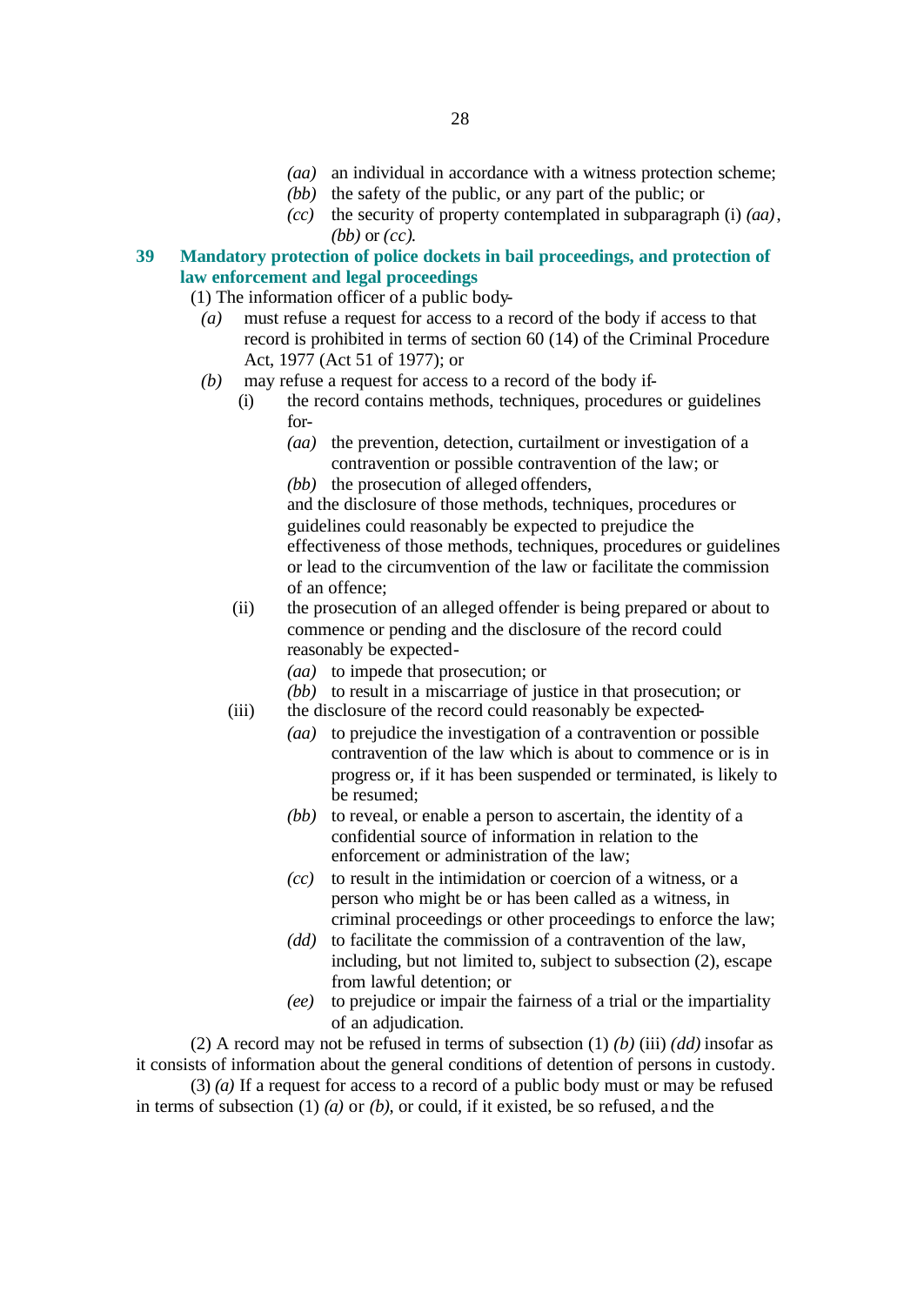disclosure of the existence or non-existence of the record would be likely to cause the harm contemplated in subsection (1) *(a)* or *(b)*, the information officer concerned may refuse to confirm or deny the existence or non-existence of the record.

*(b)* If the information officer so refuses to confirm or deny the existence or nonexistence of the record, the notice referred to in section 25 (3) must-

- (i) state that fact,
- (ii) identify the provision of subsection (1) *(a)* or *(b)* in terms of which access would have been refused if the record had existed;
- (iii) state adequate reasons for the refusal, as required by section 25 (3), in so far as they can be given without causing the harm contemplated in subsection (1) *(a)* or *(b)*; and

[Sub-para. (iii) substituted by s. 33 of Act 42 of 2001.]

(iv) state that the requester concerned may lodge an internal appeal or an application with a court, as the case may be, against the refusal as required by section  $25(3)$ .

# **40 Mandatory protection of records privileged from production in legal proceedings**

The information officer of a public body must refuse a request for access to a record of the body if the record is privileged from production in legal proceedings unless the person entitled to the privilege has waived the privilege.

# **41 Defence, security and international relations of Republic**

(1) The information officer of a public body may refuse a request for access to a record of the body if its disclosure-

- *(a)* could reasonably be expected to cause prejudice to-
	- (i) the defence of the Republic;
	- (ii) the security of the Republic; or
	- (iii) subject to subsection (3), the international relations of the Republic; or
- *(b)* would reveal information-
	- (i) supplied in confidence by or on behalf of another state or an international organisation;
	- (ii) supplied by or on behalf of the Republic to another state or an international organisation in terms of an arrangement or international agreement, contemplated in section 231 of the Constitution, with that state or organisation which requires the information to be held in confidence; or
	- (iii) required to be held in confidence by an international agreement or customary internatio nal law contemplated in section 231 or 232, respectively, of the Constitution.

(2) A record contemplated in subsection (1), without limiting the generality of that subsection, includes a record containing information-

- *(a)* relating to military tactics or strategy or military exercises or operations undertaken in preparation of hostilities or in connection with the detection, prevention, suppression or curtailment of subversive or hostile activities;
- *(b)* relating to the quantity, characteristics, capabilities, vulnerabilities or deployment of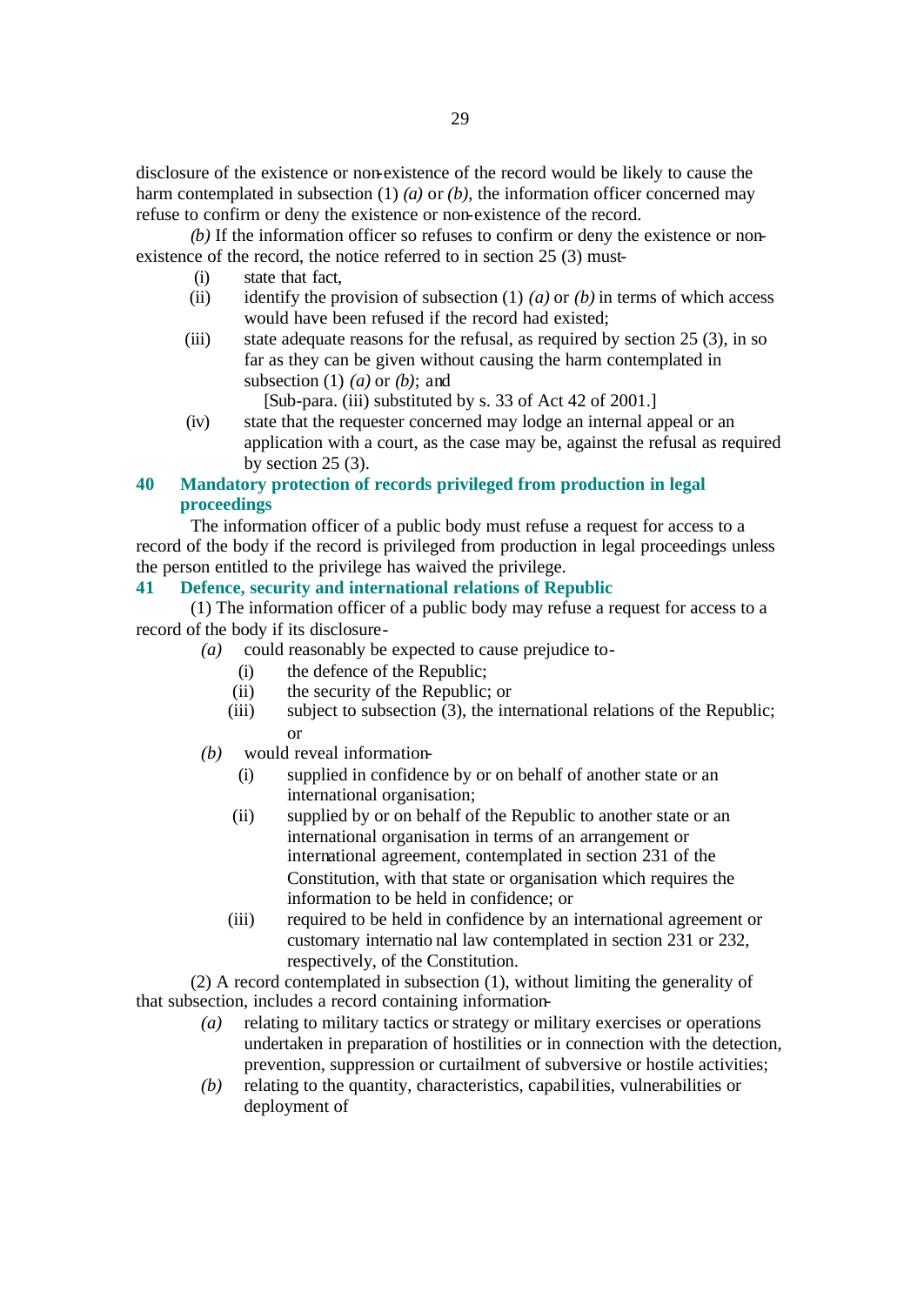- (i) weapons or any other equipment used for the detection, prevention, suppression or curtailment of subversive or hostile activities; or
- (ii) anything being designed, developed, produced or considered for use as weapons or such other equipment;
- *(c)* relating to the characteristics, capabilities, vulnerabilities, performance, potential, deployment or functions of-
	- (i) any military force, unit or personnel; or
	- (ii) any body or person responsible for the detection, prevention, suppression or curtailment of subversive or hostile activities;
- *(d)* held for the purpose of intelligence relating to-
	- (i) the defence of the Republic;
	- (ii) the detection, prevention, suppression or curtailment of subversive or hostile activities; or
	- (iii) another state or an international organisation used by or on behalf of the Republic in the process of deliberation and consultation in the conduct of international affairs;
- *(e)* on methods of, and scientific or technical equipment for, collecting, assessing or handling information referred to in paragraph *(d)*;
- *(f)* on the identity of a confidential source and any other source of information referred to in paragraph *(d)*;
- *(g)* on the positions adopted or to be adopted by the Republic, another state or an international organisation for the purpose of present or future international negotiations; or
- *(h)* that constitutes diplomatic correspondence exchanged with another state or an international organisation or official correspondence exchanged with diplomatic missions or consular posts of the Republic.

(3) A record may not be refused in terms of subsection (1) *(a)* (iii) if it came into existence more than 20 years before the request.

(4) *(a)* If a request for access to a record of a public body may be refused in terms of subsection (1), or could, if it existed, be so refused, and the disclosure of the existence or non-existence of the record would be likely to cause the harm contemplated in subsection (1), the information officer concerned may refuse to confirm or deny the existence or non-existence of the record.

[Para. *(a)* substituted by s. 34 of Act 42 of 2001.]

*(b)* If the information officer so refuses to confirm or deny the existence or nonexistence of the record, the motice referred to in section 25 (3) must-

- (i) state that fact;
- (ii) identify the provision of subsection (1) in terms of which access would have been refused if the record had existed;
- (iii) state adequate reasons for the refusal, as required by section 25 (3), in so far as they can be given without causing the harm contemplated in subsection (1); and
- (iv) state that the requester may lodge an internal appeal or an application with a court, as the case may be, against the refusal as required by section 25 (3).

# **42 Economic interests and financial welfare of Republic and commercial**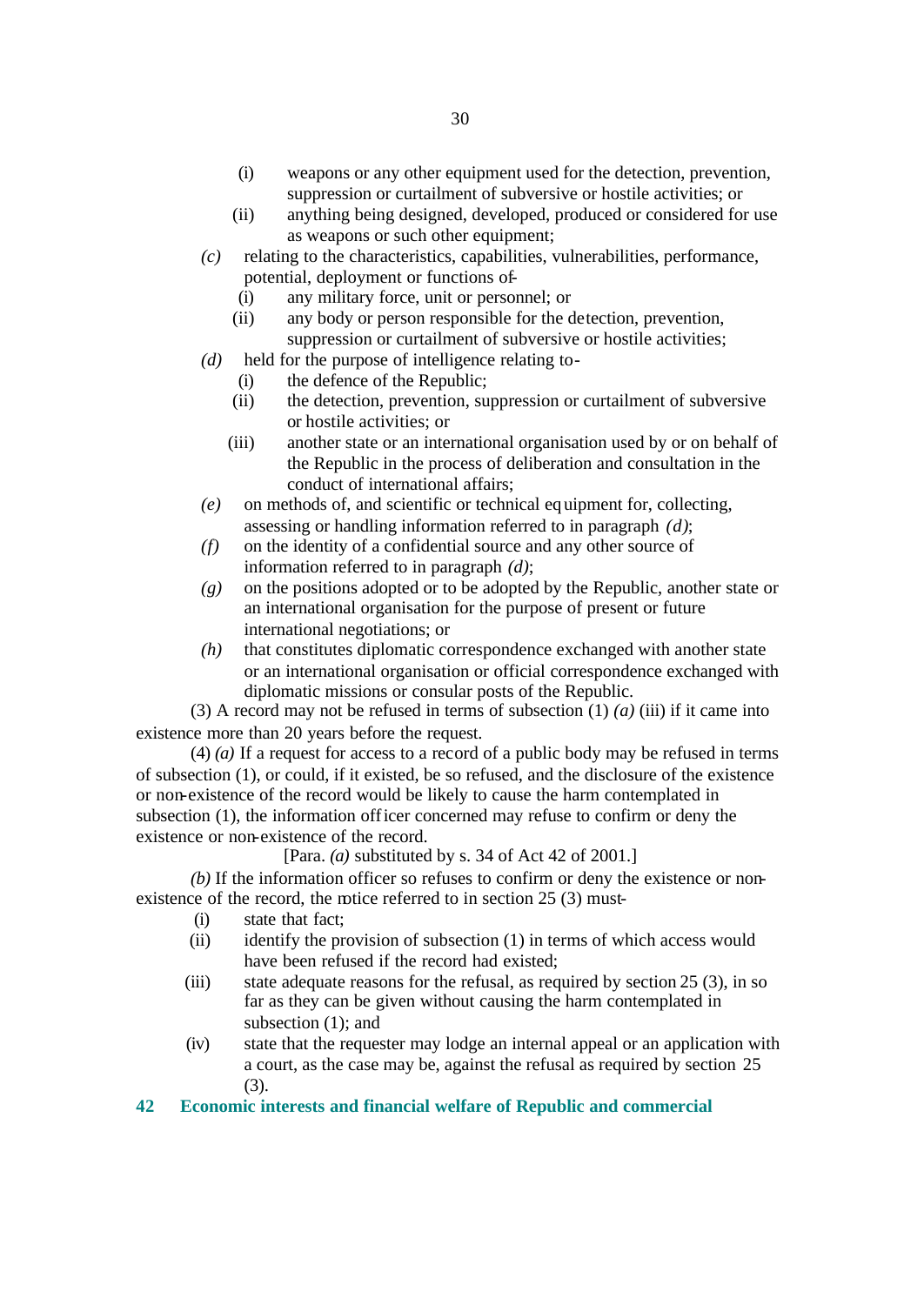#### **activities of public bodies**

(1) The information officer of a public body may refuse a request for access to a record of the body if its disclosure would be likely to materially jeopardise the economic interests or financial welfare of the Republic or the ability of the government to manage the economy of the Republic effectively in the best interests of the Republic.

(2) The information referred to in subsection (1) includes, without limiting the generality of that subsection, information about-

- *(a)* a contemplated change in, or maintenance of, a policy substantially affecting the currency, coinage, legal tender, exchange rates or foreign investment;
- *(b)* a contemplated change in or decision not to change-
	- (i) credit or interest rates;
	- (ii) customs or excise duties, taxes or any other source of revenue;
	- (iii) the regulation or supervision of financial institutions;
	- (iv) government borrowing; or
	- (v) the regulation of prices of goods or services, rents or wages, salaries or other incomes; or
- *(c)* a contemplated-
	- (i) sale or acquisition of immovable or movable property; or
	- (ii) international trade agreement.

(3) Subject to sub section (5), the information officer of a public body may refuse a request for access to a record of the body if the record-

- *(a)* contains trade secrets of the State or a public body;
- *(b)* contains financial, commercial, scientific or technical information, other than trade secrets, the disclosure of which would be likely to cause harm to the commercial or financial interests of the State or a public body;
- *(c)* contains information, the disclosure of which could reasonably be expected-
	- (i) to put a public body at a disadvantage in contractual or other negotiations; or
	- (ii) to prejudice a public body in commercial competition; or
- *(d)* is a computer program, as defined in section 1 (1) of the Copyright Act, 1978 (Act 98 of 1978), owned by the State or a public body, except insofar as it is required to give access to a record to which access is granted in terms of this Act.

(4) The information referred to in subsection  $(2)$   $(c)$   $(i)$  includes, without limiting the generality of that subsection, information about an agreement, or contemplated agreement, to transfer any interest in or right to shares in the capital of a public body to any person which is not a public body referred to in paragraph*(a)* or *(b)* (i) of the definition of 'public body' in section 1.

[Sub-s. (4) substituted by s. 35 *(a)* of Act 42 of 2001.]

(5) A record may not be refused in terms of subsection (3) insofar as it consists of information-

- *(a)* already publicly available;
- *(b)* about or owned by a public body, other than the public body to which the request is made, which has consented in writing to its disclosure to the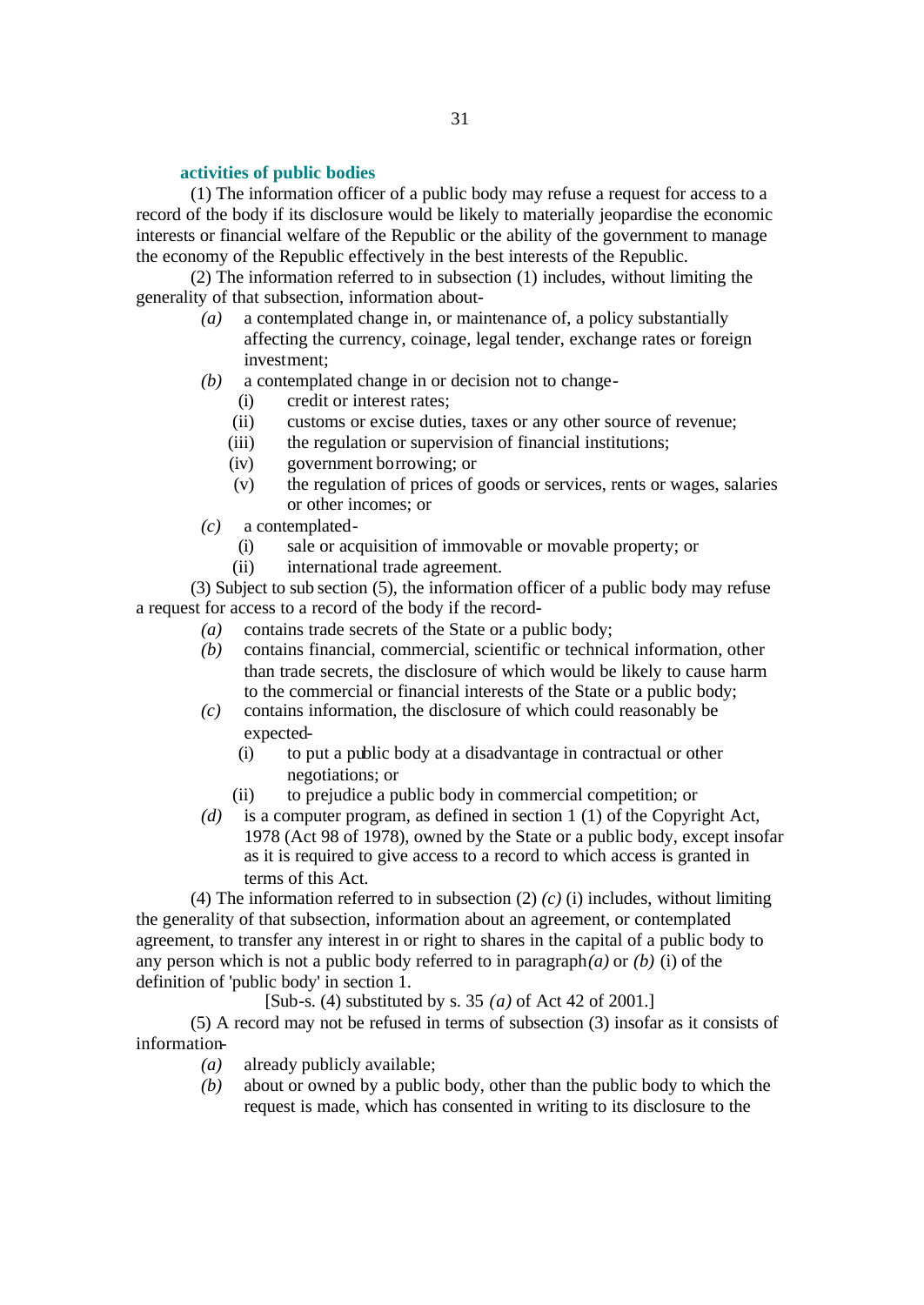requester concerned; or

*(c)* about the results of any product or environmental testing or other investigation supplied by a public body or the results of any such testing or investigation carried out by or on behalf of a public body, and its disclosure would reveal a serious public safety or environmental risk. [Para. *(c)* substituted by s. 35 *(b)* of Act 42 of 2001.]

(6) For the purposes of subsection (5) *(c)*, the results of any product or environmental testing or other investigation do not include the results of preliminary testing or other investigation conducted for the purpose of developing methods of testing or other investigation.

(7) If a request for access to a record contemplated in subsection (5) *(c)* is granted and the testing or other investigation was carried out by or on behalf of the public body from which the record is requested, the information officer must at the same time as access to the record is given, provide the requester with a written explanation of the methods used in conducting the testing or other investigation.

# **43 Mandatory protection of research information of third party, and protection of research information of public body**

(1) The information officer of a public body must refuse a request for access to a record of the body if the record contains information about research being or to be carried out by or on behalf of a third party, the disclosure of which would be likely to expose-

- *(a)* the third party;
- *(b)* a person that is or will be carrying out the research on behalf of the third party; or
- *(c)* the subject matter of the research,

# to serious disadvantage.

(2) The information officer of a public body may refuse a request for access to a record of the body if the record contains information about research being or to be carried out by or on behalf of a public body, the disclosure of which would be likely to expose-

- *(a)* the public body;
- *(b)* a person that is or will be carrying out the research on behalf of the public body; or
- *(c)* the subject matter of the research,

#### to serious disadvantage.

#### **44 Operations of public bodies**

(1) Subject to subsections (3) and (4), the information officer of a public body may refuse a request for access to a record of the body-

- *(a)* if the record contains-
	- (i) an opinion, advice, report or recommendation obtained or prepared; or
	- (ii) an account of a consultation, discussion or deliberation that has occurred, including, but not limited to, minutes of a meeting,

for the purpose of assisting to formulate a policy or take a decision in the exercise of a power or performance of a duty conferred or imposed by law; or

- *(b)* if-
	- (i) the disclosure of the record could reasonably be expected to frustrate the deliberative process in a public body or between public bodies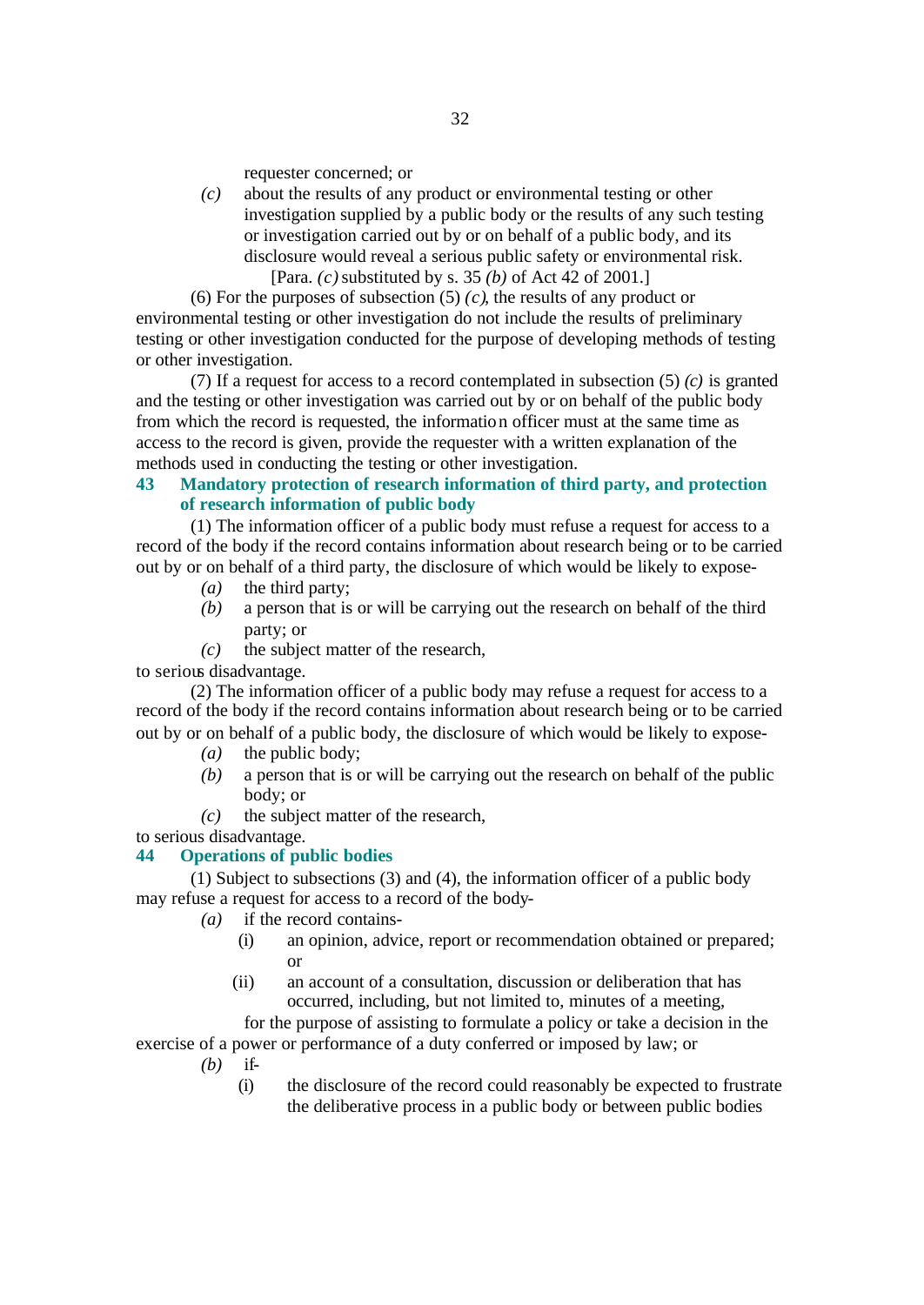by inhibiting the candid-

- *(aa)* communication of an opinion, advice, report or recommendation; or
- *(bb)* conduct of a consultation, discussion or deliberation; or
- (ii) the disclosure of the record could, by premature disclosure of a policy or contemplated policy, reasonably be expected to frustrate the success of that policy.

(2) Subject to subsection (4), the information officer of a public body may refuse a request for access to a record of the body if-

- *(a)* the disclosure of the record could reasonably be expected to jeopardise the effectiveness of a testing, examining or auditing procedure or method used by a public body;
- *(b)* the record contains evaluative material, whether or not the person who supplied it is identified in the record, and the disclosure of the material would breach an express or implied promise which was-
	- (i) made to the person who supplied the material; and
	- (ii) to the effect that the material or the identity of the person who supplied it, or both, would be held in confidence; or
- *(c)* the record contains a preliminary, working or other draft of an official of a public body.

(3) A record may not be refused in terms of subsection (1) if the record came into existence more than 20 years before the request concerned.

(4) A record may not be refused in terms of subsection (1) or (2) insofar as it consists of an account or a statement of reasons required to be given in accordance with section 5 of the Promotion of Administrative Justice Act, 2000 (Act 3 of 2000).

[Sub-s. (4) substituted by s. 36 of Act 42 of 2001.]

**45 Manifestly frivolous or vexatious requests, or substantial and unreasonable diversion of resources**

The information officer of a public body may refuse a request for access to a record of the body if-

- *(a)* the request is manifestly frivolous or vexatious; or
- *(b)* the work involved in processing the request would substantially and unreasonably divert the resources of the public body.

# **46 Mandatory disclosure in public interest**

Despite any other provision of this Chapter, the information officer of a public body must grant a request for access to a record of the body contemplated in section 34 (1), 36 (1), 37 (1) *(a)* or *(b)*, 38 *(a)* or *(b)*, 39 (1) *(a)* or *(b)*, 40, 41 (1) *(a)* or *(b)*, 42 (1) or (3), 43 (1) or (2), 44 (1) or (2) or 45, if-

- *(a)* the disclosure of the record would reveal evidence of-
	- (i) a substantial contravention of, or failure to comply with, the law; or
	- (ii) an imminent and serious public safety or environmental risk; and
- *(b)* the public interest in the disclosure of the record clearly outweighs the harm contemplated in the provision in question.

**CHAPTER 5**

# **THIRD PARTY NOTIFICATION AND INTERVENTION (ss 47-49)**

#### **47 Notice to third parties**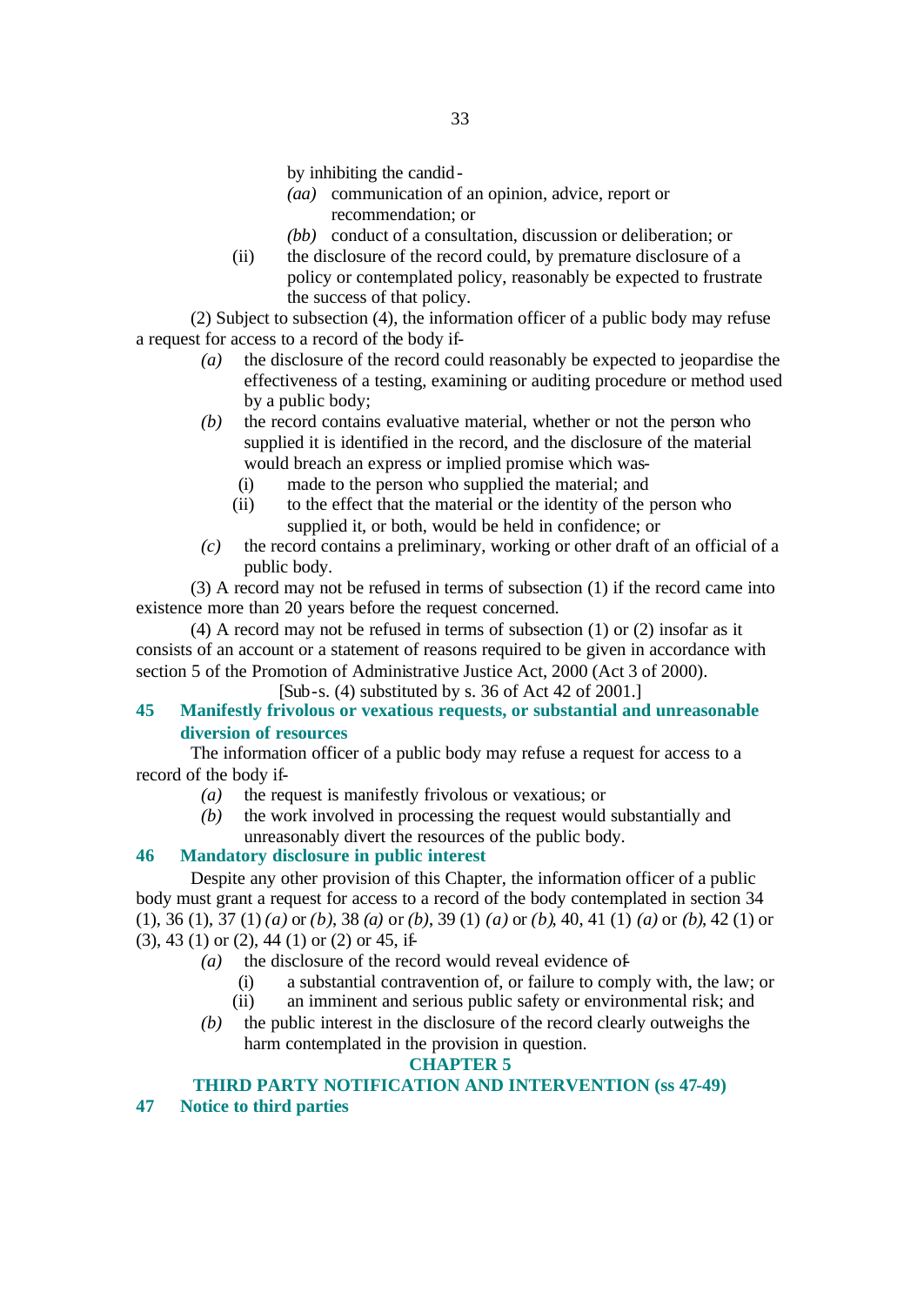(1) The information officer of a public body considering a request for access to a record that might be a record contemplated in section 34 (1), 35 (1), 36 (1), 37 (1) or 43 (1) must take all reasonable steps to inform a third party to whom or which the record relates of the request.

(2) The information officer must inform a third party in terms of subsection (1)-

- *(a)* as soon as reasonably possible, but in any event, within 21 days after that request is received or transferred; and
- *(b)* by the fastest means reasonably possible.

(3) When informing a third party in terms of subsection (1), the information officer must-

- *(a)* state that he or she is considering a request for access to a record that might be a record contemplated in section 34 (1), 35 (1), 36 (1), 37 (1) or 43 (1), as the case may be, and describe the content of the record;
- *(b)* furnish the name of the requester;
- *(c)* describe the provisions of section 34 (1), 35 (1), 36 (1), 37 (1) or 43 (1), as the case may be;
- *(d)* in any case where the information officer believes that the provisions of section 46 might apply, describe those provisions, specify which of the circumstances referred to in section 46 *(a)* in the opinion of the information officer might apply and state the reasons why he or she is of the opinion that section 46 might apply; and
- *(e)* state that the third party may, within 21 days after the third party is informed-
	- (i) make written or oral representations to the information officer why the request for access should be refused; or
	- (ii) give written consent for the disclosure of the record to the requester.

(4) If a third party is not informed orally of a request for access in terms of subsection (1), the information officer must give a written notice stating the matters referred to in subsection (3) to the third party.

# **48 Representations and consent by third parties**

(1) A third party that is informed in terms of section 47 (1) of a request for access, may, within 21 days after the third party has been informed-

- *(a)* make written or oral representations to the information officer concerned why the request should be refused; or
- *(b)* give written consent for the disclosure of the record to the requester concerned.

(2) A third party that obtains knowledge about a request for access other than in terms of section 47 (1) may-

- *(a)* make written or oral representations to the information officer concerned why the request should be refused; or
- *(b)* give written consent for the disclosure of the record to the requester concerned.

# **49 Decision on representations for refusal and notice thereof**

(1) The information officer of a public body must, as soon as reasonably possible, but in any event within 30 days after every third party is informed as required by section 47-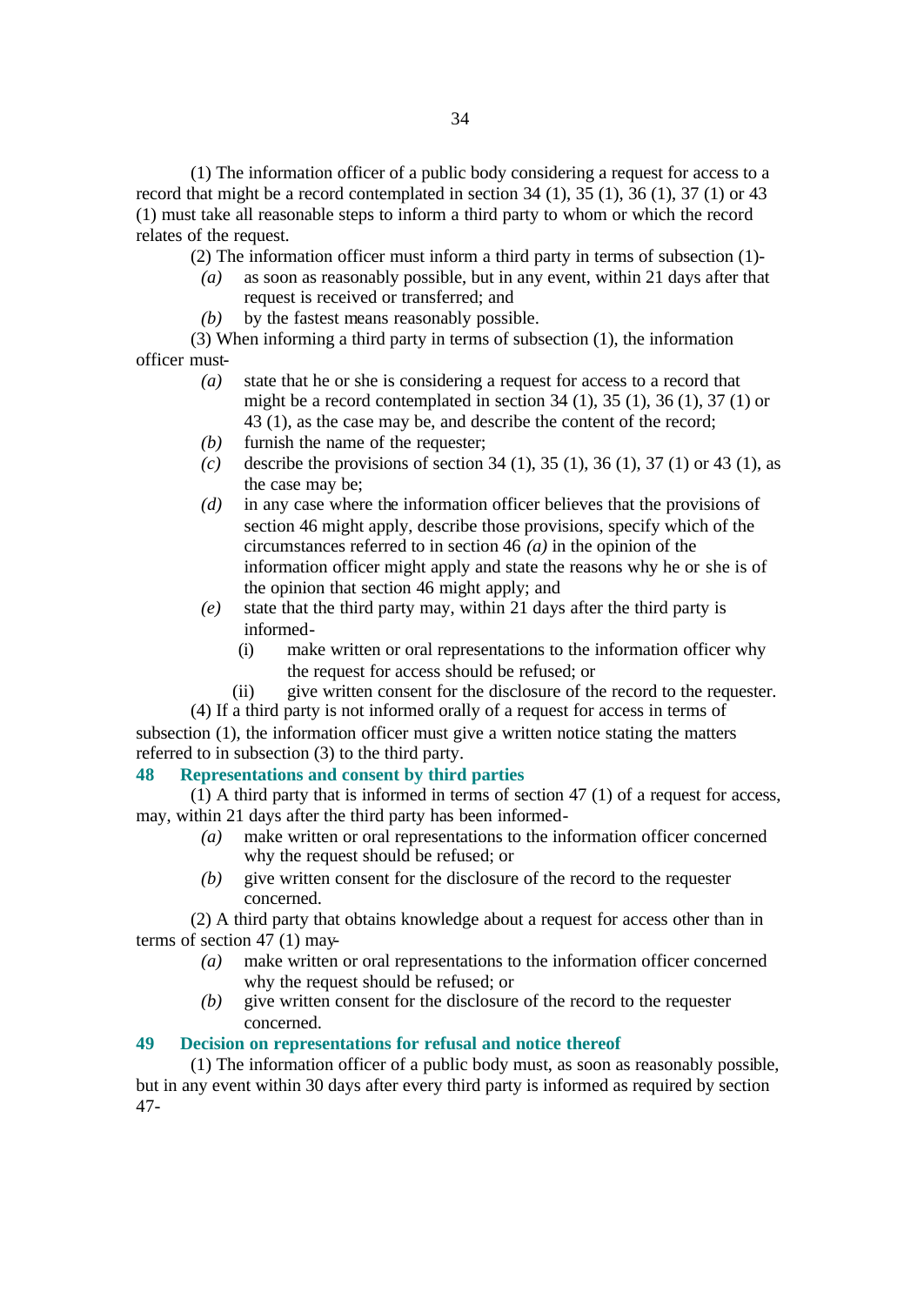- *(a)* decide, after giving due regard to any representations made by a third party in terms of section 48, whether to grant the request for access;
- *(b)* notify the third party so informed and a third party not informed in terms of section 47 (1), but that made representations in terms of section 48 or is located before the decision is taken, of the decision; and
- *(c)* notify the requester of the decision and, if the requester stated, as contemplated in section 18 (2) *(e)*, that he or she wishes to be informed of the decision in any other manner, inform him or her in that manner if it is reasonably possible, and if the request is-
	- (i) granted, notify the requester in accordance with section 25 (2); or
	- (ii) refused, notify the requester in accordance with section 25 (3).  $[Sub-s. (1)$  substituted by s. 37 of Act 42 of 2001.]

(2) If, after all reasonable steps have been taken as required by section 47 (1), a third party is not informed of the request in question and the third party did not make any representations in terms of section 48, any decision whether to grant the request for access must be made with due regard to the fact that the third party did not have the opportunity to make representations in terms of section 48 why the request should be refused.

(3) If the request for access is granted, the notice in terms of subsection (1) *(b)* must state-

- *(a)* adequate reasons for granting the request, including the provisions of this Act relied upon;
- *(b)* that the third party may lodge an internal appeal or an application, as the case may be, against the decision within 30 days after notice is given, and the procedure for lodging the internal appeal or application, as the case may be; and
- *(c)* that the requester will be given access to the record after the expiry of the applicable period contemplated in paragraph *(b)*, unless such internal appeal or application with a court is lodged within that period.

(4) If the information officer of a public body decides in terms of subsection (1) to grant the request for access concerned, he or she must give the requester access to the record concerned a fter the expiry of 30 days after notice is given in terms of subsection (1) *(b)*, unless an internal appeal or an application with a court, as the case may be, is lodged against the decision within that period.

# **PART 3**

# **ACCESS TO RECORDS OF PRIVATE BODIES (ss 50-73) CHAPTER 1**

# **RIGHT OF ACCESS (s 50)**

# **50 Right of access to records of private bodies**

(1) A requester must be given access to any record of a private body if-

- *(a)* that record is required for the exercise or protection of any rights;
- *(b)* that person complies with the procedural requirements in this Act relating to a request for access to that record; and
- *(c)* access to that record is not refused in terms of any ground for refusal contemplated in Chapter 4 of this Part.
- (2) In addition to the requirements referred to in subsection (1), when a public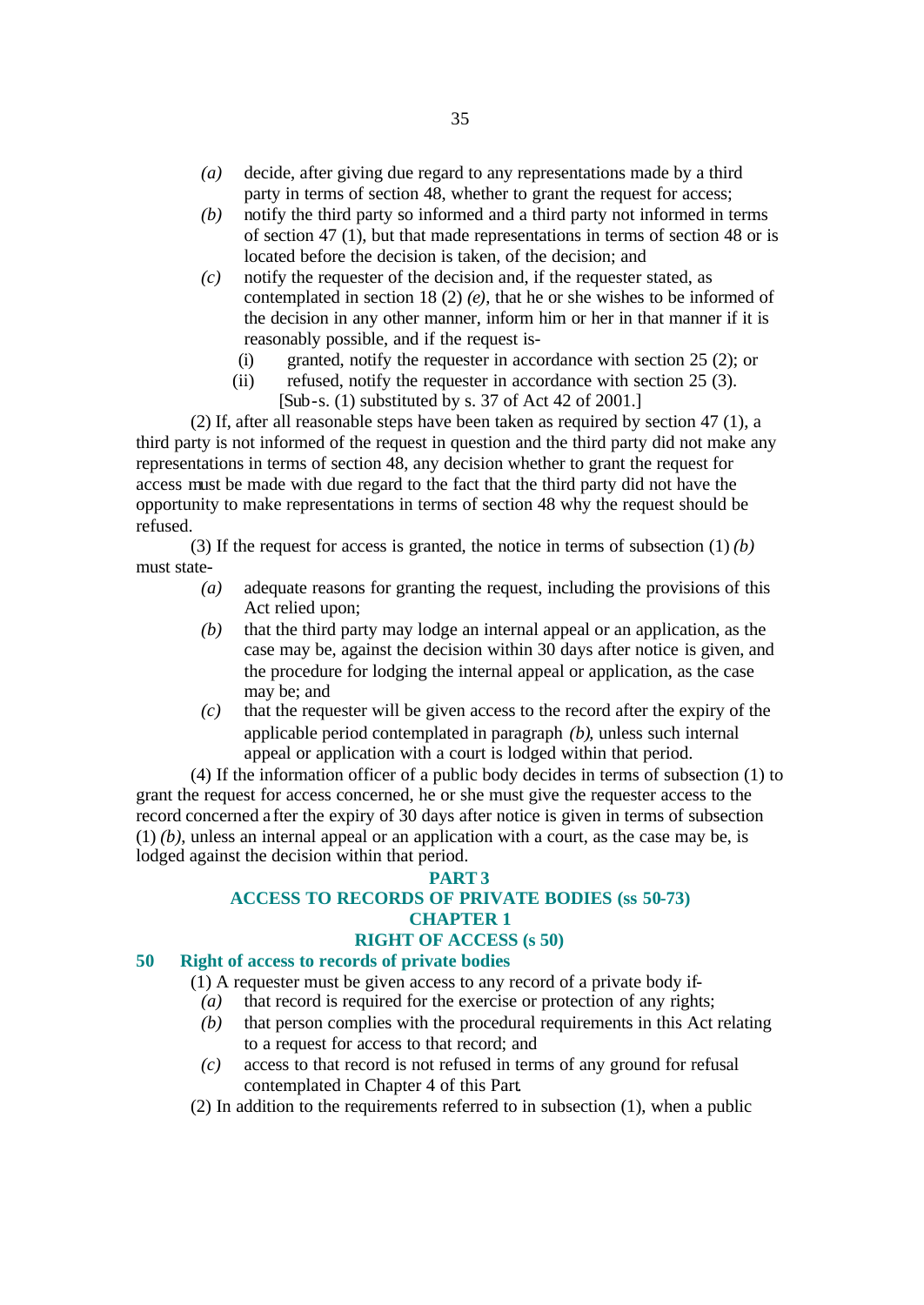body, referred to in paragraph *(a)* or *(b)* (i) of the definition of 'public body' in section 1, requests access to a record of a private body for the exercise or protection of any rights, other than its rights, it must be acting in the public interest.

(3) A request contemplated in subsection (1) includes a request for access to a record containing personal information about the requester or the person on whose behalf the request is made.

#### **CHAPTER 2**

# **PUBLICATION AND AVAILABILITY OF CERTAIN RECORDS (ss 51-52) 51 Manual**

(1) Within six months after the commencement of this section or the coming into existence of the private body concerned, the head of a private body must compile a manual containing-

- *(a)* the postal and street address, phone and fax number and, if available, electronic mail address of the head of the body;
- *(b)* a description of the guide referred to in section 10, if available, and how to obtain access to it;
- *(c)* the latest notice in terms of section 52 (2), if any, regarding the categories of record of the body which are available without a person having to request access in terms of this Act;
- *(d)* a description of the records of the body which are available in accordance with any other legislation:
- *(e)* sufficient detail to facilitate a request for access to a record of the body, a description of the subjects on which the body holds records and the categories of records held on each subject; and
- *(f)* such other information as may be prescribed.

(2) The head of a private body must on a regular basis update the manual referred to in subsection (1).

(3) Each manual must be made available as prescribed.

(4) For security, administrative or financial reasons, the Minister may, on request or of his or her own accord, by notice in the *Gazette*, exempt any private body or category of private bodies from any provision of this section for such period as the Minister thinks fit.

[Date of commencement of s. 51: 15 February 2002.]

# **52 Voluntary disclosure and automatic availability of certain records**

(1) The head of a private body may, on a voluntary and periodic basis, submit to the Minister a description of-

- *(a)* the categories of records of the private body that are automatically available without a person having to request access in terms of this Act, including such categories available-
	- (i) for inspection in terms of legislation other than this Act;

(ii) for purchase or copying from the private body; and

[Sub-para. (ii) substituted by s. 38 *(a)* of Act 42 of 2001.]

(iii) from the private body free of charge; and

*(b)* how to obtain access to such records.

(2) If appropriate the Minister must, on a periodic basis and by notice in the *Gazette*-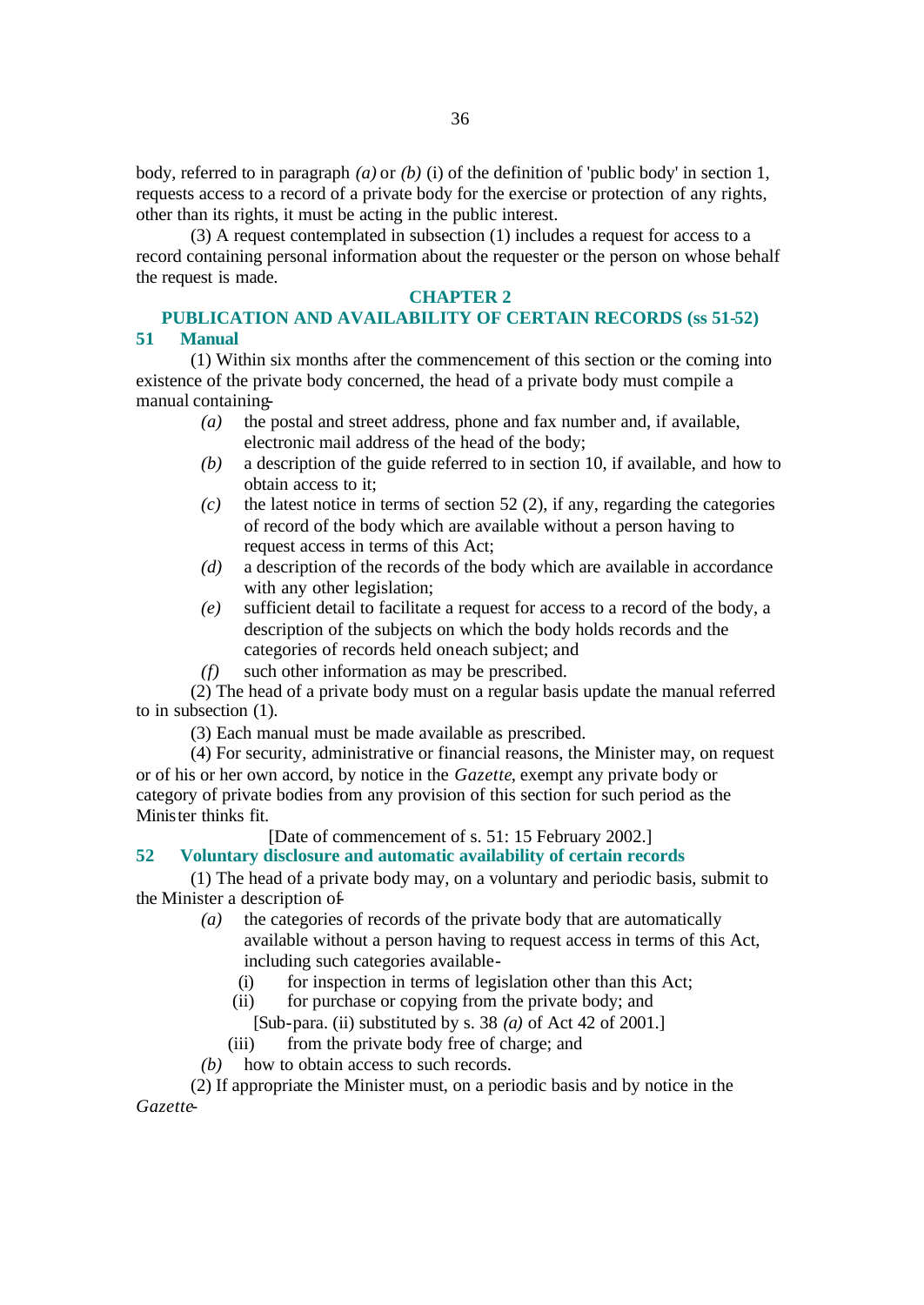*(a)* publish any description so submitted; and

*(b)* update any description so published.

(3) The only fee payable (if any) for access to a record included in a notice in terms of subsection (2) is a prescribed fee for reproduction.

[Sub-s. (3) substituted by s. 38 *(b)* of Act 42 of 2001.]

(4) The head of a private body may delete any part of a record contemplated in subsection (1) *(a)* which, on a request for access, may or must be refused in terms of Chapter 4 of this Part.

(5) Section 50 and any other provisions in this Act related to that section do not apply to any category of records included in a notice in terms of subsection (2).

# **CHAPTER 3**

#### **MANNER OF ACCESS (ss 53-61)**

#### **53 Form of request**

(1) A request for access to a record of a private body must be made in the prescribed form to the private body concerned at its address, fax number or electronic mail address.

(2) The form for a request for access prescribed for the purposes of subsection (1) must at least require the requester concerned-

- *(a)* to provide sufficient particulars to enable the head of the private body concerned to identify-
	- (i) the record or records requested; and
	- (ii) the requester;
- *(b)* to indicate which form of access is required;
- *(c)* to specify a postal address or fax number of the requester in the Republic;
- *(d)* to identify the right the requester is seeking to exercise or protect and provide an explanation of why the requested record is required for the exercise or protection of that right;
- *(e)* if, in addition to a written reply, the requester wishes to be informed of the decision on the request in any other manner, to state that manner and the necessary particulars to be so informed; and
- *(f)* if the request is made on behalf of a person, to submit proof of the capacity in which the requester is making the request, to the reasonable satisfaction of the head.

# **54 Fees**

(1) The head of a private body to whom a request for access is made must by notice require the requester, other than a personal requester, to pay the prescribed reque st fee (if any), before further processing the request.

 $(2)$  If-

- *(a)* the search for a record of a private body in respect of which a request for access by a requester, other than a personal requester, has been made; and
- *(b)* the preparation of the record for disclosure (including any arrangements contemplated in section 29 (2) *(a)* and *(b)* (i) and (ii) *(aa)*),

would, in the opinion of the head of the private body concerned, require more than the hours prescribed for this purpose for requesters, the head must by notice require the requester, other than a personal requester, to pay as a deposit the prescribed portion (being not more than one third) of the access fee which would be payable if the request is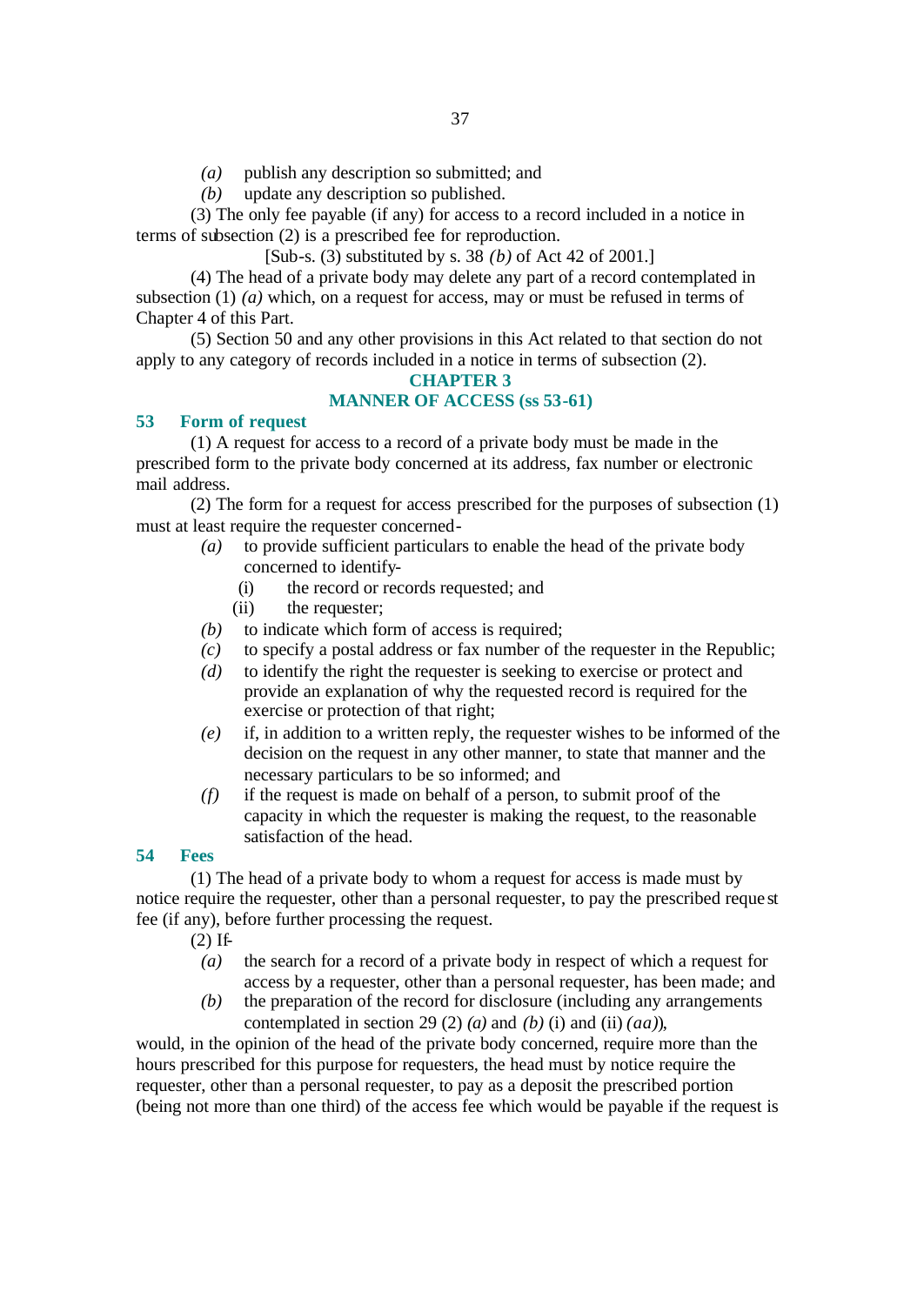granted.

(3) The notice referred to in subsection (1) or (2) must state-

- *(a)* the amount of the deposit payable in terms of subsection (2), if applicable;
- *(b)* that the requester may lodge an application with a court against the tender or payment of the request fee in terms of subsection (1), or the tender or payment of a deposit in terms of subsection (2), as the case may be; and
- *(c)* the procedure (including the period) for lodging the application.

(4) If a deposit has been paid in respect of a request for access which is refused, the head of the private body concerned must repay the deposit to the requester.

(5) The head of a private body may withhold a record until the requester concerned has paid the applicable fees (if any).

(6) A requester whose request for access to a record of a private body has been granted must pay an access fee for reproduction and for search and preparation contemplated in subsection (7) *(a)* and *(b)*, respectively, for any time reasonably required in excess of the prescribed hours to search for and prepare (including making any arrangements contemplated in section 29 (2) *(a)* and *(b)* (i) and (ii) *(aa)*) the record for disclosure.

(7) Access fees prescribed for the purposes of subsection (6) must provide for a reasonable access fee for-

- *(a)* the cost of making a copy of a record, or of a transcription of the content of a record, as contemplated in section 29 (2)  $(a)$  and  $(b)$  (i), (ii)  $(bb)$ , (iii) and (v) and, if applicable, the postal fee; and
- *(b)* the time reasonably required to search for the record and prepare (including making any arrangements contemplated in section 29 (2) *(a)* and *(b)* (i) and (ii) *(aa)*) the record for disclosure to the requester.

(8) The Minister may, by notice in the *Gazette*-

- *(a)* exempt any person or category of persons from paying any fee referred to in this section;
- *(b)* determine that any fee referred to in this section is not to exceed a certain maximum amount;
- *(c)* determine the manner in which any fee referred to in this section is to be calculated;
- *(d)* determine that any fee referred to in this section does not apply to a category of records;
- *(e)* exempt any person or record or category of persons or records for a stipulated period from any fee referred to in subsection (6); and
- *(f)* determine that where the cost of collecting any fee referred to in this section exceeds the amount charged, such fee does not apply.

# **55 Records that cannot be found or do not exist**

 $(1)$  If-

- *(a)* all reasonable steps have been taken to find a record requested; and
- *(b)* there are reasonable grounds for believing that the record-
	- (i) is in the private body's possession but cannot be found; or
	- (ii) does not exist,

the head of a private body must, by way of affidavit or affirmation, notify the requester that it is not possible to give access to that record.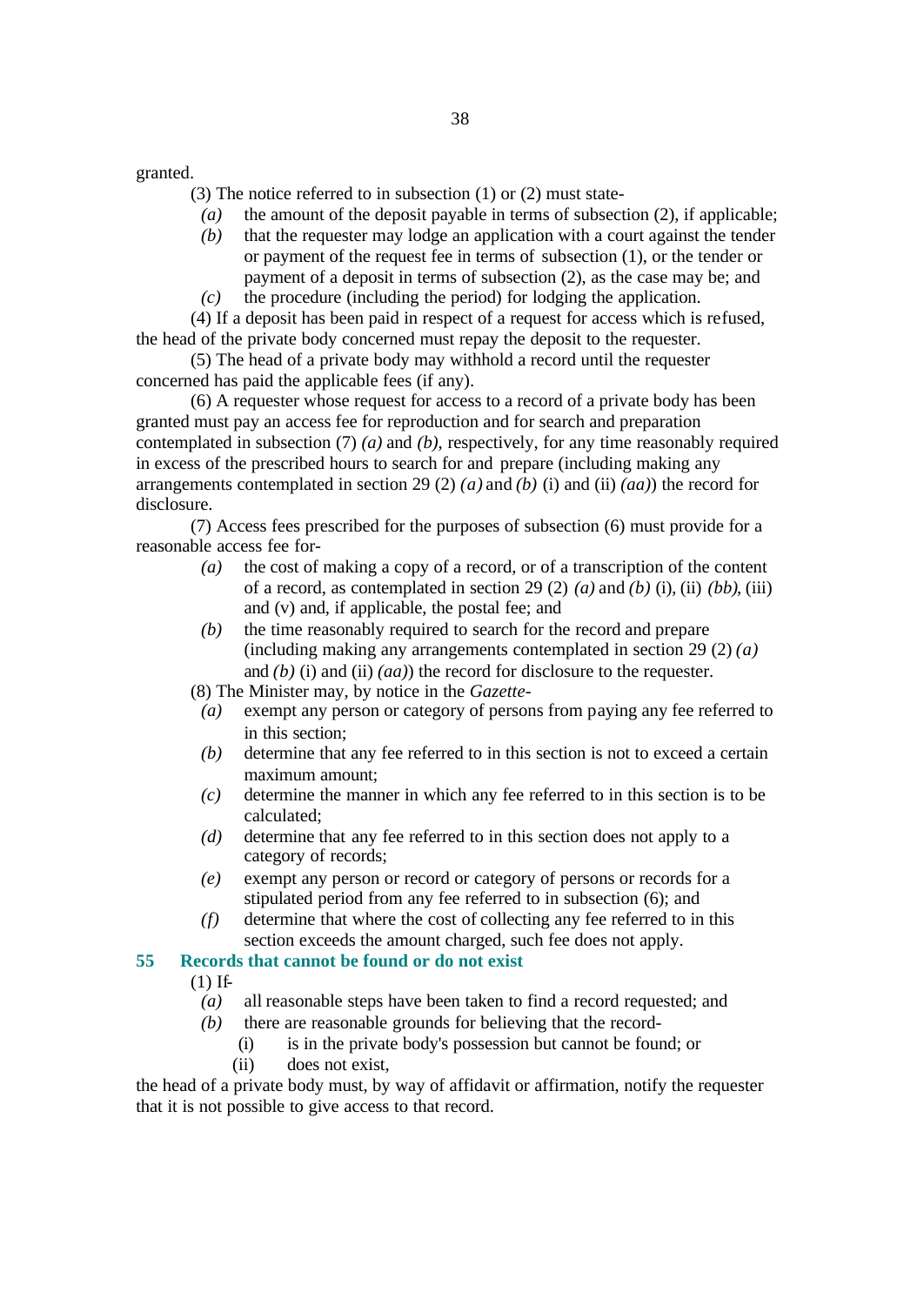(2) The affidavit or affirmation referred to in subsection (1) must give a full account of all steps taken to find the record in question or to determine whether the record exists, as the case may be, including all communications with every person who conducted the search on behalf of the head.

(3) For the purposes of this Act, the notice in terms of subsection (1) is to be regarded as a decision to refuse a request for access to the record concerned.

(4) If, after notice is given in terms of subsection (1), the record in question is found, the requester concerned must be given access to the record unless access is refused on a ground for refusal contemplated in Chapter 4 of this Part.

#### **56 Decision on request and notice thereof**

(1) Except if the provisions regarding third party notification and intervention contemplated in Chapter 5 of this Part apply, the head of the private body to whom the request is made must, as soon as reasonably possible, but in any event within 30 days, after the request has been received or after the particulars required in terms of section 53 (2) have been received;

- *(a)* decide in accordance with this Act whether to grant the request; and
- *(b)* notify the requester of the decision and, if the requester stated, as contemplated in section 53 (2) *(e)*, that he or she wishes to be informed of the decision in any other manner, inform him or her in that manner if it is reasonably possible.

[Sub-s. (1) amended by s. 39 *(a)* of Act 42 of 2001.]

(2) If the request for access is granted, the notice in terms of subsection (1) *(b)* must state-

- *(a)* the access fee (if any) to be paid upon access;
- *(b)* the form in which access will be given; and
- *(c)* that the requester may lodge an application with a court against the access fee to be paid or the form of access granted, and the procedure, including the period allowed, for lodging the application.

[Para. *(c)* substituted by s. 39 *(b)* of Act 42 of 2001.]

- (3) If the request for access is refused, the notice in terms of subsection (1) *(b)*
	- *(a)* state adequate reasons for the refusal, including the provisions of this Act relied on;
	- *(b)* exclude, from any such reasons, any reference to the content of the record; and
	- *(c)* state that the requester may lodge an application with a court against the refusal of the request, and the procedure (including the period) for lodging the application.

#### **57 Extension of period to deal with request**

must-

(1) The head of a private body to whom a request for access has been made, may extend the period of 30 days referred to in section 56 (1) (in this section referred to as the 'original period') once for a further period of not more than 30 days, if-

- *(a)* the request is for a large number of records or requires a search through a large number of records and compliance with the original period would unreasonably interfere with the activities of the private body concerned;
- *(b)* the request requires a search for records in, or collection thereof from, an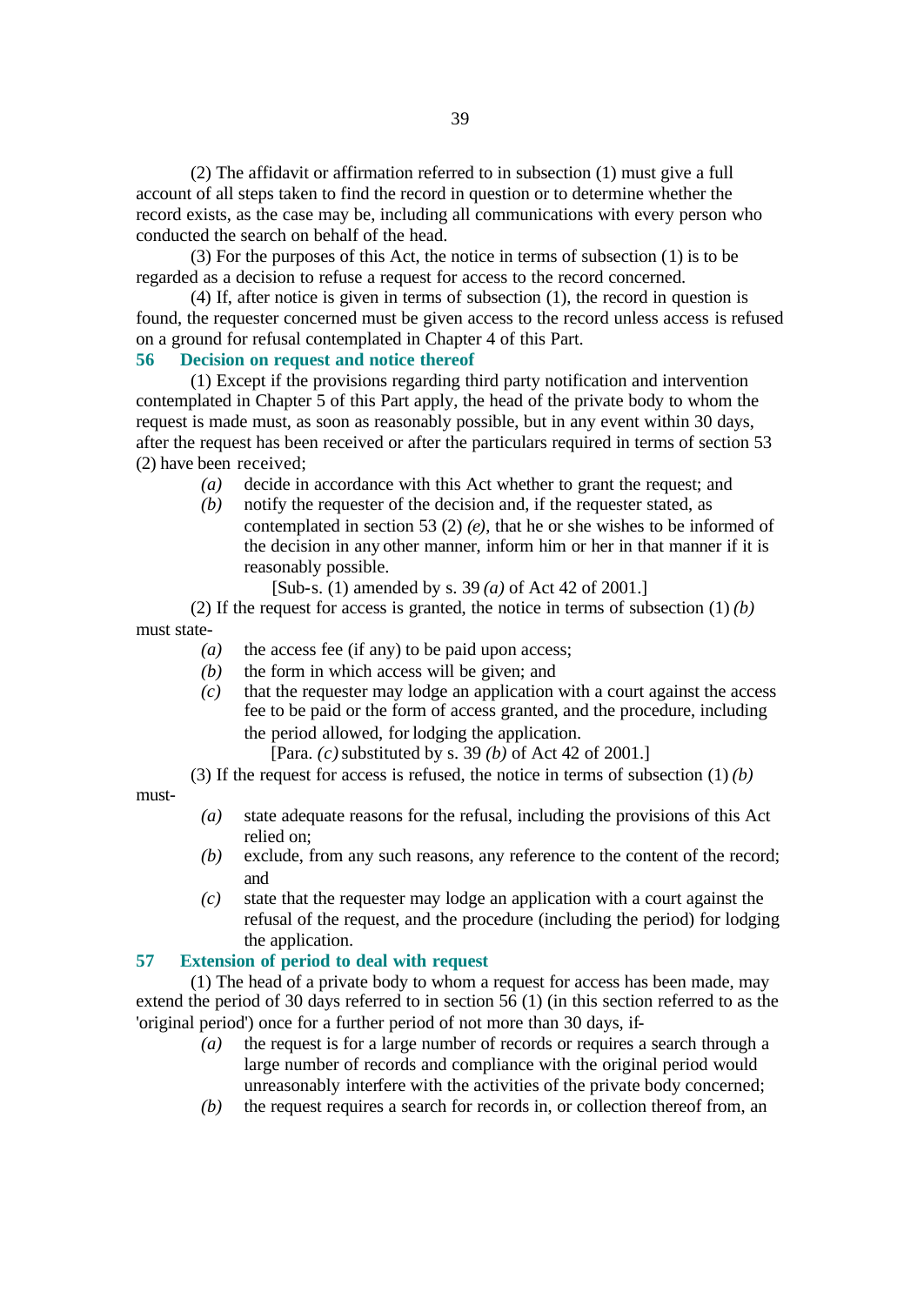office of the private body not situated in the same town or city as the office of the head that cannot reasonably be completed within the original period;

- *(c)* consultation among divisions of the private body or with another private body is necessary or desirable to decide upon the request that cannot reasonably be completed within the original period;
- *(d)* more than one of the circumstances contemplated in paragraphs *(a)*, *(b)* and *(c)* exist in respect of the request making compliance with the original period not reasonably possible; or
- *(e)* the requester consents in writing to such extension.

(2) If a period is extended in terms of subsection (1), the head of the private body must, as soon as reasonably possible, but in any event within 30 days, after the request is received, notify the requester of that extension, the period of the extension and the reasons for the extension.

(3) The notice in terms of subsection (2) must state-

- *(a)* the period of the extension;
- *(b)* adequate reasons for the extension, including the provisions of this Act relied upon; and
- *(c)* that the requester may lodge an application with a court against the extension, and the procedure (including the period) for lodging the application.

# **58 Deemed refusal of request**

If the head of a private body fails to give the decision on a request for access to the requester concerned within the period contemplated in section 56 (1), the head of the private body is, for the purposes of this Act, regarded as having refused the request. **59 Severability**

(1) If a request for access is made to a record of a private body containing information which may or must be refused in terms of any provision of Chapter 4 of this Part, every part of the record which-

- *(a)* does not contain; and
- *(b)* can reasonably be severed from any part that contains,

any such information must, despite any other provision of this Act, be disclosed.

- (2) If a request for access to-
	- *(a)* a part of a record is granted; and
	- *(b)* the other part of the record is refused,

as contemplated in subsection (1), the provisions of section 56 (2) apply to paragraph *(a)* of this subsection and the provisions of section 56 (3) apply to paragraph *(b)* of this subsection.

 $[Sub-s. (2)$  substituted by s. 40 of Act 42 of 2001.

#### **60 Form of access**

If access is granted to a record of a private body, the head of that body must, as soon as reasonably possible after notification in terms of section 56, but subject to section 57, give access in-

- *(a)* such form as the requester reasonably requires; or
- *(b)* if no specific form of access is required by the requester, such form as the head reasonably determines.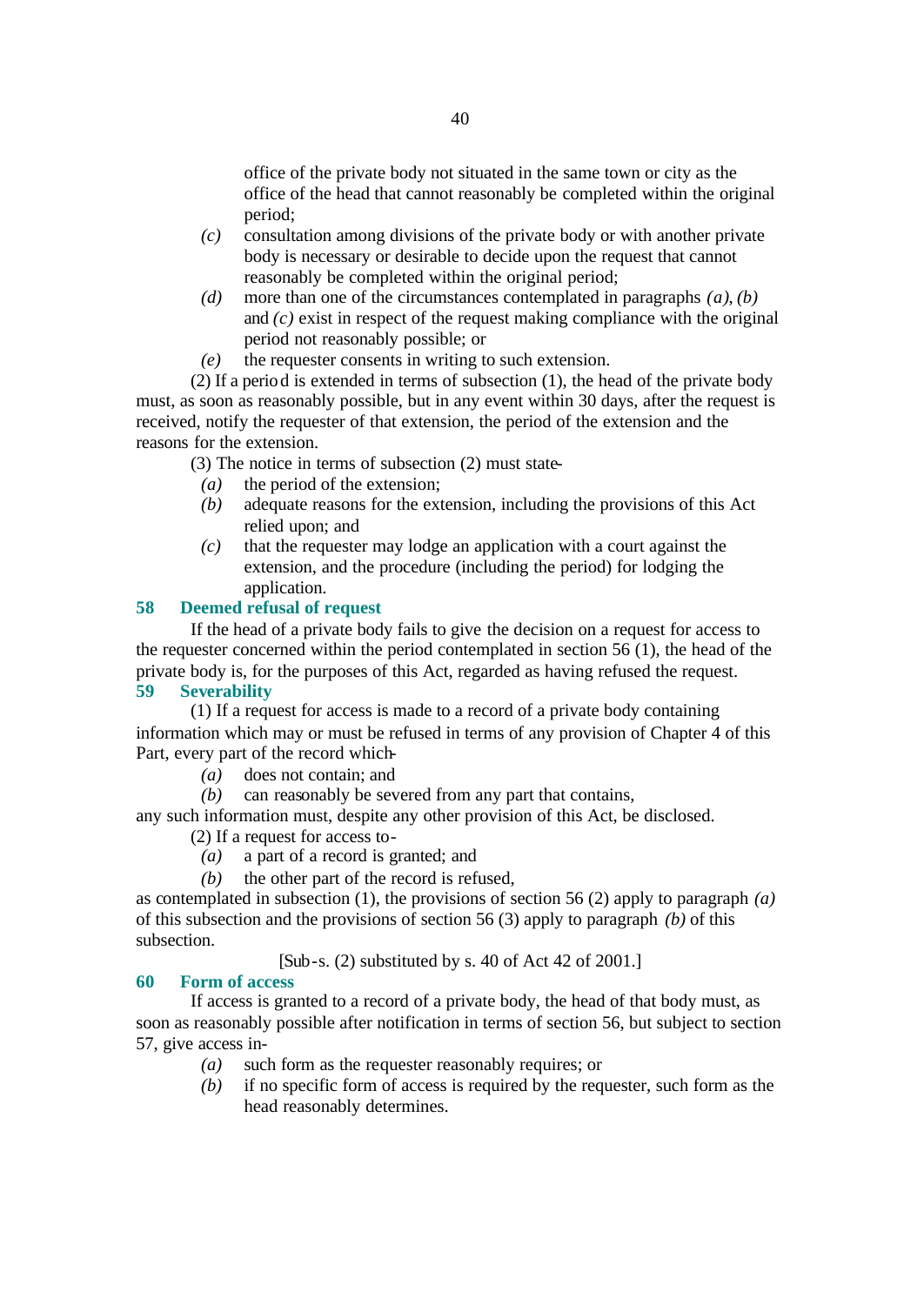#### **61 Access to health or other records**

(1) If the head of a private body who grants, in terms of section 50, a request for access to a record provided by a health practitioner in his or her capacity as such about the physical or mental health, or well-being-

- *(a)* of the requester; or
- *(b)* if the request has been made on behalf of the person to whom the record relates, of that person,

(in this section, the requester and person referred to in paragraphs *(a)* and *(b)*, respectively, are referred to as the 'relevant person'), is of the opinion that the disclosure of the record to the relevant person might cause serious harm to his or her physical or mental health, or well-being, the head may, before giving access in terms of section 60, consult with a health practitioner who, subject to subsection (2), has been nominated by the relevant person.

[Sub-s. (1) substituted by s. 41 of Act 42 of 2001.]

(2) If the relevant person is-

- *(a)* under the age of 16 years, a person having parental responsibilities for the relevant person must make the nomination contemplated in subsection (1); or
- *(b)* incapable of managing his or her affairs, a person appointed by the court to manage those affairs must make that nomination.

(3) *(a)* If, after being given access to the record concerned, the health practitioner consulted in terms of subsection (1) is of the opinion that the disclosure of the record to the relevant person, would be likely to cause serious harm to his or her physical or mental health, or well-being, the head may only give access to the record if the requester proves to the satisfaction of the head that adequate provision is made for such counselling or arrangements as are reasonably practicable before, during or after the disclosure of the record to limit, alleviate or avoid such harm to the relevant person.

*(b)* Before access to the record is so given to the requester, the person responsible for such counselling or arrangements must be given access to the record.

#### **CHAPTER 4**

# **GROUNDS FOR REFUSAL OF ACCESS TO RECORDS (ss 62-70)**

# **62 Interpretation**

A provision of this Chapter in terms of which a request for access to a record must or may or may not be refused, must not be construed as-

- *(a)* limited in its application in any way by any other provision of this Chapter in terms of which a request for access to a record must or may or may not be refused; and
- *(b)* not applying to a particular record by reason that another provision of this Chapter in terms of which a request for access to a record must or may or may not be refused, also applies to that record.

#### **63 Mandatory protection of privacy of third party who is natural person**

(1) Subject to subsection (2), the head of a private body must refuse a request for access to a record of the body if its disclosure would involve the unreasonable disclosure of personal information about a third party, including a deceased individual.

(2) A record may not be refused in terms of subsection (1) insofar as it consists of information-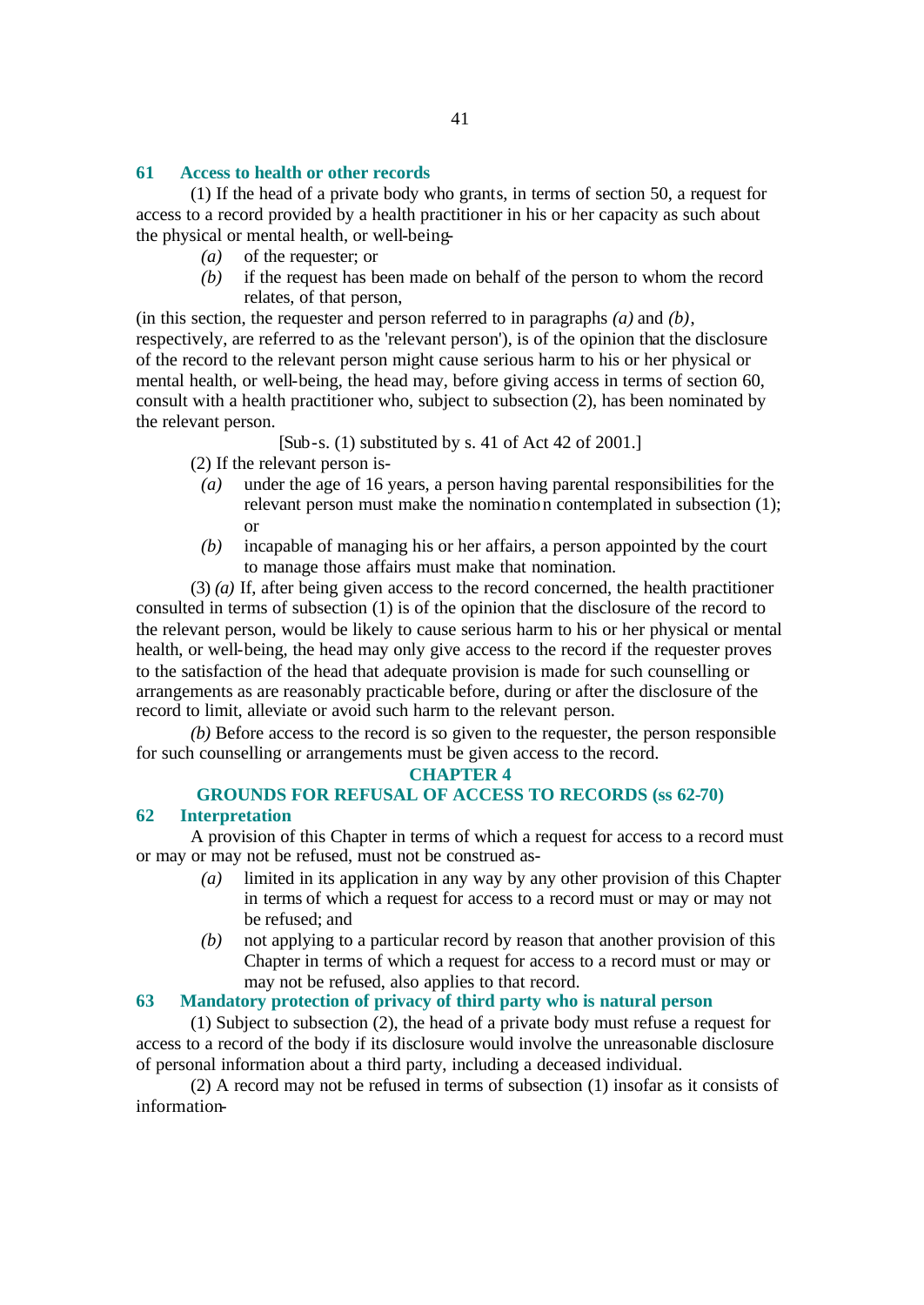- *(a)* about an individual who has consented in terms of section 72 or otherwise in writing to its disclosure to the requester concerned;
- *(b)* already publicly available;
- *(c)* that was given to the private body by the individual to whom it relates and the individual was informed by or on behalf of the private body, before it is given, that the information belongs to a class of information that would or might be made available to the public;
- *(d)* about an individual's physical or mental health, or well-being, who is under the care of the requester and who is-
	- (i) under the age of 18 years; or
	- (ii) incapable of understanding the nature of the request,
	- and if giving access would be in the individual's best interests;
- *(e)* about an individual who is deceased and the requester is-
	- (i) the individual's next of kin; or
	- (ii) making the request with the written consent of the individual's next of kin; or
- *(f)* about an individual who is or was an official of a private body and which relates to the position or functions of the individual, including, but not limited to-
	- (i) the fact that the individual is or was an official of that private body;
	- (ii) the title, work address, work phone number and other similar particulars of the individual;
	- (iii) the classification, salary scale or remuneration and responsibilities of the position held or services performed by the individual; and
	- (iv) the name of the individual on a record prepared by the individual in the course of employment.

#### **64 Mandatory protection of commercial information of third party**

(1) Subject to subsection (2), the head of a private body must refuse a request for access to a record of the body if the record contains-

- *(a)* trade secrets of a third party;
- *(b)* financial, commercial, scientific or technical information, other than trade secrets, of a third party, the disclosure of which would be likely to cause harm to the commercial or financial interests of that third party; or
- *(c)* information supplied in confidence by a third party, the disclosure of which could reasonably be expected-
	- (i) to put that third party at a disadvantage in contractual or other negotiations; or
	- (ii) to prejudice that third party in commercial competition.

(2) A record may not be refused in terms of subsection (1) insofar as it consists of information about-

- *(a)* a third party who has consented in terms of section 72 or otherwise in writing to its disclosure to the requester concerned;
- *(b)* the results of any product or environmental testing or other investigation supplied by a third party or the results of any such testing or investigation carried out by or on behalf of a third party and its disclosure would reveal a serious public safety or environmental risk.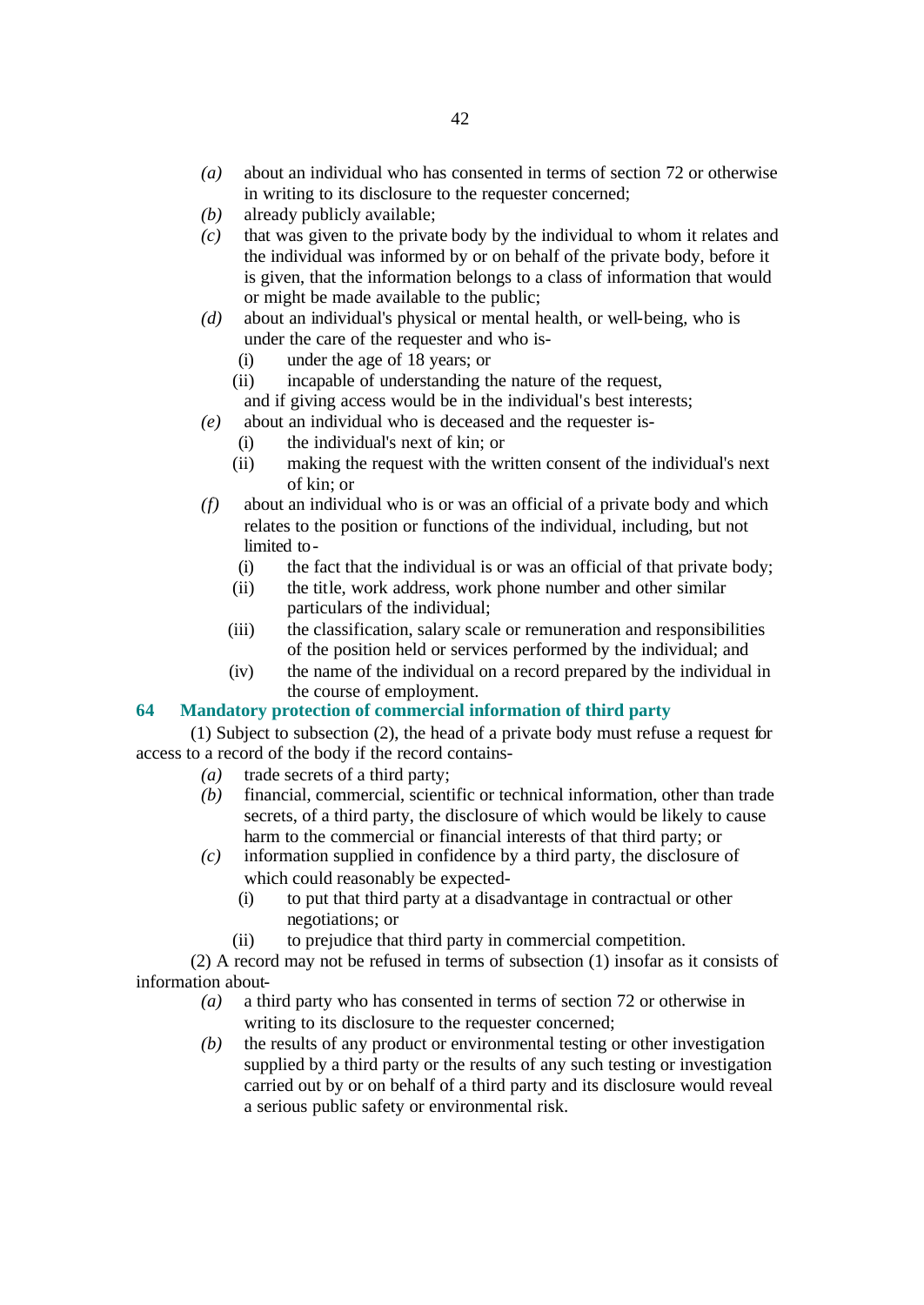[Para. *(b)* substituted by s. 42 of Act 42 of 2001.]

(3) For the purposes of subsection (2) *(b)*, the results of any product or environmental testing or other investigation do not include the results of preliminary testing or other investigation conducted for the purpose of developing methods of testing or other investigation.

# **65 Mandatory protection of certain confidential information of third party**

The head of a private body must refuse a request for access to a record of the body if its disclosure would constitute an action for breach of a duty of confidence owed to a third party in terms of an agreement.

# **66 Mandatory protection of safety of individuals, and protection of property**

The head of a private body-

- *(a)* must refuse a request for access to a record of the body if its disclosure could reasonably be expected to endanger the life or physical safety of an individual; or
- *(b)* may refuse a request for access to a record of the body if its disclosure would be likely to prejudice or impair-
	- (i) the security of-
		- *(aa)* a building, structure or system, including, but not limited to, a computer or communication system;
		- *(bb)* a means of transport; or
		- *(cc)* any other property; or
	- (ii) methods, systems, plans or procedures for the protection of-
		- *(aa)* an individual in accordance with a witness protection scheme;
		- *(bb)* the safety of the public, or any part of the public; or
		- *(cc)* the security of property contemplated in subparagraph (i) *(aa)*, *(bb)* or *(cc)*.

# **67 Mandatory protection of records privileged from production in legal proceedings**

The head of a private body must refuse a request for access to a record of the body if the record is privileged from production in legal proceedings unless the person entitled to the privilege has waived the privilege.

# **68 Commercial information of private body**

(1) Subject to subsection (2), the head of a private body may refuse a request for access to a record of the body if the record-

- *(a)* contains trade secrets of the private body;
- *(b)* contains financial, commercial, scientific or technical information, other than trade secrets, of the private body, the disclosure of which would be likely to cause harm to the commercial or financial interests of the body;
- *(c)* contains information, the disclosure of which could reasonably be expected-
	- (i) to put the private body at a disadvantage in contractual or other negotiations; or
	- (ii) to prejudice the body in commercial competition; or
- *(d)* is a computer program, as defined in section 1 (1) of the Copyright Act, 1978 (Act 98 of 1978), owned by the private body, except insofar as it is required to give access to a record to which access is granted in terms of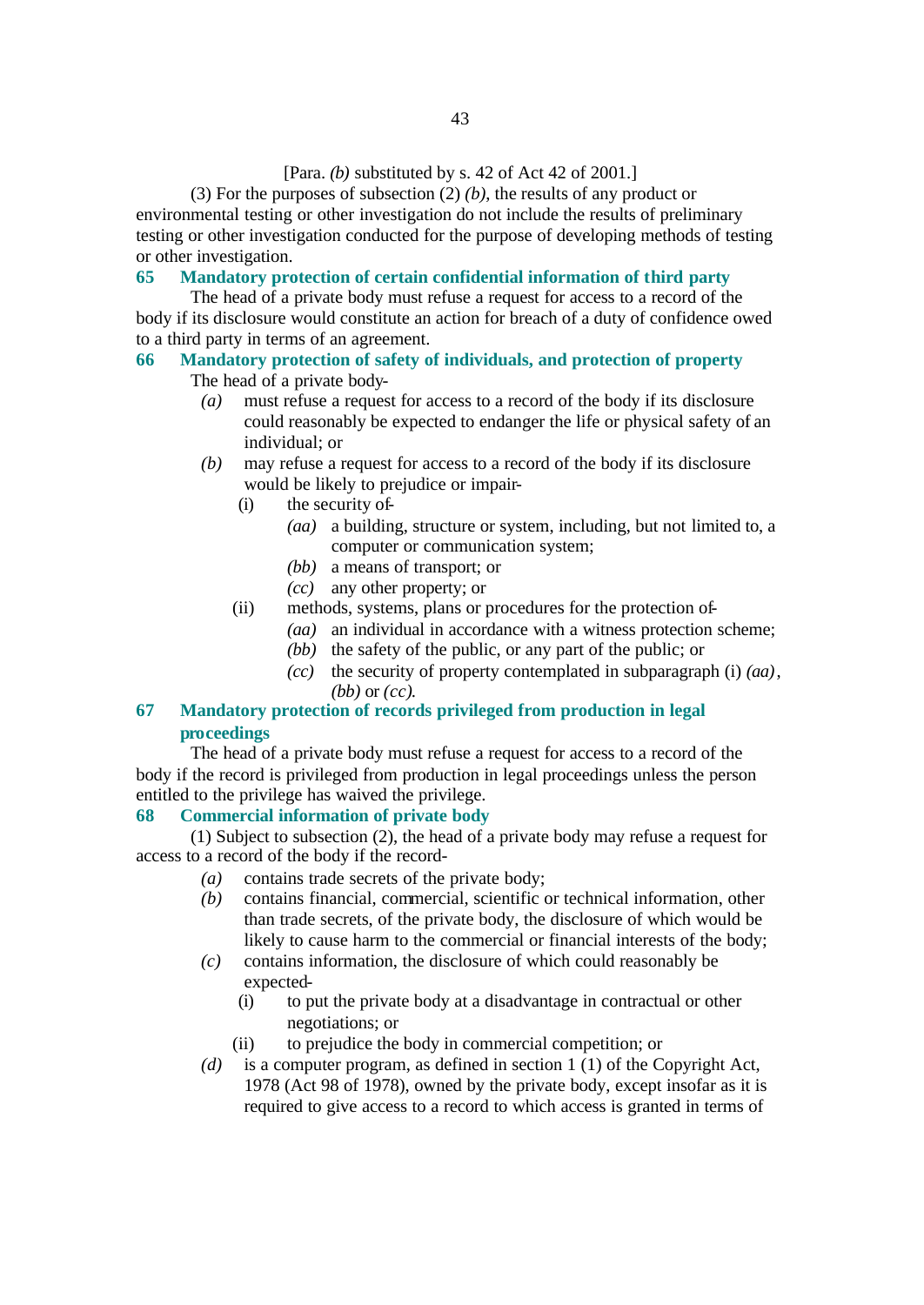#### this Act.

(2) A record may not be refused in terms of subsection (1) insofar as it consists of information about the results of any product or environmental testing or other investigation supplied by the private body or the results of any such testing or investigation carried out by or on behalf of the private body and its disclosure would reveal a serious pub lic safety or environmental risk.

[Sub-s. (2) substituted by s. 43 of Act 42 of 2001.]

(3) For the purposes of subsection (2), the results of any product or environmental testing or other investigation do not include the results of preliminary testing or other investigation conducted for the purpose of developing methods of testing or other investigation.

## **69 Mandatory protection of research information of third party, and protection of research information of private body**

(1) The head of a private body must refuse a request for access to a record of the body if the record contains information about research being or to be carried out by or on behalf of a third party, the disclosure of which would be likely to expose-

- *(a)* the third party;
- *(b)* a person that is or will be carrying out the research on behalf of the third party; or
- *(c)* the subject matter of the research,

to serious disadvantage.

(2) The head of a private body may refuse a request for access to a record of the body if the record contains information about research being or to be carried out by or on behalf of the private body, the disclosure of which would be likely to expose-

- *(a)* the private body;
- *(b)* a person that is or will be carrying out the research on behalf of the private body; or
- *(c)* the subject matter of the research,

to serious disadvantage.

#### **70 Mandatory disclosure in public interest**

Despite any other provision of this Chapter, the head of a private body must grant a request for access to a record of the body contemplated in section 63 (1), 64 (1), 65, 66 *(a)* or *(b)*, 67, 68 (1) or 69 (1) or (2) if-

- *(a)* the disclosure of the record would reveal evidence of-
	- (i) a substantial contravention of, or failure to comply with, the law; or
	- (ii) imminent and serious public safety or environmental risk; and
- *(b)* the public interest in the disclosure of the record clearly outweighs the harm contemplated in the provision in question.

#### **CHAPTER 5**

# **THIRD PARTY NOTIFICATION AND INTERVENTION (ss 71-73)**

#### **71 Notice to third parties**

(1) The head of a private body considering a request for access to a record that might be a record contemplated in section 63 (1), 64 (1), 65 or 69 (1), must take all reasonable steps to inform a third party to whom or which the record relates of the request.

(2) The head must inform a third party in terms of subsection (1)-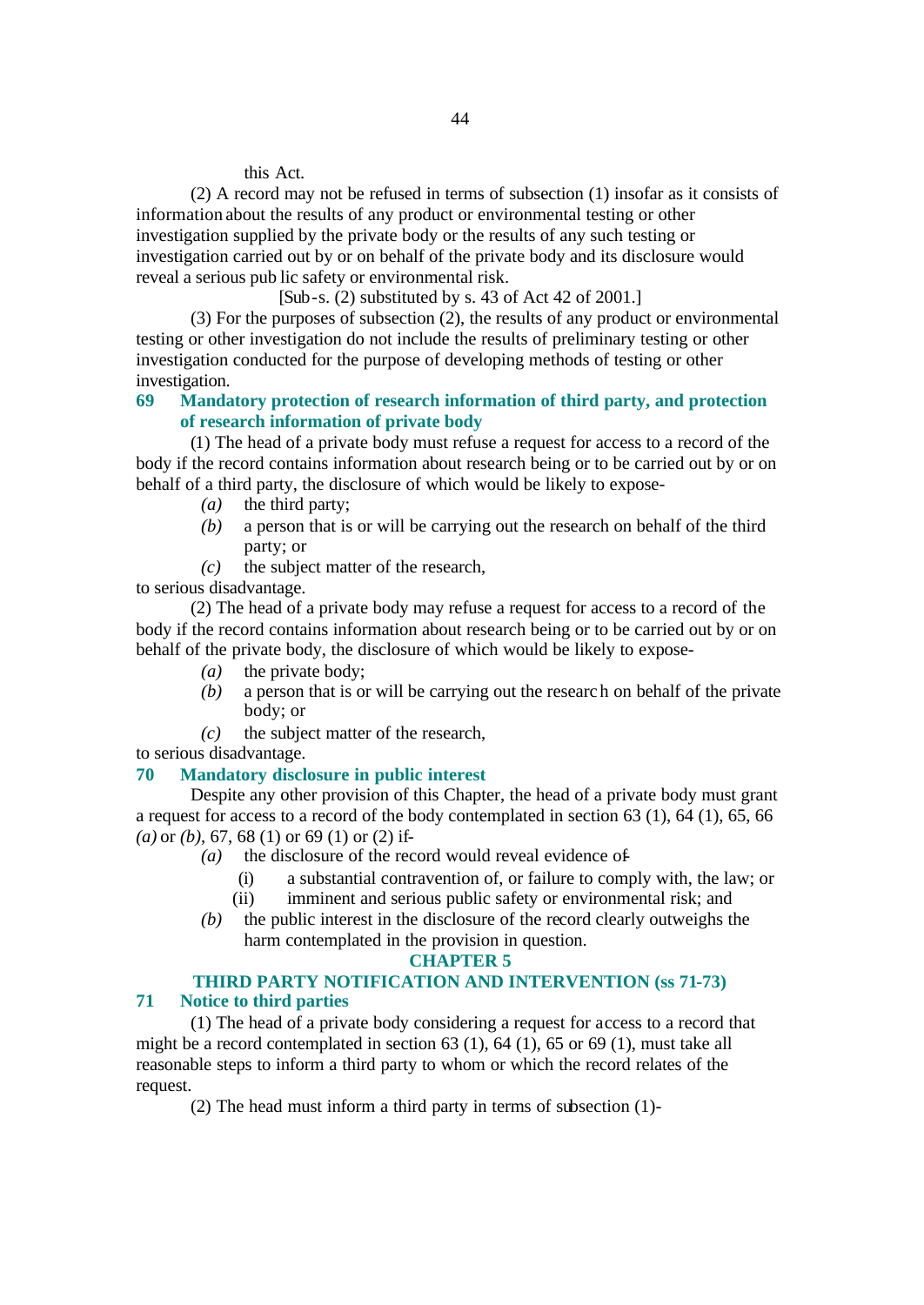- *(a)* as soon as reasonably possible, but in any event within 21 days after that request is received; and
- *(b)* by the fastest means reasonably possible.
- (3) When informing a third party in terms of subsection (1), the head must-
- *(a)* state that he or she is considering a request for access to a record that might be a record contemplated in section  $63$  (1),  $64$  (1),  $65$  or  $69$  (1), as the case may be, and describe the content of the record;
- *(b)* furnish the name of the requester;
- $(c)$  describe the provisions of section 63 (1), 64 (1), 65 or 69 (1), as the case may be;
- *(d)* in any case where the head believes that the provisions of section 70 might apply, describe those provisions, specify which of the circumstances referred to in section 70 *(a)* in the opinion of the head might apply and state the reasons why he or she is of the opinion that section 70 might apply; and
- *(e)* state that the third party may, within 21 days after the third party is informed-
	- (i) make written or oral representations to the head why the request for access should be refused; or
	- (ii) give written consent for the disclosure of the record to the requester.

(4) If a third party is informed orally of a request for access in terms of subsection (1), the head must give a written notice stating the matters referred to in subsection (3) to the third party.

#### **72 Representations and consent by third parties**

(1) A third party that is informed in terms of section 71 (1) of a request for access, may, within 21 days after being so informed-

- *(a)* make written or oral representations to the head concerned why the request should be refused; or
- *(b)* give written consent for the disclosure of the record to the requester concerned.

(2) A third party that obtains knowledge about a request for access other than in terms of section 71 (1) may-

- *(a)* make written or oral representations to the head concerned why the request should be refused; or
- *(b)* give written consent for the disclosure of the record to the requester concerned.

#### **73 Decision on representations for refusal and notice thereof**

(1) The head of a private body must, as soon as reasonably possible, but in any event within 30 days after every third party is informed as required by section 71-

- *(a)* decide, after giving due regard to any representations made by a third party in terms of section 72, whether to grant the request for access;
- *(b)* notify the third party so informed and a third party not informed in terms of section 71, but that made representations in terms of section 72 or is located before the decision is taken, of the decision; and
- *(c)* notify the requester of the decision and, if the requester stated, as contemplated in section 53 (2) *(e)*, that he or she wishes to be informed of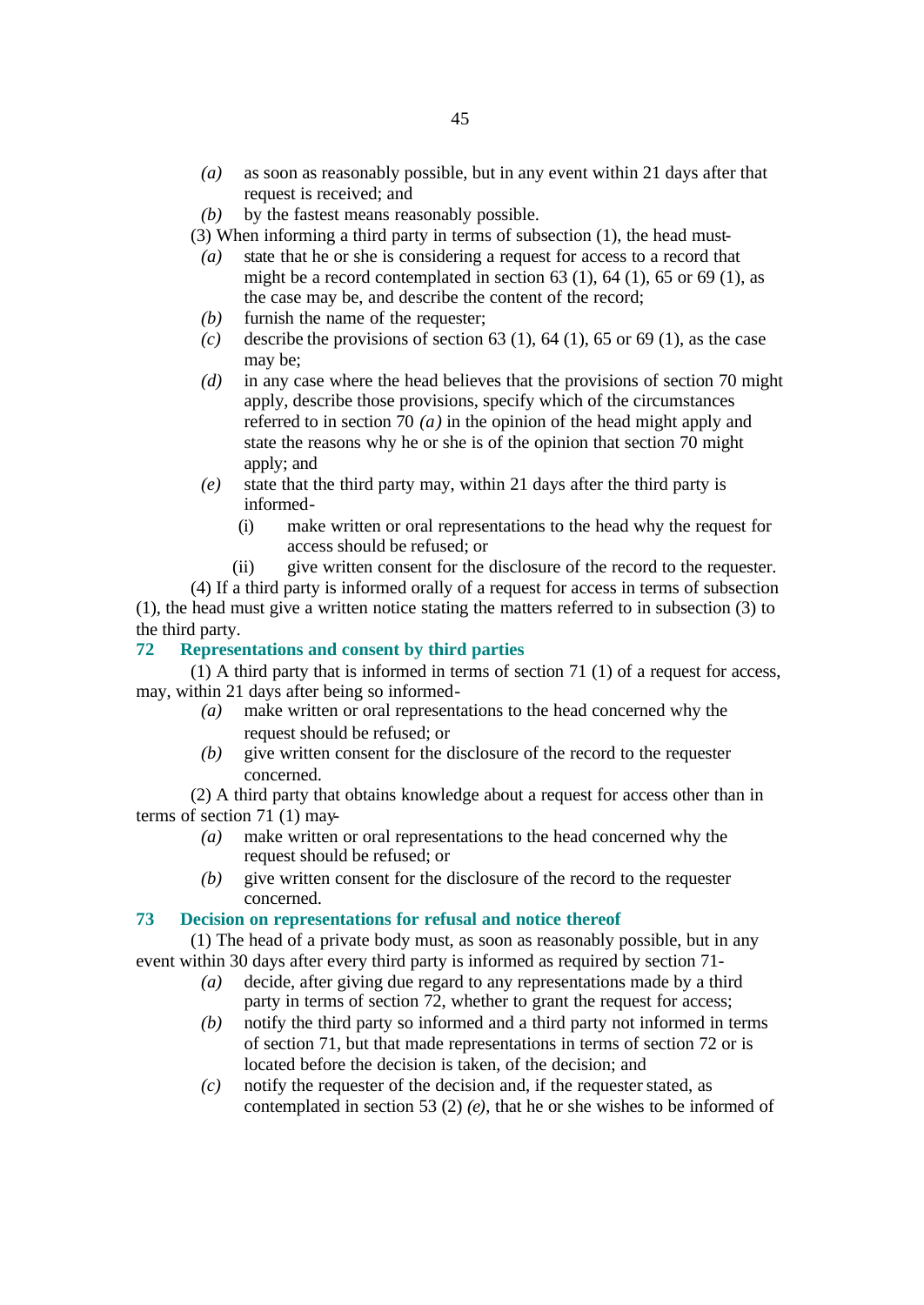the decision in any other manner, inform him or her in that manner if it is reasonably possible, and if the request is-

- (i) granted, notify the requester in accordance with section 56 (2); or
- (ii) refused, notify the requester in accordance with section 56 (3).  $[Sub-s. (1)$  substituted by s. 44 of Act 42 of 2001.

(2) If, after all reasonable steps have been taken as required by section 71, a third party is not informed of a request, any decision whether to grant the request for access must be made with due regard to the fact that the third party did not have the opportunity to make representations in terms of section 72 why the request should be refused.

(3) If the request is granted, the notice in terms of subsection (1) *(b)* must state-

- *(a)* adequate reasons for granting the request, including the provisions of this Act relied upon to justify the granting;
- *(b)* that the third party may lodge an application with a court against the decision of the head within 30 days after notice is given, and the procedure for lodging the application; and
- *(c)* that the requester will be given access to the record after the expiry of the applicable period contemplated in paragraph *(b)*, unless an application with a court is lodged within that period.

(4) If the head of the private body decides in terms of subsection (1) to grant the request for access concerned, he or she must give the requester access to the record concerned after the expiry of 30 days after notice is given in terms of subsection (1) *(b)*, unless an application with a court is lodged against the decision within that period.

#### **PART 4**

# **APPEALS AGAINST DECISIONS (ss 74-82)**

# **CHAPTER 1**

# **INTERNAL APPEALS AGAINST DECISIONS OF INFORMATION OFFICERS OF CERTAIN PUBLIC BODIES (ss 74-77)**

#### **74 Right of internal appeal to relevant authority**

(1) A requester may lodge an internal appeal against a decision of the information officer of a public body referred to in paragraph *(a)* of the definition of 'public body' in section 1-

- *(a)* to refuse a request for access; or
- *(b)* taken in terms of section 22, 26 (1) or 29 (3),

in relation to that requester with the relevant authority.

(2) A third party may lodge an internal appeal against a decision of the information officer of a public body referred to in paragraph *(a)* of the definition of 'public body' in section 1 to grant a request for access.

#### **75 Manner of internal appeal, and appeal fees**

(1) An internal appeal-

- *(a)* must be lodged in the prescribed form-
	- (i) within 60 days;
	- (ii) if notice to a third party is required by section 49 (1) *(b)*, within 30 days after notice is given to the appellant of the decision appealed against or, if notice to the appellant is not required, after the decision was taken;
- *(b)* must be delivered or sent to the information officer of the public body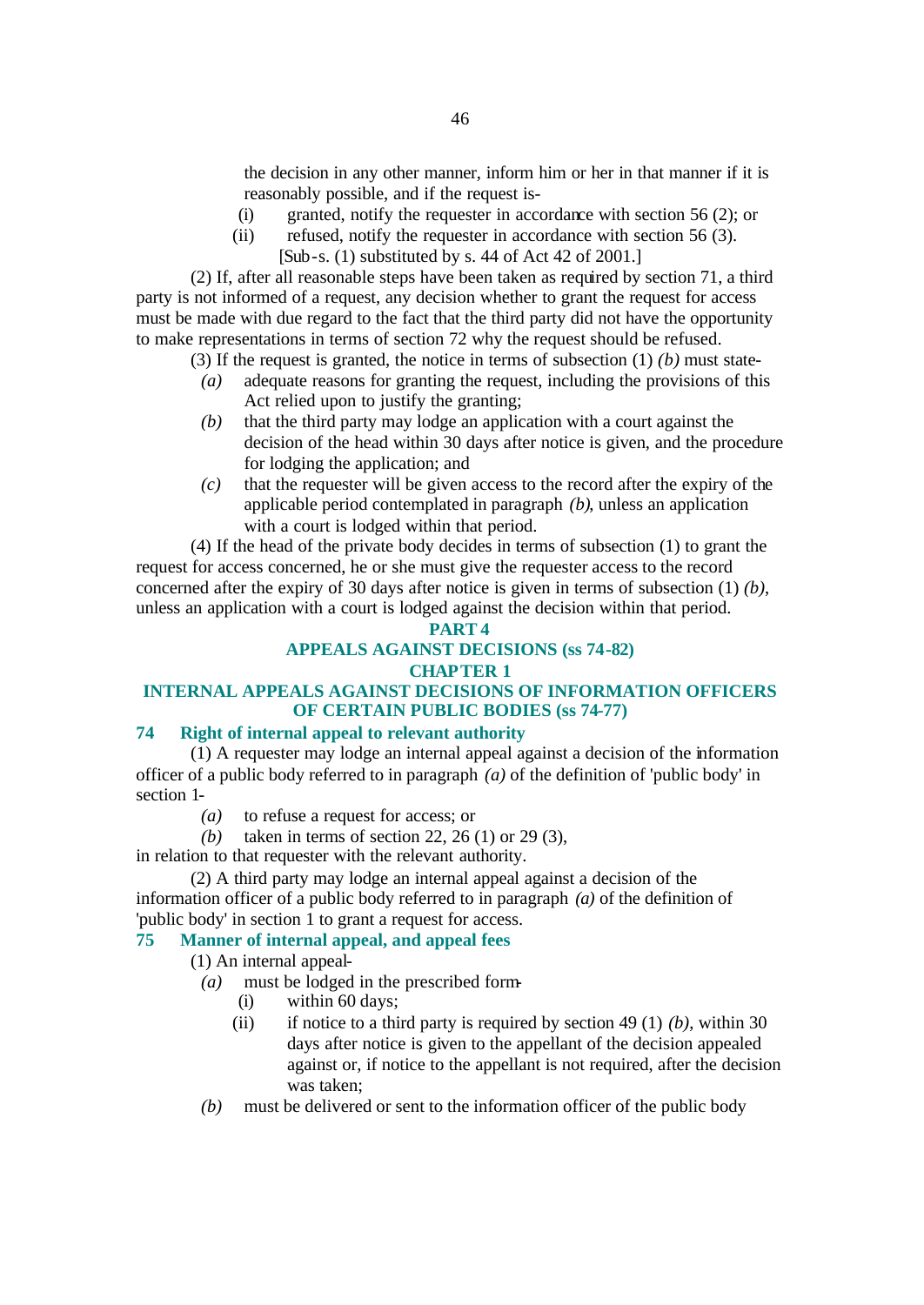concerned at his or her address, fax number or electronic mail address;

- *(c)* must identify the subject of the internal appeal and state the reasons for the internal appeal and may include any other relevant information known to the appellant;
- *(d)* if, in addition to a written reply, the appellant wishes to be informed of the decision on the internal appeal in any other manner, must state that manner and provide the necessary particulars to be so informed;
- *(e)* if applicable, must be accompanied by the prescribed appeal fee referred to in subsection (3); and
- *(f)* must specify a postal address or fax number.

(2) *(a)* If an internal appeal is lodged after the expiry of the period referred to in subsection  $(1)$   $(a)$ , the relevant authority must, upon good cause shown, allow the late lodging of the internal appeal.

*(b)* If that relevant authority disallows the late lodging of the internal appeal, he or she must give notice of that decision to the person that lodged the internal appeal.

(3) *(a)* A requester lodging an internal appeal against the refusal of his or her request for access must pay the prescribed appeal fee (if any).

*(b)* If the prescribed appeal fee is payable in respect of an internal appeal, the decision on the internal appeal may be deferred until the fee is paid.

(4) As soon as reasonably possible, but in any event within 10 working days after receipt of an internal appeal in accordance with subsection (1), the information officer of the public body concerned must submit to the relevant authority-

- *(a)* the internal appeal together with his or her reasons for the decision concerned; and
- *(b)* if the internal appeal is against the refusal or granting of a request for access, the name, postal address, phone and fax number and electronic mail address, whichever is available, of any third party that must be notified in terms of section 47 (1) of the request.

# **76 Notice to and representations by other interested persons**

(1) If a relevant authority is considering an internal appeal against the refusal of a request for access to a record contemplated in section 34 (1), 35 (1), 36 (1), 37 (1) or 43 (1), the authority must inform the third party to whom or which the record relates of the internal appeal, unless all necessary steps to locate the third party have been unsuccessful.

(2) The relevant authority must inform a third party in terms of subsection (1)-

- *(a)* as soon as reasonably possible, but in any event within 30 days after the receipt of the internal appeal; and
- *(b)* by the fastest means reasonably possible.

(3) When informing a third party in terms of subsection (1), the relevant authority must-

- *(a)* state that he or she is considering an internal appeal against the refusal of a request for access to a record contemplated in section 34 (1), 35 (1), 36 (1), 37 (1) or 43 (1), as the case may be, and describe the content of the record and the provisions of section 34 (1), 35 (1), 36 (1), 37 (1) or 43 (1), as the case may be;
- *(b)* furnish the name of the appellant;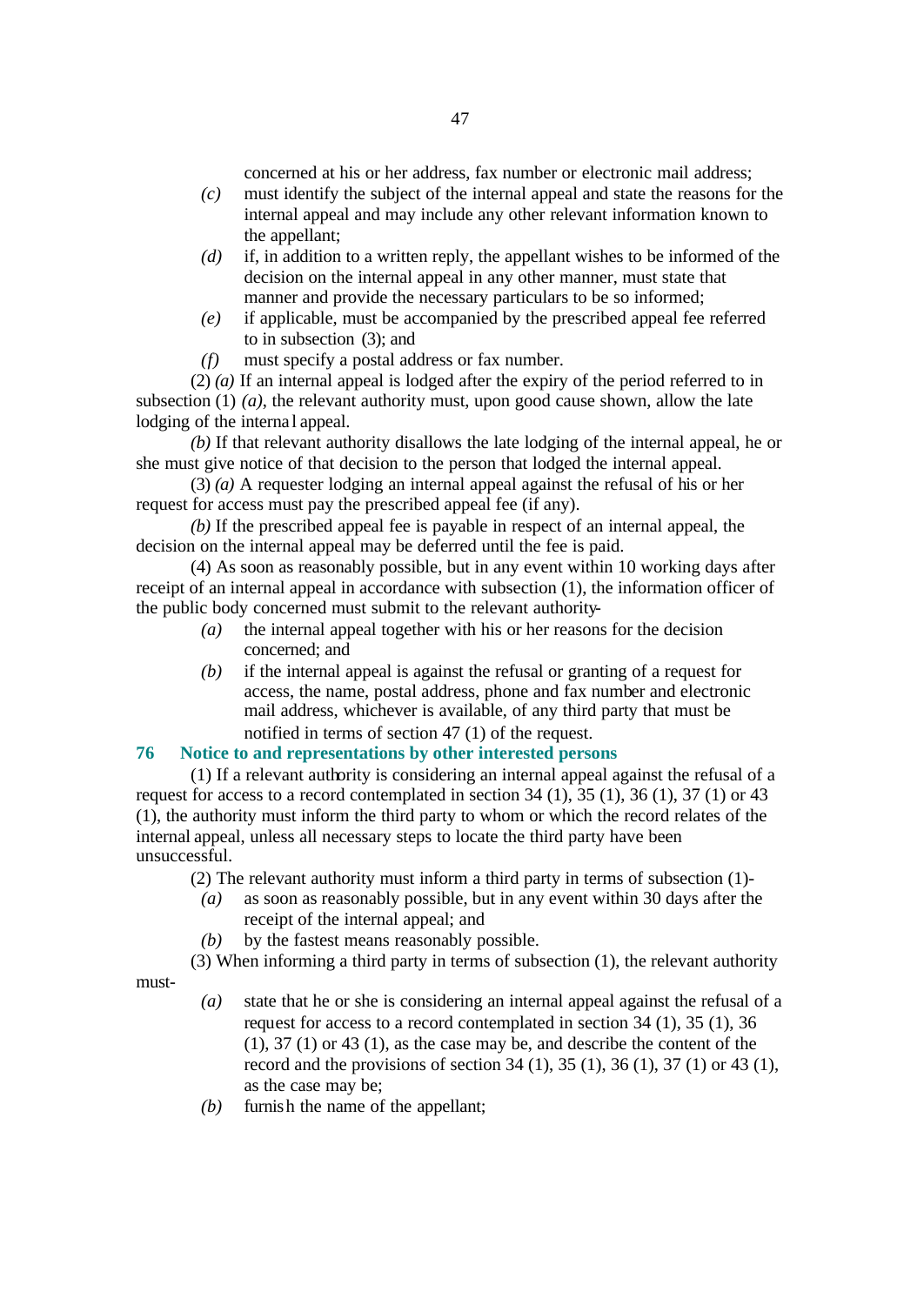- *(c)* in any case where that authority believes that the provisions of section 46 might apply, describe those provisions, specify which of the circumstances referred to in section 46 *(a)* in the opinion of the head might apply and state the reasons why he or she is of the opinion that section 46 might apply; and
- *(d)* state that the third party may, within 21 days after the third party is informed, make written representations to that authority why the request for access should not be granted.

(4) If a third party is informed orally of an internal appeal in terms of subsection (1), the relevant authority must, on request, give a written notice stating the matters referred to in subsection (3) to the third party.

(5) A third party that is informed of an internal appeal in terms of subsection (1), may within 21 days after the third party has been informed, make written representations to the relevant authority why the request for access should not be granted.

(6) A third party that obtains knowledge about an internal appeal other than in terms of subsection (1) may-

- *(a)* make written or oral representations to the relevant authority why the request for access should be refused; or
- *(b)* give written consent for the disclosure of the record to the requester concerned.

(7) If the relevant authority is considering an internal appeal against the granting of a request for access, the authority must give notice of the internal appeal to the requester concerned.

(8) The relevant authority must-

- *(a)* notify the requester concerned in terms of subsection (7) as soon as reasonably possible, but in any event within 30 days after the receipt of the internal appeal; and
- *(b)* state in that notice that the third party may within 21 days after notice is given, make written representations to that authority why that request should be granted.

(9) A requester to whom or which notice is given in terms of subsection (7) may within 21 days after that notice is given, make written representations to the relevant authority why the request for access should be granted.

# **77 Decision on internal appeal and notice thereof**

(1) The decision on an internal appeal must be made with due regard to-

- *(a)* the particulars stated in the internal appeal in terms of section 75 (1) *(c)*;
- *(b)* any reasons submitted by the information officer in terms of section 75 (4) *(a)*;
- *(c)* any representations made in terms of section 76 (5), (6) or (9); and
- *(d)* if a third party cannot be located as contemplated in section 76 (1), the fact that the third party did not have the opportunity to make representations in terms of section 76 (5) why the internal appeal should be dismissed.

(2) When deciding on the internal appeal the relevant authority may confirm the decision appealed against or substitute a new decision for it.

(3) The relevant authority must decide on the internal appeal-

*(a)* as soon as reasonably possible, but in any event within 30 days after the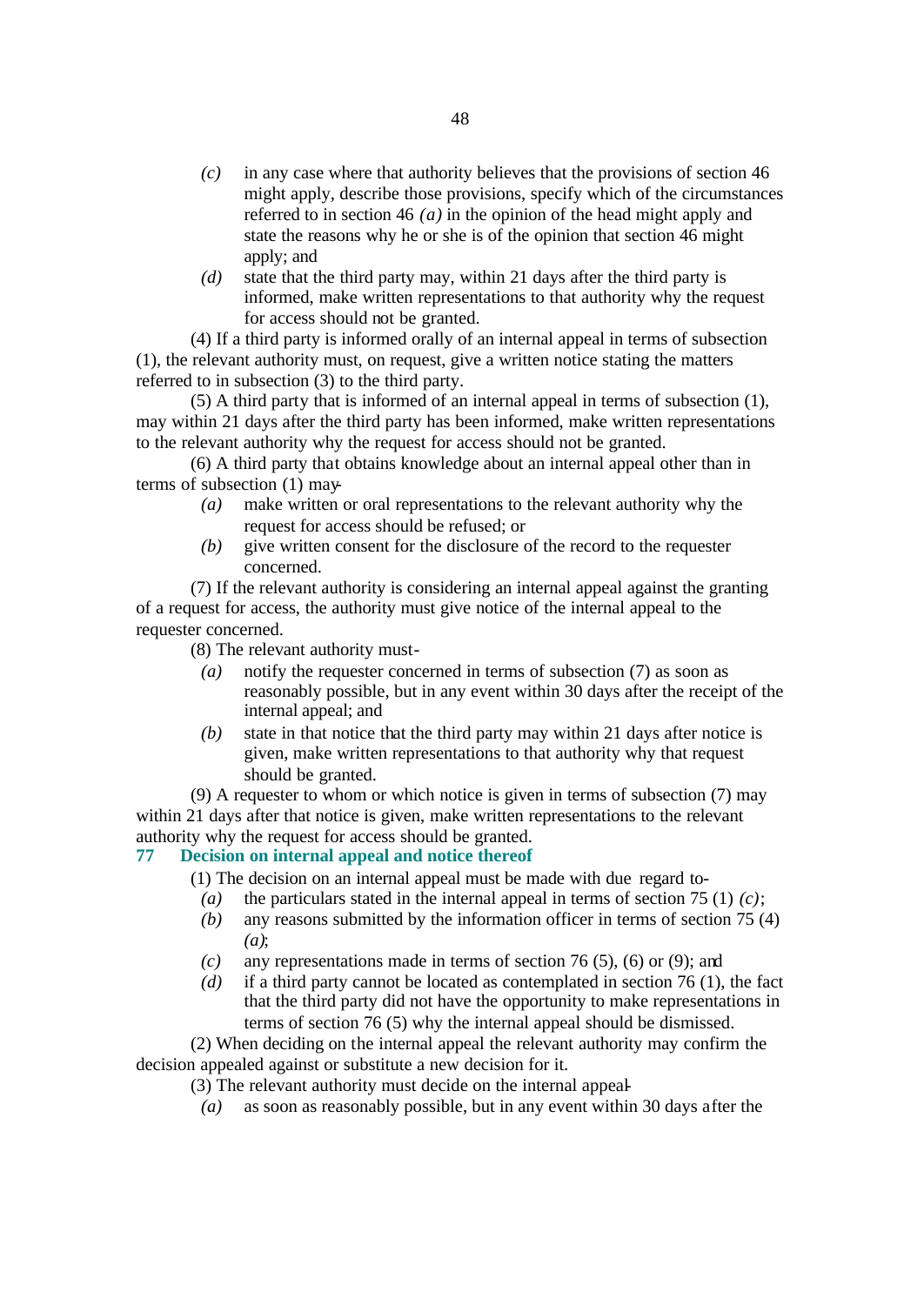internal appeal is received by the information officer of the body;

- *(b)* if a third party is informed in terms of section 76 (1), as soon as reasonably possible, but in any event within 30 days; or
- *(c)* if notice is given in terms of section 76 (7)-
	- (i) within five working days after the requester concerned has made written representations in terms of section 76 (9); or
	- (ii) in any other case within 30 days after notice is so given.

(4) The relevant authority must, immediately after the decision on an internal

appeal-

- *(a)* give notice of the decision to-
	- (i) the appellant;
	- (ii) every third party informed as required by section 76 (1); and
	- (iii) the requester notified as required by section  $76(7)$ ; and
- *(b)* if reasonably possible, inform the appellant about the decision in any other manner stated in terms of section 75 (1) *(d)*.
- (5) The notice in terms of subsection (4) *(a)* must-
	- *(a)* state adequate reasons for the decision, including the provision of this Act relied upon;
	- *(b)* exclude, from such reasons, any reference to the content of the record;
- *(c)* state that the appellant, third party or requester, as the case may be, may lodge an application with a court against the decision on internal appeal-
	- (i) within 60 days; or
	- (ii) if notice to a third party is required by subsection  $(4)$   $(a)$   $(ii)$ , within 30 days,

after notice is given, and the procedure for lodging the application; and

- *(d)* if the relevant authority decides on internal appeal to grant a request for access and notice to a third party-
	- (i) is not required by subsection (4)  $(a)$  (ii), that access to the record will forthwith be given; or
	- (ii) is so required, that access to the record will be given after the expiry of the applicable period for lodging an application with a court against the decision on internal appeal referred to in paragraph *(c)*, unless that application is lodged before the end of that applicable period.

(6) If the relevant authority decides on internal appeal to grant a request for access and notice to a third party-

- (a) is not required by subsection (4) *(a)* (ii), the information officer of the body must forthwith give the requester concerned access to the record concerned; or
- *(b)* is so required, the information officer must, after the expiry of 30 days after the notice is given to every third party concerned, give the requester access to the record concerned, unless an application with a court is lodged against the decision on internal appeal before the end of the period contemplated in subsection  $(5)$   $(c)$   $(ii)$  for lodging that application.

(7) If the relevant authority fails to give notice of the decision on an internal appeal to the appellant within the period contemplated in subsection (3), that authority is,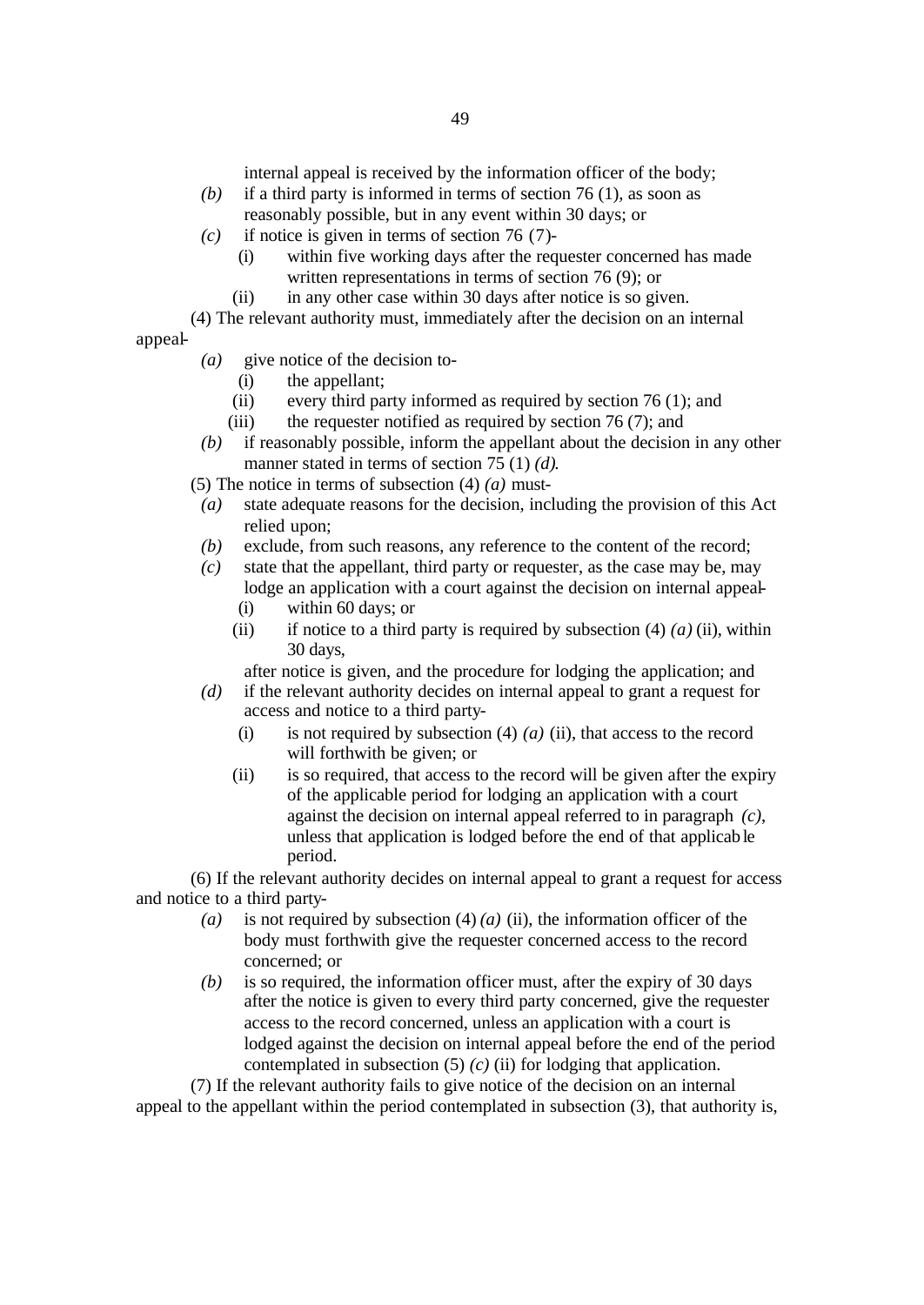for the purposes of this Act, regarded as having dismissed the internal appeal.

# **CHAPTER 2**

# **APPLICATIONS TO COURT (ss 78-82)**

# **78 Applications regarding decisions of information officers or relevant authorities of public bodies or heads of private bodies**

(1) A requester or third party referred to in section 74 may only apply to a court for appropriate relief in terms of section 82 after that requester or third party has exhausted the internal appeal procedure against a decision of the information officer of a public body provided for in section 74.

(2) A requester-

- *(a)* that has been unsuccessful in an internal appeal to the relevant authority of a public body;
- *(b)* aggrieved by a decision of the relevant authority of a public body to disallow the late lodging of an internal appeal in terms of section 75 (2);
- *(c)* aggrieved by a decision of the information officer of a public body referred to in paragraph  $(b)$  of the definition of 'public body' in section 1-
	- (i) to refuse a request for access; or
	- (ii) taken in terms of section 22, 26 (1) or 29 (3); or
- *(d)* aggrieved by a decision of the head of a private body-
	- (i) to refuse a request for access; or
	- (ii) taken in terms of section 54, 57 (1) or 60,

may, by way of an application, within 30 days apply to a court for appropriate relief in terms of section 82.

(3) A third party-

- *(a)* that has been unsuccessful in an internal appeal to the relevant authority of a public body;
- *(b)* aggrieved by a decision of the information officer of a public body referred to in paragraph *(b)* of the definition of 'public body' in section 1 to grant a request for access; or
- *(c)* aggrieved by a decision of the head of a private body in relation to a request for access to a record of that body,

may, by way of an application, within 30 days apply to a court for appropriate relief in terms of section 82.

#### **79 Procedure**

(1) The Rules Board for Courts of Law, established by section 2 of the Rules Board for Courts of Law Act, 1985 (Act 107 of 1985), must within four years after the commencement of this section, make rules of procedure for-

- *(a)* a court in respect of applications in terms of section 78; and
- *(b)* a court to receive representations *ex parte* referred to in section 80 (3) *(a)*. [Sub-s. (1) amended by s. 23 *(a)* of Act 55 of 2003.]

(2) Until the rules of procedure in terms of subsection (1) *(a)* come into operation, an application in terms of section 78 must be lodged with a High Court or another court having jurisdiction.

[Sub-s. (2) substituted by s. 23 *(b)* of Act 55 of 2003.]

(3) Any rule made in terms of subsection (1) must, before publication in the *Gazette*, be approved by Parliament.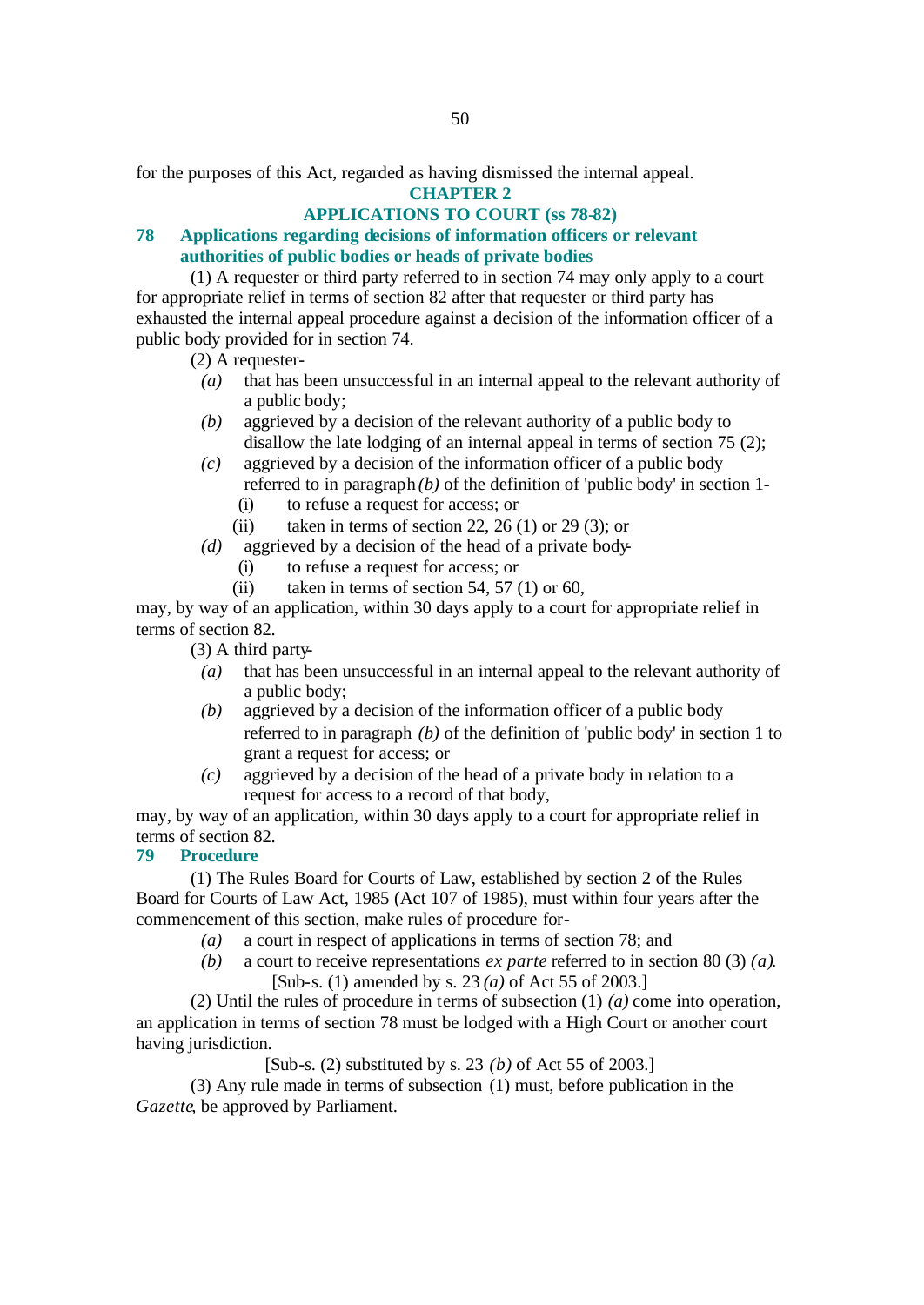#### **80 Disclosure of records to, and non-disclosure by, court**

(1) Despite this Act and any other law, any court hearing an application, or an appeal against a decision on that application, may examine any record of a public or private body to which this Act applies, and no such record may be withheld from the court on any grounds.

(2) Any court contemplated in subsection (1) may not disclose to any person, including the parties to the proceedings concerned, other than the public or private body referred to in subsection (1)-

- *(a)* any record of a public or private body which, on a request for access, may or must be refused in terms of this Act; or
- *(b)* if the information officer of a public body, or the relevant authority of that body on internal appeal, in refusing to grant access to a record in terms of section 39 (3) or 41 (4), refuses to confirm or deny the existence or nonexistence of the record, any information as to whether the record exists.

(3) Any court contemplated in subsection (1) may-

- *(a)* receive representations *ex parte*;
- *(b)* conduct hearings in camera; and
- $(c)$  prohibit the publication of such information in relation to the proceedings as the court determines, including information in relation to the parties to the proceedings and the contents of orders made by the court in the proceedings.

# **81 Proceedings are civil**

(1) For the purposes of this Chapter proceedings on application in terms of section 78 are civil proceedings.

(2) The rules of evidence applicable in civil proceedings apply to proceedings on application in terms of section 78.

(3) The burden of establishing that-

- *(a)* the refusal of a request for access; or
- *(b)* any decision taken in terms of section 22, 26 (1), 29 (3), 54, 57 (1) or 60, complies with the provisions of this Act rests on the party claiming that it so complies.

# **82 Decision on application**

The court hearing an application may grant any order that is just and equitable, including orders-

- *(a)* confirming, amending or setting aside the decision which is the subject of the application concerned;
- *(b)* requiring from the information officer or relevant authority of a public body or the head of a private body to take such action or to refrain from taking such action as the court considers necessary within a period mentioned in the order;
- *(c)* granting an interdict, interim or specific relief, a declaratory order or compensation; or
- *(d)* as to costs.

# **PART 5**

**HUMAN RIGHTS COMMISSION (ss 83-85)**

**83 Additional functions of Human Rights Commission**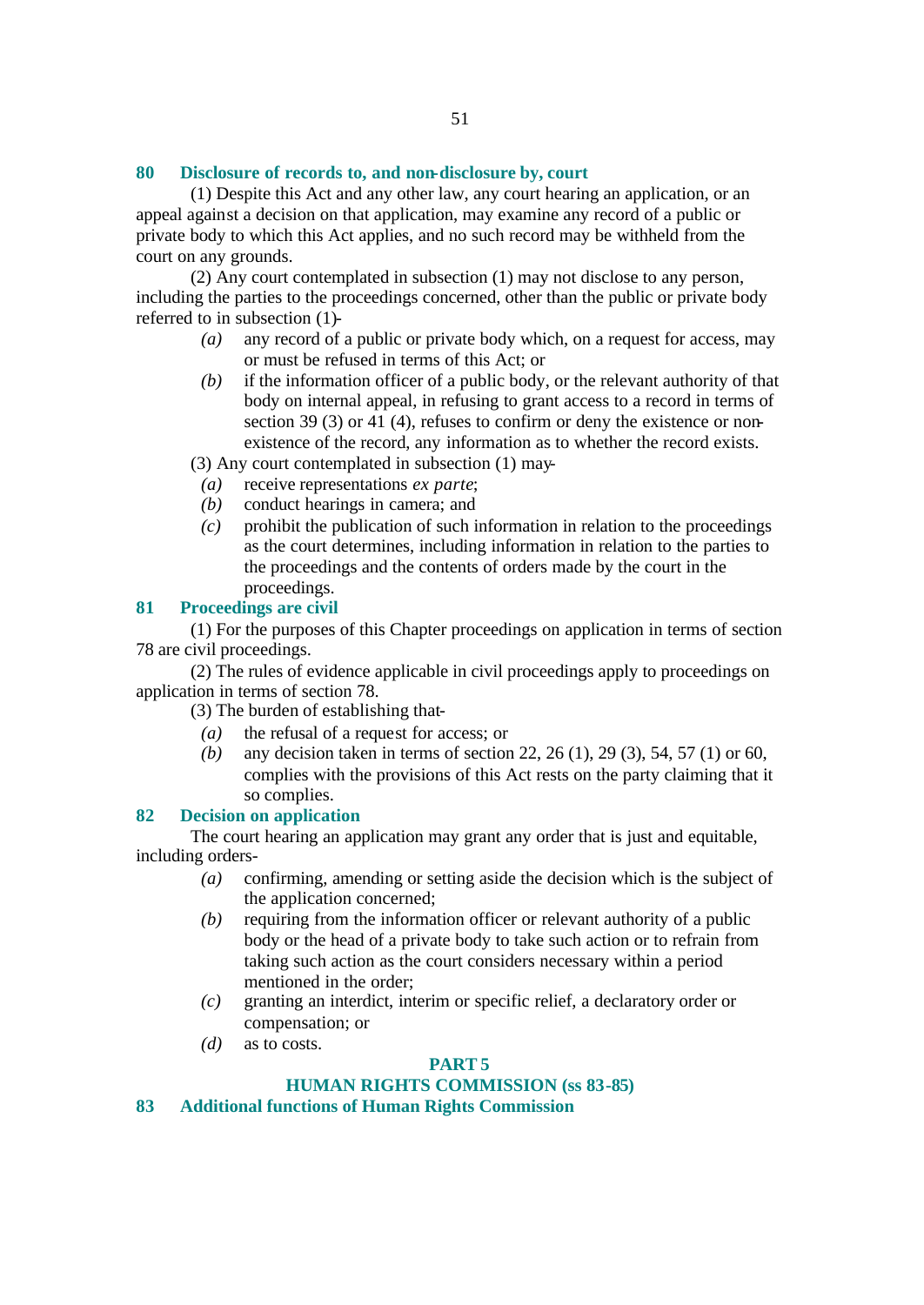- (1) The Human Rights Commission must-
- *(a)* compile and make available a guide on how to use this Act as contemplated in section 10; and
- *(b)* submit reports to the National Assembly as contemplated in section 84.

(2) The Human Rights Commission must, to the extent that financial and other resources are available-

- *(a)* develop and conduct educational programmes to advance the understanding of the public, in particular of disadvantaged communities, of this Act and of how to exercise the rights contemplated in this Act;
- *(b)* encourage public and private bodies to participate in the development and conduct of programmes referred to in paragraph *(a)* and to undertake such programmes themselves; and
- *(c)* promote timely and effective dissemination of accurate information by public bodies about their activities.
- (3) The Human Rights Commission may-
- *(a)* make recommendations for-
	- (i) the development, improvement, modernisation, reform or amendment of this Act or other legislation or common law having a bearing on access to information held by public and private bodies, respectively; and
	- (ii) procedures in terms of which public and private bodies make information electronically available;
- *(b)* monitor the implementation of this Act;
- *(c)* if reasonably possible, on request, assist any person wishing to exercise a right contemplated in this Act;
- *(d)* recommend to a public or private body that the body make such changes in the manner in which it administers this Act as the Commission considers advisable;
- *(e)* train information officers and deputy information officers of public bodies;

[Para. *(e)* substituted by s. 45 of Act 42 of 2001.]

- *(f)* consult with and receive reports from public and private bodies on the problems encountered in complying with this Act;
- *(g)* obtain advice from, consult with, or receive and consider proposals or recommendations from, any public or private body, official of such a body or member of the public in connection with the Commission's functions in terms of this Act;
- *(h)* for the purposes of section 84 *(b)* (x), request the Public Protector to submit to the Commission information with respect to-
	- (i) the number of complaints lodged with the Public Protector in respect of a right conferred or duty imposed by this Act;
	- (ii) the nature and outcome of those complaints; and
- *(i)* generally, inquire into any matter, including any legislation, the common law and any practice and procedure, connected with the objects of this Act.
- (4) For the purpose of the annual report referred to in section 84 and if so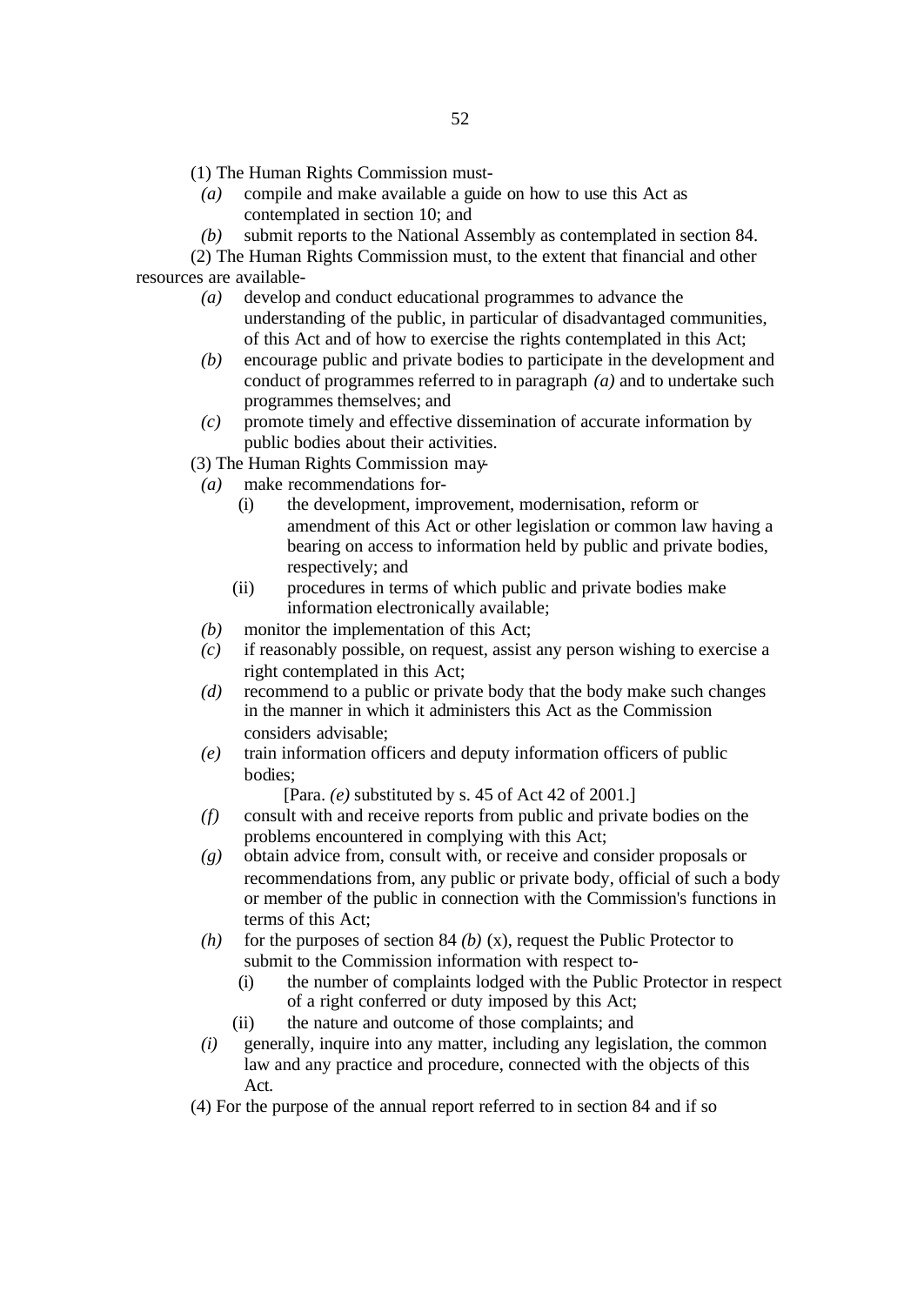requested by the Human Rights Commission, the head of a private body may furnish to that Commission information about requests for access to records of the body.

(5) If appropriate, and if financial and other resources are available, an official of a public body must afford the Human Rights Commission reasonable assistance for the effective performance of its functions in terms of this Act.

#### **84 Report to National Assembly by Human Rights Commission**

The Human Rights Commission must include in its annual report to the National Assembly referred to in section 181 (5) of the Constitution-

- *(a)* any recommendation in terms of section 83 (3) *(a)*; and
- *(b)* in relation to each public body, particulars of-
	- (i) the number of requests for access received;
	- (ii) the number of requests for access granted in full;
	- (iii) the number of requests for access granted in terms of section 46;
	- (iv) the number of requests for access refused in full and refused partially and the number of times each provision of this Act was relied on to refuse access in full or partially;
	- (v) the number of cases in which the periods stipulated in section  $25(1)$ were extended in terms of section 26 (1):
	- (vi) the number of internal appeals lodged with the relevant authority and the number of cases in which, as a result of an internal appeal, access was given to a record or a part thereof;
	- (vii) the number of internal appeals which were lodged on the ground that a request for access was regarded as having been refused in terms of section 27;
	- (viii) the number of applications made to every court and the outcome thereof and the number of decisions of every court appealed against and the outcome thereof;
		- (ix) the number of applications to every court which were lodged on the ground that an internal appeal was regarded as having been dismissed in terms of section 77 (7);
		- (x) the number of complaints lodged with the Public Protector in respect of a right conferred or duty imposed by this Act and the nature and outcome thereof; and
		- (xi) such other matters as may be prescribed.

# **85 Expenditure of Human Rights Commission in terms of Act**

Any expenditure in connection with the performance of the Human Rights Commission's functions in terms of this Act must be defrayed from moneys appropriated by Parliament to that Commission for that purpose.

#### **PART 6**

# **TRANSITIONAL PROVISIONS (ss 86-88)**

# **86 Application of other legislation providing for access**

(1) The Minister must, wit hin 12 months after the commencement of section 6, introduce a Bill in Parliament proposing the amendment of-

- *(a)* Part 1 of the Schedule to include the provisions of legislation which provide for or promote access to a record of a public body; and
- *(b)* Part 2 of the Schedule to include the provisions of legislation which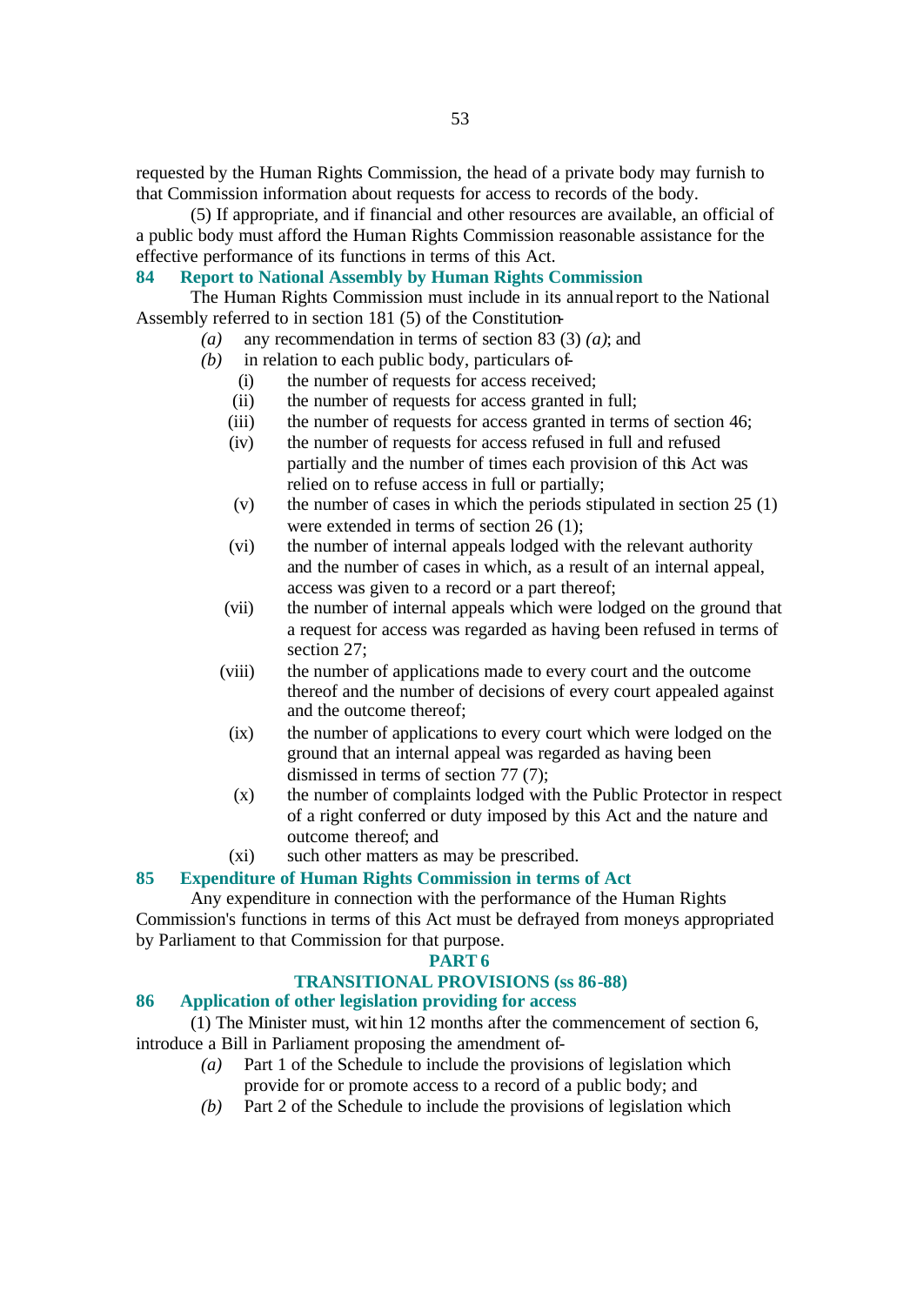provide for or promote access to a record of a private body.

(2) Until the amendment of this Act contemplated in subsection (1) takes effect, any other legislation not referred to in the Schedule which provides for access to a record of a public body or a private body in a manner which, including, but not limited to, the payment of fees, is not materially more onerous than the manner in which access may be obtained in terms of Part 2 or 3 of this Act, respectively, access may be given in terms of that legislation.

# **87 Extended periods for dealing with requests during first two years**

(1) For-

- *(a)* 12 months from the date that Part 2 takes effect in respect of a public body, the reference to-
	- (i) 30 days in section 25 (1) and any other reference to that period in other provisions of this Act;
	- (ii) 30 days in section 49 (1) and any other reference to that period in other provisions of this Act, must be construed as a reference to 90 days in respect of that public body; and
- *(b)* 12 months following the 12 months referred to in paragraph *(a)*, the reference to-
	- (i) 30 days in section 25 (1) and any other reference to that period in other provisions of this Act;
	- (ii) 30 days in section 49 (1) and any other reference to that period in other provisions of this Act, must be construed as a reference to 60 days in respect of the public body concerned.

(2) The periods of 90 days and 60 days referred to in subsection (1) *(a)* and *(b)*, respectively, may not be extended in terms of section 26.

(3) Parliament must, after a period of 12 months, but within a period of 18 months, after the commencement of this section, review the operation of this section.

## **88 Correction of personal information**

If no provision for the correction of personal information in a record of a public or private body exists, that public or private body must take reasonable steps to establish adequate and appropriate internal measures providing for such correction until legislation providing for such correction takes effect.

#### **PART 7 GENERAL PROVISIONS (ss 89-93)**

# **89 Liability**

No person is criminally or civilly liable for anything done in good faith in the exercise or performance or purported exercise or performance of any power or duty in terms of this Act.

# **90 Offences**

(1) A person who with intent to deny a right of access in terms of this Act-

- *(a)* destroys, damages or alters a record;
- *(b)* conceals a record; or
- *(c)* falsifies a record or makes a false record,

commits an offence and is liable on conviction to a fine or to imprisonment for a period not exceeding two years.

(2) An information officer who wilfully or in a grossly negligent manner fails to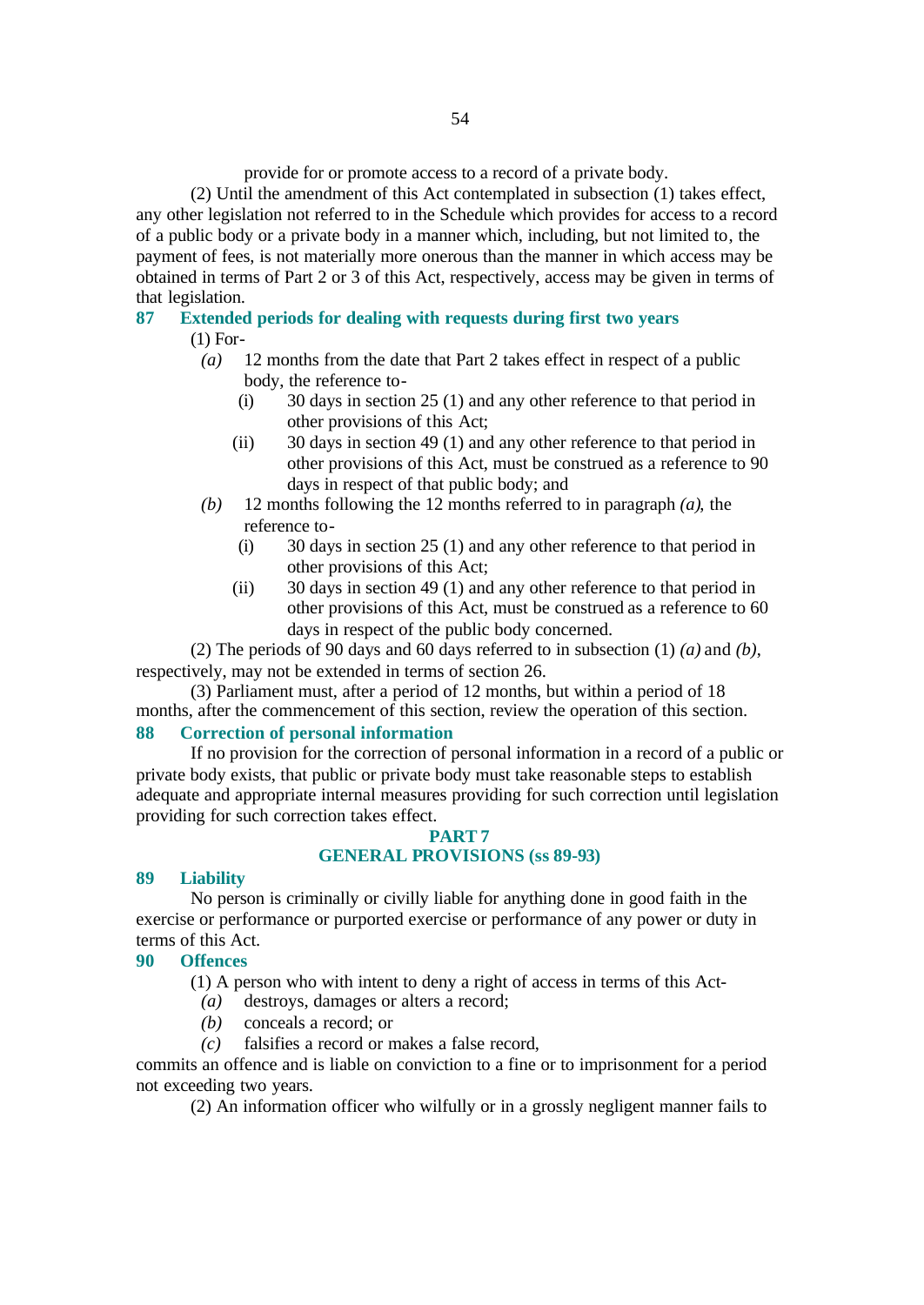comply with the provisions of section 14 commits an offence and is liable on conviction to a fine, or to imprisonment for a period not exceeding two years.

(3) A head of a private body who wilfully or in a grossly negligent manner fails to comply with the provisions of section 51 commits an offence and is liable on conviction to a fine, or to imprisonment for a period not exceeding two years.

[S. 90 substituted by s. 24 of Act 55 of 2003.]

**91** Amends section 6 (4) of the Public Protector Act 23 of 1994, as follows: paragraph *(a)* substitutes in paragraph *(c)* the expression 'authority; and' for the expression 'authority'; and paragraph *(b)* adds paragraph *(d)*. **91A Designation and training of presiding officers**

(1) *(a)* The head of an administrative region defined in section 1 of the Magistrate's Courts Act, 1944 (Act 32 of 1944), must, subject to subsection (2), designate in writing any magistrate or additional magistrate as a presiding officer of a Magistrate's Court designated by the Minister in terms of section 1 of this Act.

*(b)* A presiding officer must perform the functions and duties and exercise the powers assigned to or conferred on him or her under this Act or any other law.

(2) Only a magistrate or additional magistrate who has completed a training course-

- *(a)* before the date of commencement of this section; or
- *(b)* as contemplated in subsection (5),

and whose name has been included on the list contemplated in subsection (4) *(a)*, may be designated in terms of subsec tion (1).

(3) The heads of administrative regions must-

- *(a)* take all reasonable steps within available resources to designate at least one presiding officer for each magistrate's court within his or her area of jurisdiction which has been designated by the Minister in terms of section 1; and
- *(b)* without delay, inform the Director-General: Justice and Constitutional Development of any magistrate or additional magistrate who has completed a training course as contemplated in subsections (5) and (6) or who has been designated in terms of subsection  $(1)$ .

(4) The Director-General: Justice and Constitutional Development must compile and keep a list of every magistrate or additional magistrate who has-

- *(a)* completed a training course as contemplated in subsections (5) and (6); or
- *(b)* been designated as a presiding officer of a magistrate's court contemplated in subsection (1).

(5) The Chief Justice must, in consultation with the Judicial Service Commission and the Magistrates Commission, develop the content of training courses with the view to building a dedicated and experienced pool of trained and specialised presiding officers for purposes of presiding in court proceedings as contemplated in this Act.

(6) The Chief Justice must, in consultation with the Judicial Service Commission, the Magistrates Commission and the Minister, implement the training courses referred to in subsection (5).

(7) The Minister must table a report in Parliament, as prescribed, relating to the content and implementation of the training courses referred to in subsections (5) and (6). [S. 91A inserted by s. 2 of Act 54 of 2002.]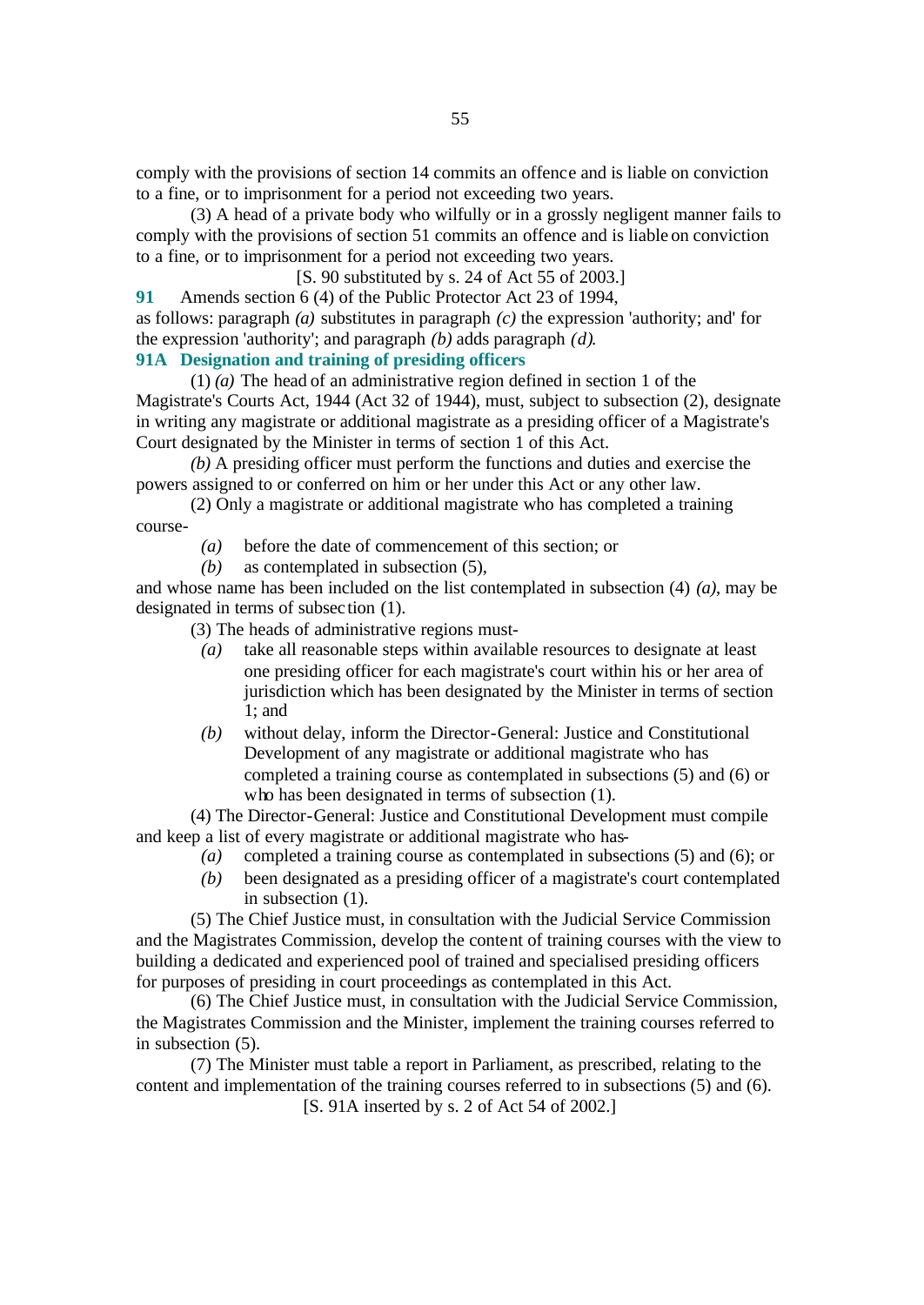#### **92 Regulations**

(1) The Minister may, by notice in the *Gazette*, make regulations regarding-

- *(a)* any matter which is required or permitted by this Act to be prescribed;
- *(b)* any matter relating to the fees contemplated in sections 22 and 54;
- *(c)* any notice required by this Act;
- *(d)* uniform criteria to be applied by the information officer of a public body when deciding which categories of records are to be made available in terms of section 15; and
- *(e)* any administrative or procedural matter necessary to give effect to the provisions of this Act.

(2) Any regulation in terms of subsection (1) must, before publication in the *Gazette*, be submitted to Parliament.

(3) Any regulation in terms of subsection (1) which-

- *(a)* relates to fees; or
- *(b)* may result in financial expenditure for the State,

must be made by the Minister acting in consultation with the Minister of Finance. (4) Any regulation in terms of subsection (1) may provide that any person who

contravenes a provision thereof or fails to comply therewith is guilty of an offence and on conviction liable to a fine or to imprisonment for a period not exceeding two years.

[Sub-s. (4) added by s. 25 of Act 55 of 2003.]

# **93 Short title and commencement**

(1) This Act is the Promotion of Access to Information Act, 2000, and takes effect on a date determined by the President by proclamation in the *Gazette*.

- (2) Different dates may be so determined in respect of-
	- *(a)* different provisions of this Act;
	- *(b)* different categories of public bodies, including, but not limited to, different public bodies contemplated in-
		- (i) paragraph *(a)*;
		- (ii) paragraph  $(b)$  (i); and
		- $(iii)$  paragraph  $(b)$   $(ii)$ ,

of the definition of 'public body' in section 1; and

*(c)* different categories of private bodies.

#### **Schedule**

[Schedule amended by s. 79 of Act 38 of 2001.]

# **PART 1**

#### (Section 6 *(a)*)

| <b>Number and year</b> | <b>Short title</b>                          | Section of law |
|------------------------|---------------------------------------------|----------------|
| Act 107 of 1998        | National Environmental Management Act, 1998 | Section 31(1)  |
| Act 38 of 2001         | Financial Intelligence Centre Act, 2001     | Section 36     |

#### **PART 2**

#### (Section 6 *(b)*)

| Number and year Short title |                                                           | <b>Section of law</b> |
|-----------------------------|-----------------------------------------------------------|-----------------------|
| Act 107 of 1998             | National Environmental Management Act, 1998 Section 31(2) |                       |